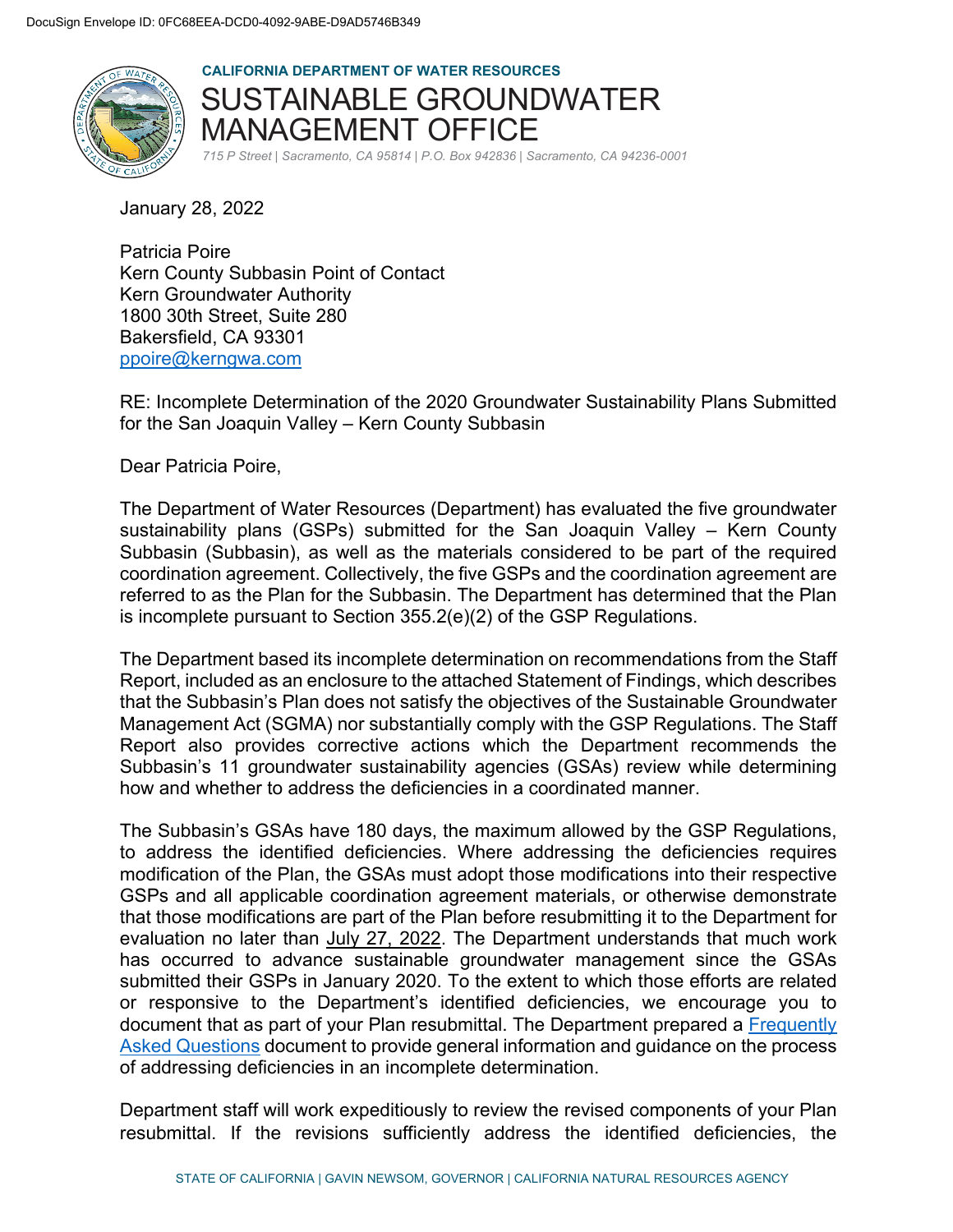Department will determine that the Plan is approved. In that scenario, Department staff will identify additional recommended corrective actions that the GSAs should address early in implementing their GSPs (i.e., no later than the first required periodic evaluation). Among other items, those corrective actions will recommend the GSAs provide more detail on their plans and schedules to address data gaps. Those recommendations will call for significantly expanded documentation of the plans and schedules to implement specific projects and management actions. Regardless of those recommended corrective actions, the Department expects the first periodic evaluations, required no later than January 2025 – one-quarter of the way through the 20-year implementation period – to document significant progress toward achieving sustainable groundwater management.

If the Subbasin's GSAs cannot address the deficiencies identified in this letter by July 27, 2022, then the Department, after consultation with the State Water Resources Control Board, will determine the GSP to be inadequate. In that scenario, the State Water Resources Control Board may identify additional deficiencies that the GSAs would need to address in the state intervention processes outlined in SGMA.

Please contact Sustainable Groundwater Management Office staff by emailing [sgmps@water.ca.gov](mailto:sgmps@water.ca.gov) if you have any questions about the Department's assessment, implementation of your Plan, or to arrange a meeting with the Department.

Thank you,

Paul Esselin

Paul Gosselin Deputy Director of Sustainable Groundwater Management

Attachment: Statement of Findings Regarding the Determination of Incomplete Status of the San Joaquin Valley – Kern County Subbasin Groundwater Sustainability Plans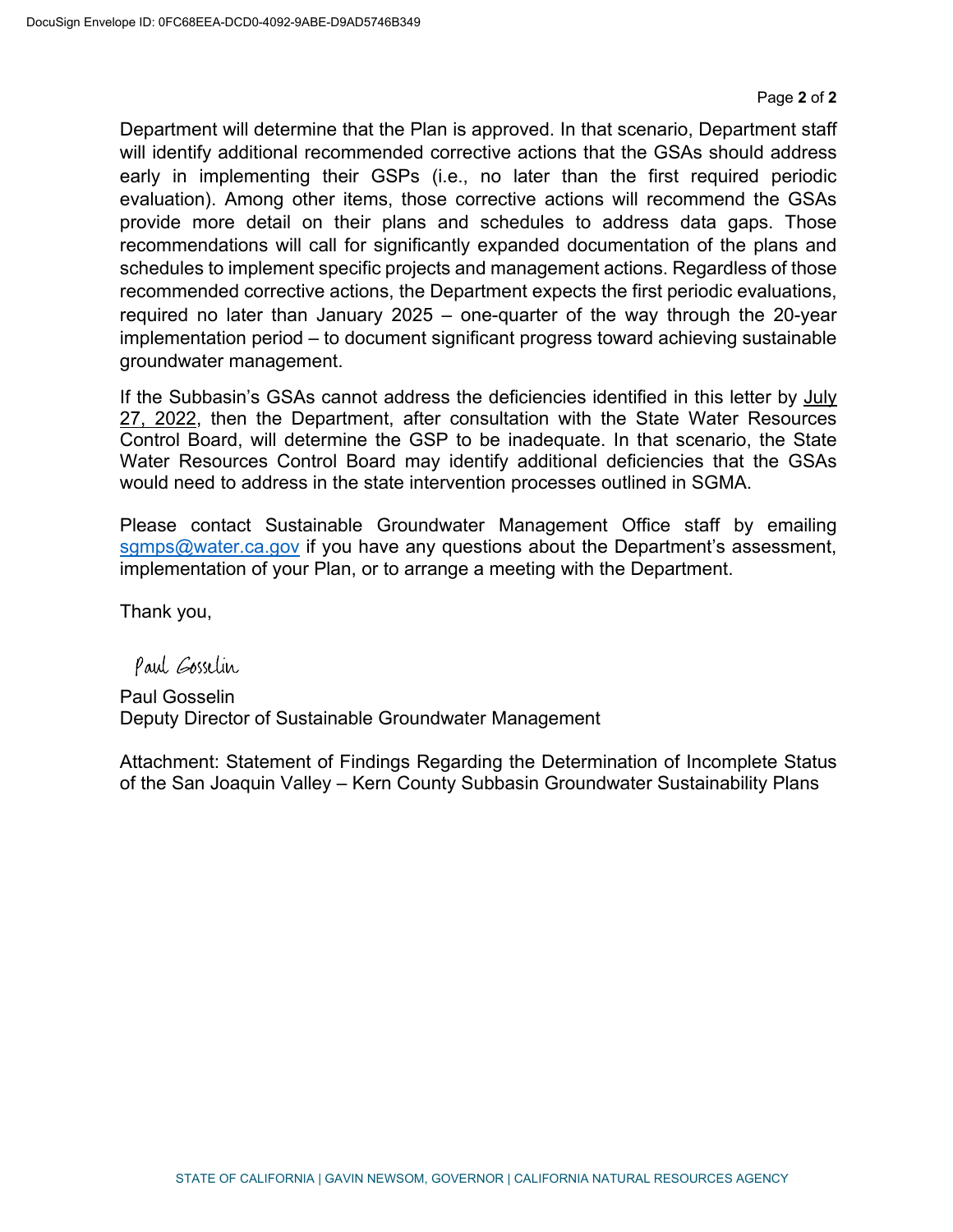#### **STATE OF CALIFORNIA DEPARTMENT OF WATER RESOURCES**

#### **STATEMENT OF FINDINGS REGARDING THE DETERMINATION OF INCOMPLETE STATUS OF THE SAN JOAQUIN VALLEY – KERN COUNTY SUBBASIN GROUNDWATER SUSTAINABILITY PLANS**

The Department of Water Resources (Department) is required to evaluate whether a submitted groundwater sustainability plan (GSP) conforms to specific requirements of the Sustainable Groundwater Management Act (SGMA), is likely to achieve the sustainability goal for the basin covered by the GSP, and whether the GSP adversely affects the ability of an adjacent basin to implement its GSP or impedes achievement of sustainability goals in an adjacent basin. (Water Code § 10733.) The Department is directed to issue an assessment of the GSP within two years of its submission. (Water Code § 10733.4.)

SGMA allows for multiple GSPs implemented by multiple groundwater sustainability agencies (GSAs) and coordinated pursuant to a single coordination agreement that covers the entire basin to be an acceptable planning scenario. (Water Code § 10727.) In the San Joaquin Valley – Kern County Subbasin (Subbasin), five separate GSPs were prepared by 11 GSAs pursuant to the required coordination agreement. This Statement of Findings explains the Department's decision regarding the multiple GSPs covering the Subbasin submitted jointly by the multiple GSAs. Collectively, the five GSPs and the coordination agreement are referred to as the Plan for the Subbasin. Individually, the GSPs include the following:

- *Kern Groundwater Authority Groundwater Sustainability Plan* (KGA GSP) prepared by the Kern Groundwater Authority (KGA) GSA, Semitropic Water Storage District (SWSD) GSA, Cawelo Water District (CWD) GSA, City of McFarland GSA, Pioneer GSA, and West Kern Water District (WKWD) GSA.
	- o *Divided into 15 management areas, 22 sub-management areas.*
- *Kern River Groundwater Sustainability Plan* (Kern River GSP) prepared by the Kern River GS and Greenfield County Water District GSA.
	- o *Divided into three management areas, 11 sub-management areas.*
- *Buena Vista Water Storage District GSA Groundwater Sustainability Plan* (BV GSP) – prepared by the Buena Vista Water Storage District (BV) GSA.
	- o *Divided into two management areas.*
- *Olcese Groundwater Sustainability Agency Groundwater Sustainability Plan* (Olcese GSP) – prepared by the Olcese Water District (OWD) GSA.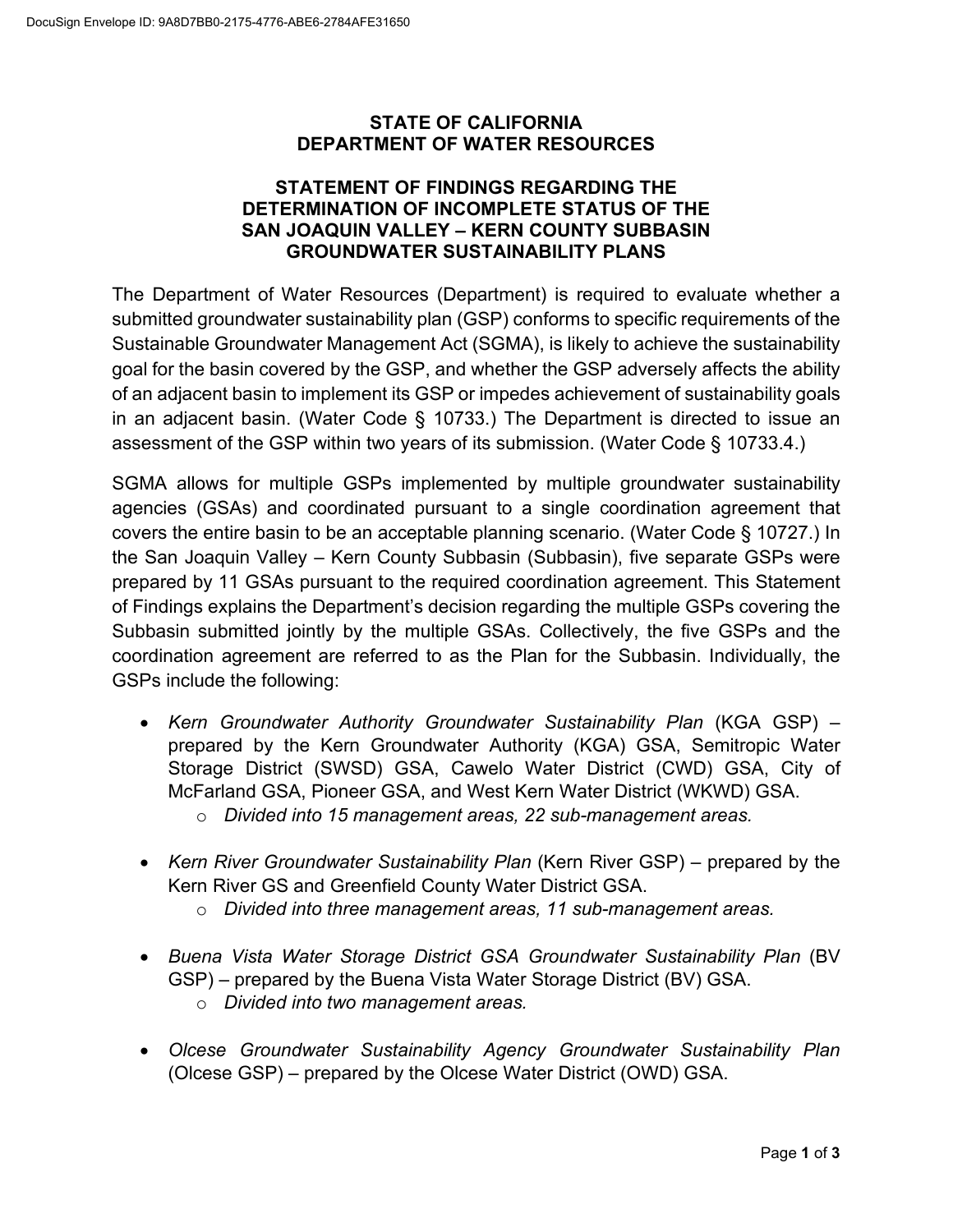Statement of Findings San Joaquin Valley – Kern County Subbasin (Basin No. 5-022.14)

• *Henry Miller Water District Groundwater Sustainability Plan (Henry Miller GSP) –* prepared by the Henry Miller Water District (HMWD) GSA.

Department management has reviewed the enclosed Staff Report, which recommends that the deficiencies identified should preclude approval of the Plan. Based on its review of the Staff Report, Department management is satisfied that staff have conducted a thorough evaluation and assessment of the Plan and concurs with, and hereby adopts, staff's recommendation and all the corrective actions provided. The Department thus deems the Plan incomplete based on the Staff Report and the findings contained herein.

- A. The GSPs do not establish undesirable results that are consistent for the entire Subbasin.
	- 1. While the Coordination Agreement presents Subbasin-wide undesirable results, the Subbasin's fragmented approach towards establishing management criteria that define undesirable conditions in various parts of the Subbasin does not satisfy SGMA's requirement to use same data and methodologies.
- B. The Subbasin's chronic lowering of groundwater levels sustainable management criteria do not satisfy the requirements of SGMA and the GSP Regulations.
	- 1. The GSPs relied on disparate methods to develop groundwater level minimum thresholds across the numerous GSPs and management areas.
	- 2. The GSPs do not consistently and sufficiently document the effects of their selected minimum thresholds on beneficial uses and users in the Subbasin, nor explain how the minimum thresholds and measurable objectives that are set below historical lows will impact other applicable sustainability indicators, specifically water quality, land subsidence, and reduction of groundwater storage.
- C. The Subbasin's land subsidence sustainable management criteria do not satisfy the requirements of SGMA and the GSP Regulations.
	- 1. The Plan lacks a Subbasin-wide, coordinated approach to establishing land subsidence sustainable management criteria.
	- 2. The GSPs and management areas that use their minimum thresholds for the chronic lowering of groundwater levels as proxy criteria for subsidence do not sufficiently demonstrate that groundwater levels (specifically groundwater levels below historical lows) are a reasonable proxy to avoid land subsidence that would substantially interfere with surface land uses.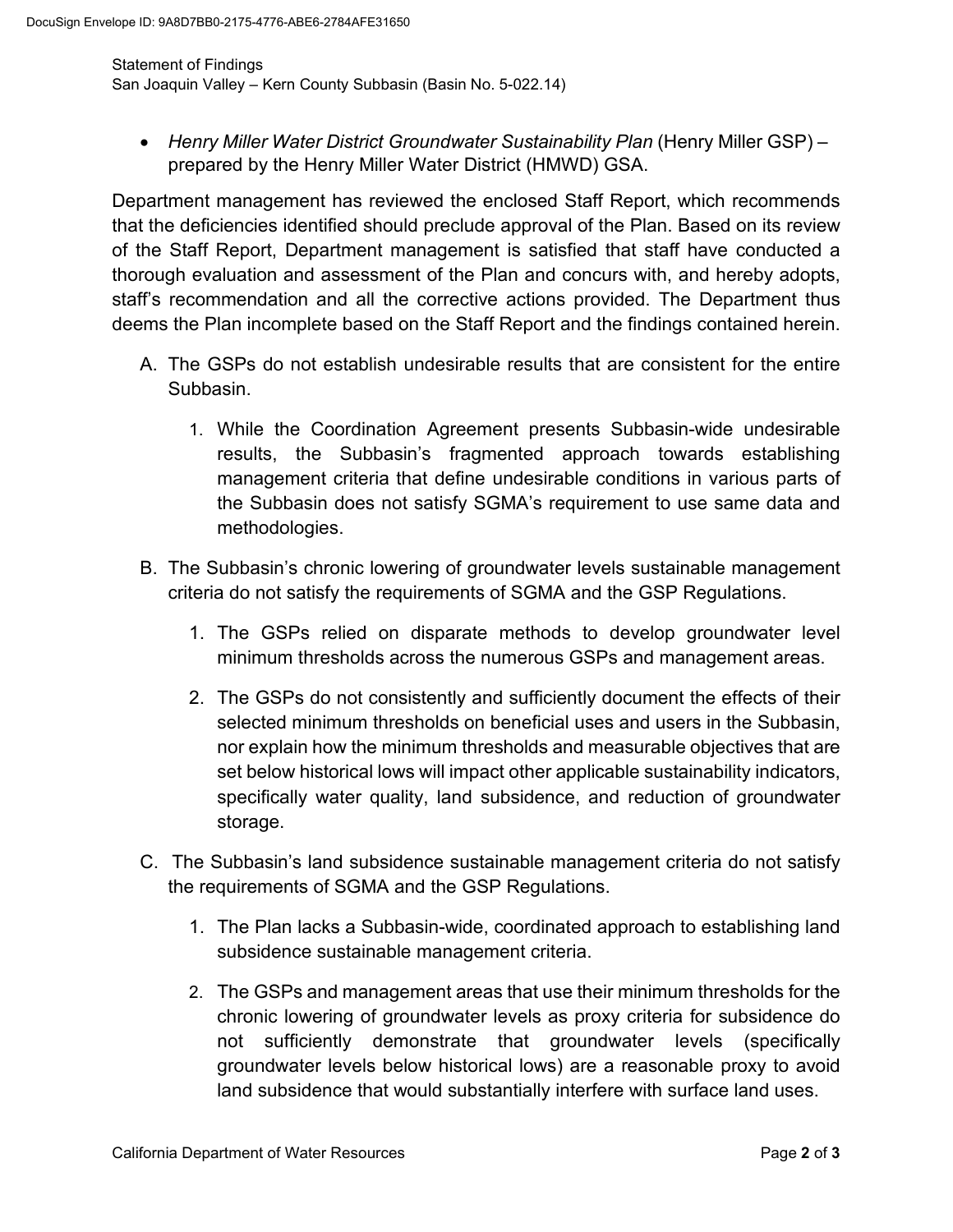Statement of Findings San Joaquin Valley – Kern County Subbasin (Basin No. 5-022.14)

Based on the above, the Plan submitted by the GSAs in the San Joaquin Valley – Kern County Subbasin is determined to be incomplete because the Plan does not satisfy the requirements of SGMA, nor does it substantially comply with the GSP Regulations. The corrective actions provided in the enclosed Staff Report are intended to address the deficiencies that, at this time, preclude the Plan's approval. The GSAs have up to 180 days to address the deficiencies outlined above and detailed in the Staff Report. Once the GSAs resubmit their respective GSPs and the required coordination agreement, the Department will review the revised Plan to evaluate whether the deficiencies were sufficiently addressed. Should the GSAs fail to take sufficient actions to correct the deficiencies identified by the Department, the Department shall disapprove the Plan if, after consultation with the State Water Resources Control Board, the Department determines the Plan to be inadequate pursuant to 23 CCR § 355.2(e)(3)(C).

Signed:

Karla Nemeth, Director Date: January 28, 2022

Enclosure: Groundwater Sustainability Plan Assessment Staff Report – San Joaquin Valley – Kern County Subbasin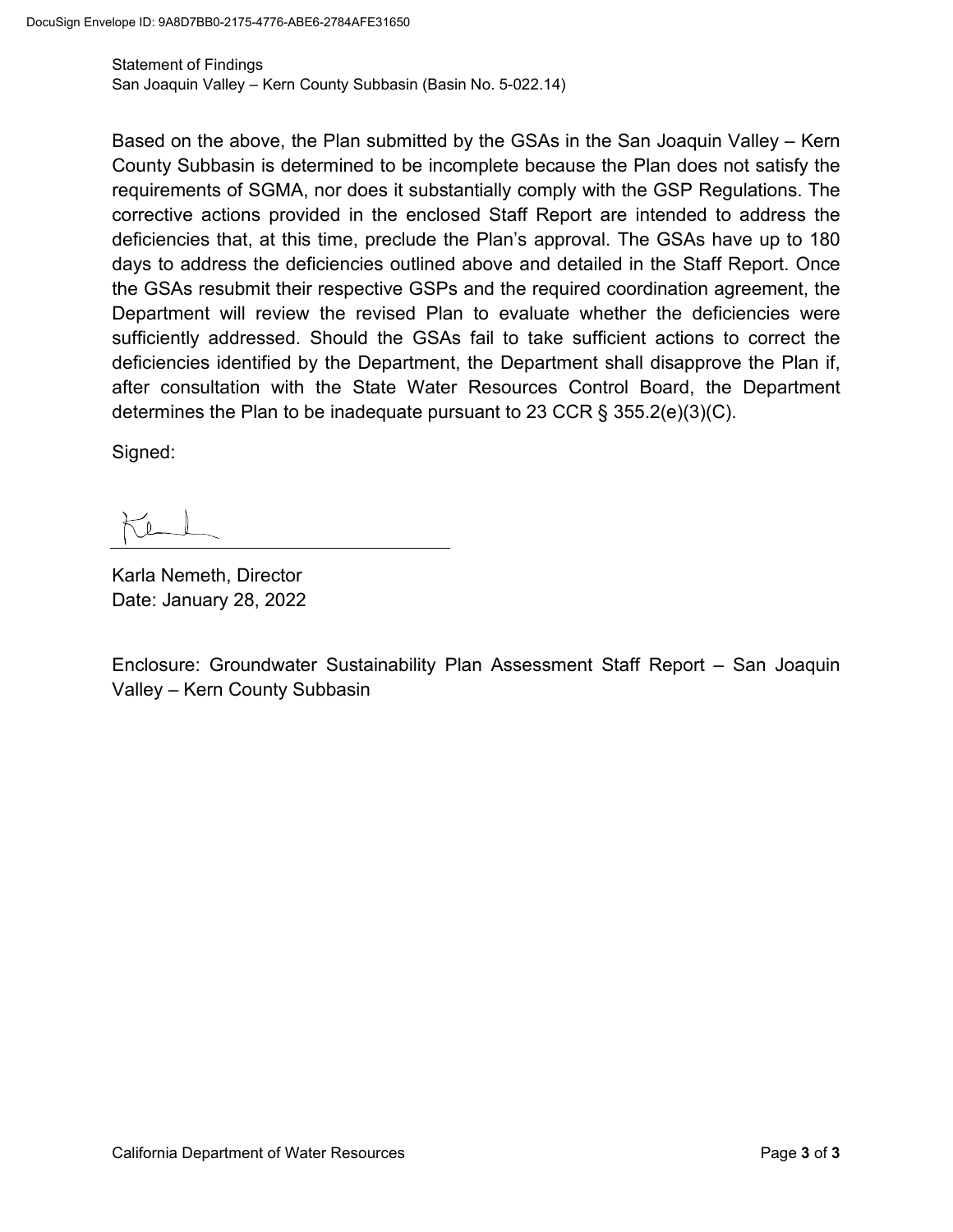# **State of California Department of Water Resources Sustainable Groundwater Management Office Groundwater Sustainability Plan Assessment Staff Report**

|                   | Groundwater Basin Name: San Joaquin Valley Basin - Kern County Subbasin (No. 5- |  |  |  |  |
|-------------------|---------------------------------------------------------------------------------|--|--|--|--|
|                   | 022.14)                                                                         |  |  |  |  |
| Number of GSPs:   | 5 (see list below)                                                              |  |  |  |  |
| Number of GSAs:   | 11 (see list below)                                                             |  |  |  |  |
| Point of Contact: | Patricia Poire, Kern Groundwater Authority                                      |  |  |  |  |
| Recommendation:   | Incomplete                                                                      |  |  |  |  |
| Date:             | January 28, 2022                                                                |  |  |  |  |
|                   |                                                                                 |  |  |  |  |

The Sustainable Groundwater Management Act  $(SGMA)^1$  $(SGMA)^1$  allows for any of the three following planning scenarios: a single groundwater sustainability plan (GSP) developed and implemented by a single groundwater sustainability agency (GSA); a single GSP developed and implemented by multiple GSAs; and multiple GSPs implemented by multiple GSAs and coordinated pursuant to a single coordination agreement.<sup>[2](#page-5-1)</sup> GSAs developing GSPs are expected to comply with SGMA and substantially comply with the Department of Water Resources' (Department) GSP Regulations.<sup>[3](#page-5-2)</sup> The Department is required to evaluate an adopted GSP within two years of its submittal date and issue a written assessment.<sup>[4](#page-5-3)</sup>

In the Kern County Subbasin (Subbasin), multiple GSAs developed multiple GSPs for the entire Subbasin, which are coordinated pursuant to a required coordination agreement. $^{\rm 5}$  $^{\rm 5}$  $^{\rm 5}$ In total, five GSPs were prepared and will be implemented by 11 GSAs. The GSPs include 20 management areas and possibly 33 sub-management areas within the larger management areas. $6$  The five GSPs include:

- *Kern Groundwater Authority Groundwater Sustainability Plan* (KGA GSP) prepared by the Kern Groundwater Authority (KGA) GSA, Semitropic Water Storage District (SWSD) GSA, Cawelo Water District (CWD) GSA, City of McFarland GSA, Pioneer GSA, and West Kern Water District (WKWD) GSA.
	- o Divided into 15 management areas, 22 sub-management areas.

<span id="page-5-0"></span><sup>1</sup> Water Code § 10720 *et seq*.

<span id="page-5-1"></span><sup>2</sup> Water Code § 10727.

<span id="page-5-3"></span><span id="page-5-2"></span><sup>3</sup> 23 CCR § <sup>350</sup>*et seq*. 4 Water Code § 10733.4(d); 23 CCR § 355.2(e).

<span id="page-5-4"></span><sup>5</sup> Water Code § 10733.4(b).

<span id="page-5-5"></span> $6$  A Total number of management areas and sub-management areas is not explicitly disclosed for the Plan; Department staff compiled these numbers from the review of all the GSPs.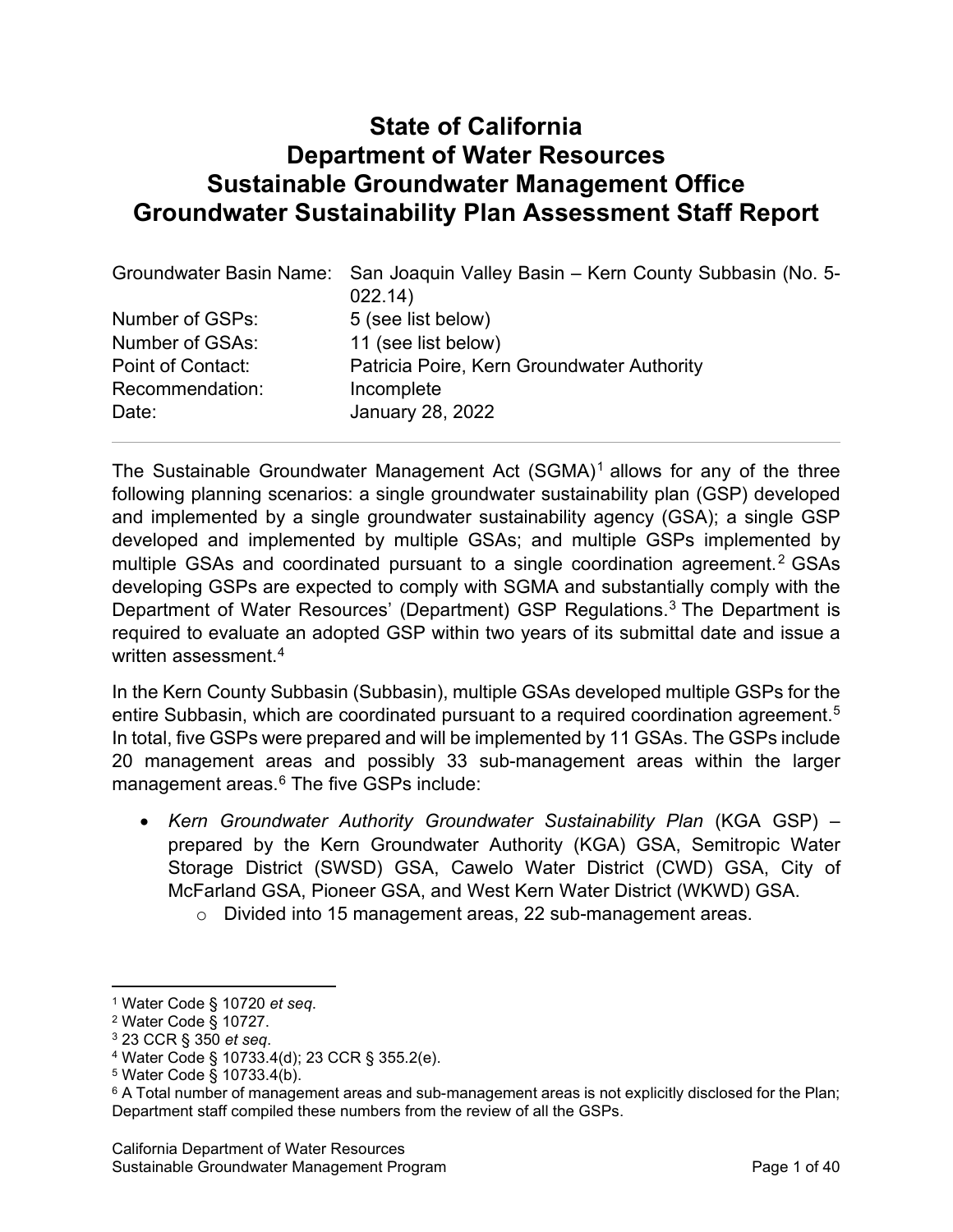- *Kern River Groundwater Sustainability Plan* (Kern River GSP) prepared by the Kern River GS and Greenfield County Water District GSA.
	- o Divided into three management areas, 11 sub-management areas.
- *Buena Vista Water Storage District GSA Groundwater Sustainability Plan* (Buena Vista GSP) – prepared by the Buena Vista Water Storage District (Buena Vista) GSA.
	- o Divided into two management areas.
- *Olcese Groundwater Sustainability Agency Groundwater Sustainability Plan* (Olcese GSP) – prepared by the Olcese Water District (OWD) GSA.
- *Henry Miller Water District Groundwater Sustainability Plan* (Henry Miller GSP) prepared by the Henry Miller Water District (HMWD) GSA.

Collectively, the five GSPs and the coordination agreement will, for evaluation and assessment purposes, be treated and referred to as the Plan for the Subbasin.

Of the five GSPs, the Kern Groundwater Authority (KGA) GSP is by far the largest in terms of both area covered and agencies involved. The KGA is made up of 16 member agencies legally bound by a joint powers agreement (JPA) which recognizes KGA as "assuming responsibility for development of a comprehensive GSP for an area which includes agricultural lands, urban and industrial development as well as oil fields."[7](#page-6-0) Of the 16 KGA member agencies, six agencies are GSAs through the process outlined in SGMA. [8](#page-6-1) It is, therefore, Department staff's understanding that KGA acts as the sole GSA for 10 member agencies and acts as the GSA for the purposes of developing a GSP for the remaining six member agencies that are also established GSAs. It is also Department staff's understanding that, through the JPA, the KGA GSA operates as a facilitation and administrative entity only, leaving the authorities of SGMA implementation to the individual member agencies, some of which, as noted above, are GSAs and some of which are not.  $9$  The KGA GSP defined 15 management areas, each with its own management area plan (MAP); seven of those management areas are divided further into additional management areas, creating sub-management areas within the KGA GSA boundary.[10](#page-6-3) Thus, the KGA GSP acts as an "umbrella plan" for the management area plans prepared by individual member agencies engaged in the JPA.

[Table 1](#page-7-0) summarizes the GSAs and agencies associated with management areas for the Subbasin.

<span id="page-6-0"></span><sup>7</sup> KGA GSP, Section 1.1, p. 21; Appendix A, pp. 263-299.

<span id="page-6-1"></span><sup>8</sup> Water Code § 10723 *et seq.*

<span id="page-6-2"></span><sup>9</sup> KGA GSP, p. 31-32; KGA GSP, p. 266, 269-270, 278.

<span id="page-6-3"></span><sup>10</sup> KGA GSP, p. 183-184.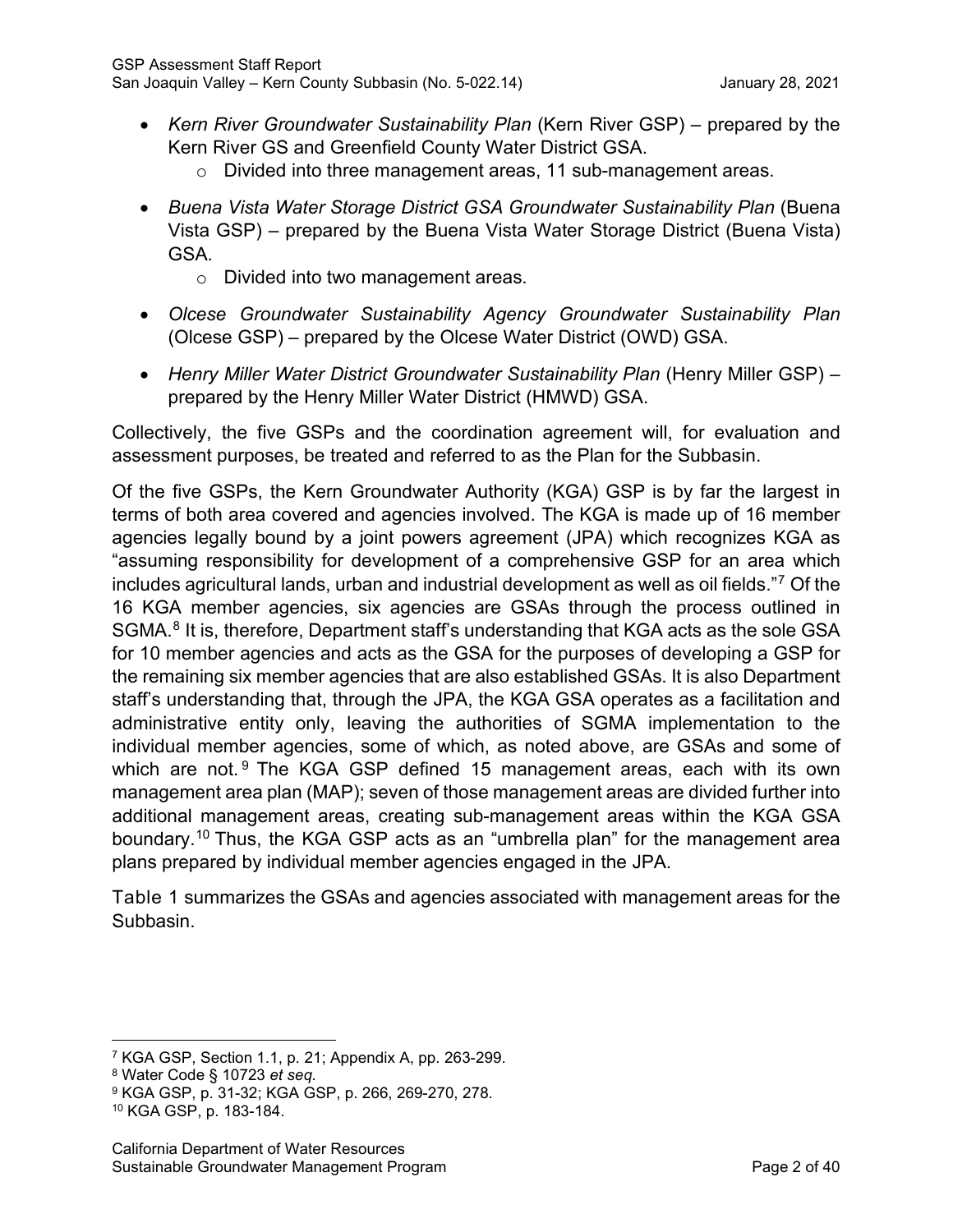<span id="page-7-0"></span>

|       | Table 1. Summary of Kern County Subbasin GSPs, GSAs, and Management |  |  |  |  |
|-------|---------------------------------------------------------------------|--|--|--|--|
| Areas |                                                                     |  |  |  |  |

| <b>GSP/GSAs</b>                                                                                                                                                                                    | <b>Management Areas</b><br>(# of Sub-Management Areas)                                                                                                                                                                                                                                                                                                                                                                                                                                                                                                                                       |  |  |  |  |
|----------------------------------------------------------------------------------------------------------------------------------------------------------------------------------------------------|----------------------------------------------------------------------------------------------------------------------------------------------------------------------------------------------------------------------------------------------------------------------------------------------------------------------------------------------------------------------------------------------------------------------------------------------------------------------------------------------------------------------------------------------------------------------------------------------|--|--|--|--|
| <b>Kern Groundwater Authority GSP</b>                                                                                                                                                              |                                                                                                                                                                                                                                                                                                                                                                                                                                                                                                                                                                                              |  |  |  |  |
| 1. Cawelo GSA<br>2. Kern Groundwater Authority<br><b>GSA</b><br>3. McFarland GSA<br>4. Pioneer GSA<br>5. Semitropic Water Storage<br>District (WSD) GSA<br>6. West Kern Water District<br>(WD) GSA | Arvin-Edison WSD<br>$1_{-}$<br>2.<br>Cawelo WD<br>3 <sub>1</sub><br>Eastside Water Management Area<br><b>Kern Water Bank</b><br>4.<br>5.<br>Kern-Tulare WD (2)<br>North Kern WSD & Shafter-Wasco Irrigation<br>6.<br>District (3)<br>Kern County Water Agency - Pioneer<br>7.<br>Rosedale-Rio Bravo WSD (2/5)*<br>8.<br>9. Semitropic WSD (3)<br>10. Shafter-Wasco Irrigation District - 7th Standard<br>Rd.<br>11. Southern San Joaquin Municipal Utility District (2)<br>12. Tejon WD (2)<br>13. West Kern WD (4/5)**<br>14. Westside District Authority<br>15. Wheeler Ridge-Maricopa WSD |  |  |  |  |
| <b>Kern River GSP</b>                                                                                                                                                                              |                                                                                                                                                                                                                                                                                                                                                                                                                                                                                                                                                                                              |  |  |  |  |
| 1. Greenfield County WD GSA<br>2. Kern River GSA                                                                                                                                                   | 1. Agricultural (5)<br>2. Banking (3)<br>3. Urban (3)                                                                                                                                                                                                                                                                                                                                                                                                                                                                                                                                        |  |  |  |  |
| <b>Buena Vista GSP</b>                                                                                                                                                                             |                                                                                                                                                                                                                                                                                                                                                                                                                                                                                                                                                                                              |  |  |  |  |
| 1. Buena Vista WSD GSA                                                                                                                                                                             | 1. Buttonwillow<br>2. Maples <sup>+</sup>                                                                                                                                                                                                                                                                                                                                                                                                                                                                                                                                                    |  |  |  |  |
| <b>Henry Miller GSP</b>                                                                                                                                                                            |                                                                                                                                                                                                                                                                                                                                                                                                                                                                                                                                                                                              |  |  |  |  |
| 1. Henry Miller WD GSA                                                                                                                                                                             | N/A                                                                                                                                                                                                                                                                                                                                                                                                                                                                                                                                                                                          |  |  |  |  |
| <b>Olcese GSP</b>                                                                                                                                                                                  |                                                                                                                                                                                                                                                                                                                                                                                                                                                                                                                                                                                              |  |  |  |  |
| 1. Olcese GSA                                                                                                                                                                                      | N/A                                                                                                                                                                                                                                                                                                                                                                                                                                                                                                                                                                                          |  |  |  |  |

\* Rosedale-Rio Bravo WSD identifies four separate "Monitoring Zones" with sustainable management criteria. There are no sustainable management criteria associated with the areas identified as management areas.

\*\* West Kern WD MA-5 is not included in the KGA Umbrella Plan but is included in the West Kern WD management area plan.

Department staff have thoroughly evaluated the Plan, the Subbasin's coordination agreement, and other information provided or available and known to staff and have identified deficiencies in the Plan that staff recommends should preclude its approval.<sup>[11](#page-7-1)</sup> In addition, consistent with the GSP Regulations, Department staff have provided corrective actions that the GSAs should review while determining how and whether to

<span id="page-7-1"></span><sup>11</sup> 23 CCR §355.2(e)(2).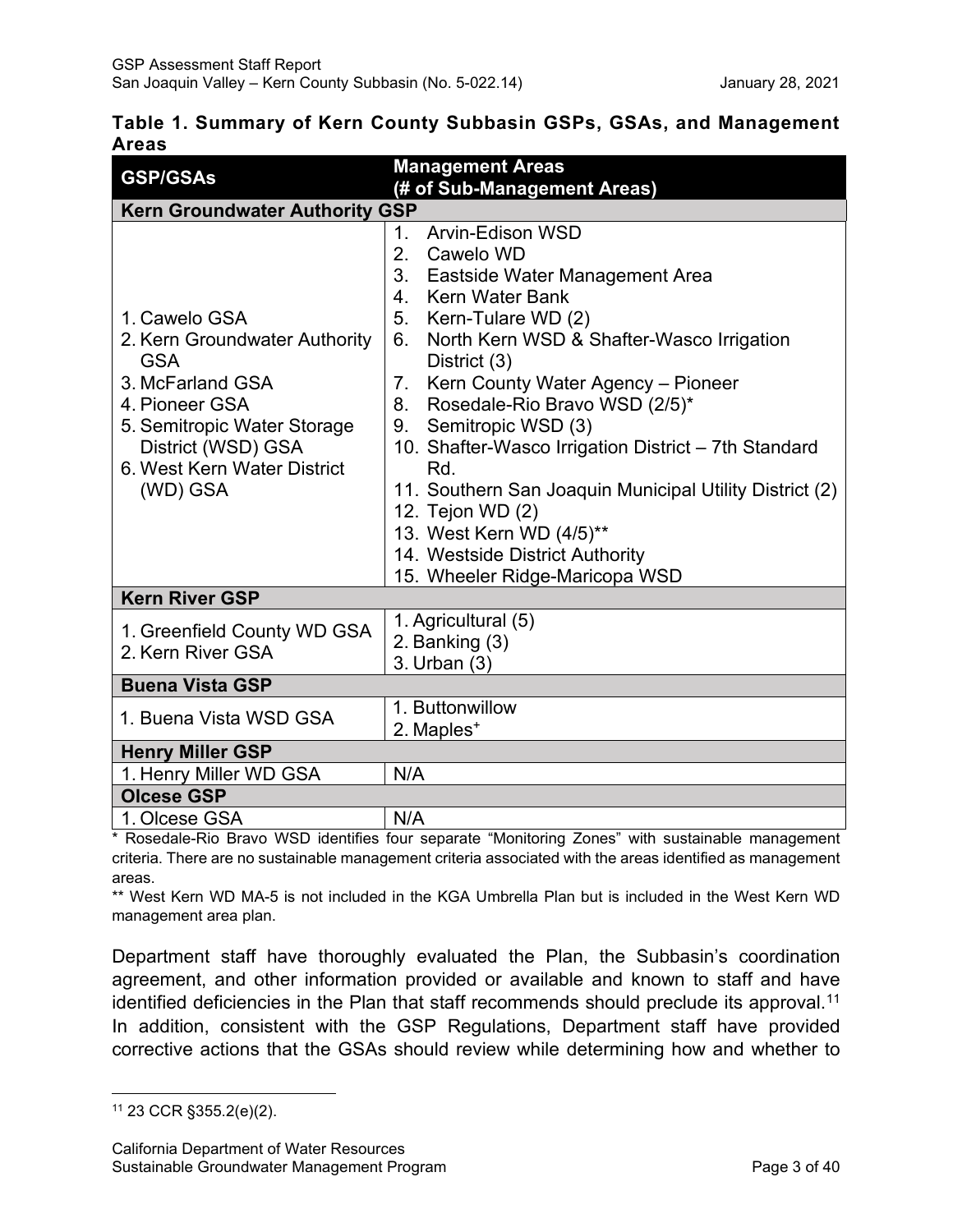address the deficiencies in a coordinated manner. [12](#page-8-0) The deficiencies and corrective actions are explained in greater detail in Section 3 of this staff report and are generally related to the need to further coordinate amongst the GSAs and to define sustainable management criteria in the manner that is consistent with SGMA and the GSP Regulations.

This assessment includes four sections:

- **Section 1 – [Evaluation](#page-9-0) Criteria:** Describes the legislative requirements and the Department's evaluation criteria.
- **Section 2 – Required [Conditions:](#page-12-0)** Describes the submission requirements, Plan completeness, and basin coverage required for a Plan to be evaluated by the Department.
- **Section 3 – Plan [Evaluation:](#page-14-0)** Provides a detailed assessment of identified deficiencies in the Plan. Consistent with the GSP Regulations, Department staff have provided corrective actions for the GSAs to address the deficiencies.
- **Section 4 – Staff [Recommendation:](#page-44-0)** Provides staff's recommendation regarding the Department's determination.

<span id="page-8-0"></span><sup>12</sup> 23 CCR §355.2(e)(2)(B).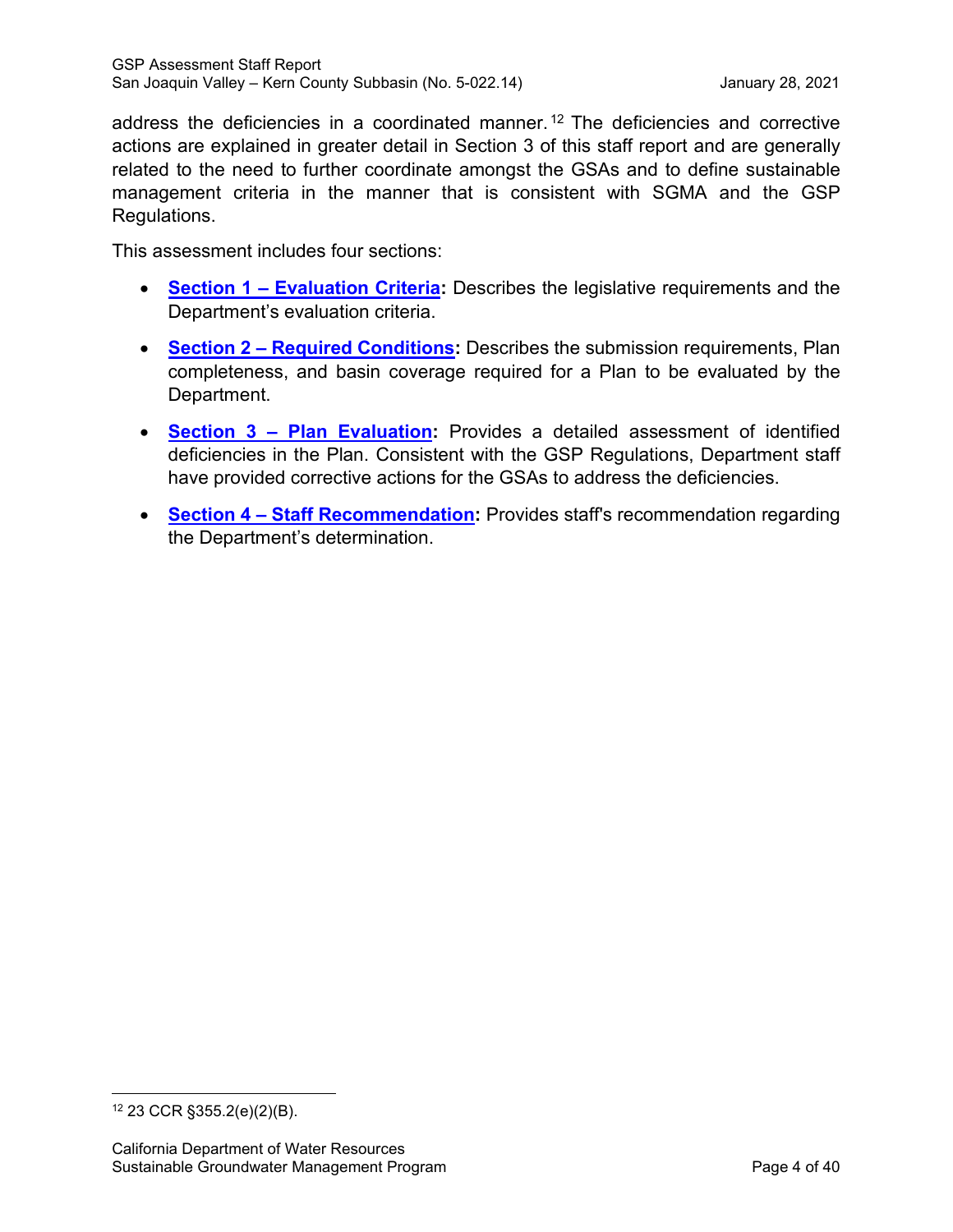# <span id="page-9-0"></span>**1 EVALUATION CRITERIA**

The Department evaluates whether a Plan conforms to certain statutory requirements of SGMA  $13$  and is likely to achieve the basin's sustainability goal.  $14$  To achieve the sustainability goal, the Plan must demonstrate that implementation will lead to sustainable groundwater management, which means the management and use of groundwater in a manner that can be maintained during the planning and implementation horizon without causing undesirable results. [15](#page-9-3) Undesirable results are required to be defined quantitatively by the GSAs overlying a basin and occur when significant and unreasonable effects for any of the applicable sustainability indicators are caused by groundwater conditions occurring throughout the basin. [16](#page-9-4) The Department is also required to evaluate whether the Plan will adversely affect the ability of an adjacent basin to implement its groundwater sustainability program or achieve its sustainability goal.<sup>[17](#page-9-5)</sup>

For a Plan to be evaluated by the Department, it must first be determined that it was submitted by the statutory deadline<sup>[18](#page-9-6)</sup> and that it is complete and covers the entire basin.<sup>[19](#page-9-7)</sup> Additionally, for those GSAs choosing to develop multiple GSPs, the Plan submission must include a coordination agreement.<sup>[20](#page-9-8)</sup> The coordination agreement must explain how the multiple GSPs in the basin have been developed and implemented utilizing the same data and methodologies and that the elements of the multiple GSPs are based upon consistent interpretations of the basin's setting. If these required conditions are satisfied, the Department evaluates the Plan to determine whether it complies with SGMA and substantially complies with the GSP Regulations.<sup>21</sup> As stated in the GSP Regulations, "[s]ubstantial compliance means that the supporting information is sufficiently detailed and the analyses sufficiently thorough and reasonable, in the judgment of the Department, to evaluate the Plan, and the Department determines that any discrepancy would not materially affect the ability of the Agency to achieve the sustainability goal for the basin, or the ability of the Department to evaluate the likelihood of the Plan to attain that goal."[22](#page-9-10)

When evaluating whether the Plan is likely to achieve the sustainability goal for the basin, Department staff review the information provided for sufficiency, credibility, and consistency with scientific and engineering professional standards of practice. [23](#page-9-11) The Department's review considers whether there is a reasonable relationship between the

- <span id="page-9-4"></span><sup>16</sup> 23 CCR § 354.26.
- <span id="page-9-5"></span><sup>17</sup> Water Code § 10733(c).
- <span id="page-9-6"></span><sup>18</sup> 23 CCR § 355.4(a)(1).
- <span id="page-9-7"></span><sup>19</sup> 23 CCR §§ 355.4(a)(2), 355.4(a)(3).
- <span id="page-9-8"></span><sup>20</sup> 23 CCR § 357.4.

<span id="page-9-10"></span><sup>22</sup> 23 CCR § 355.4(b).

<span id="page-9-1"></span><sup>13</sup> Water Code §§ 10727.2, 10727.4, 10727.6.

<span id="page-9-2"></span><sup>14</sup> Water Code § 10733(a).

<span id="page-9-3"></span><sup>15</sup> Water Code § 10721(v).

<span id="page-9-9"></span><sup>21</sup> 23 CCR § 350 *et seq*.

<span id="page-9-11"></span><sup>23</sup> 23 CCR § 351(h).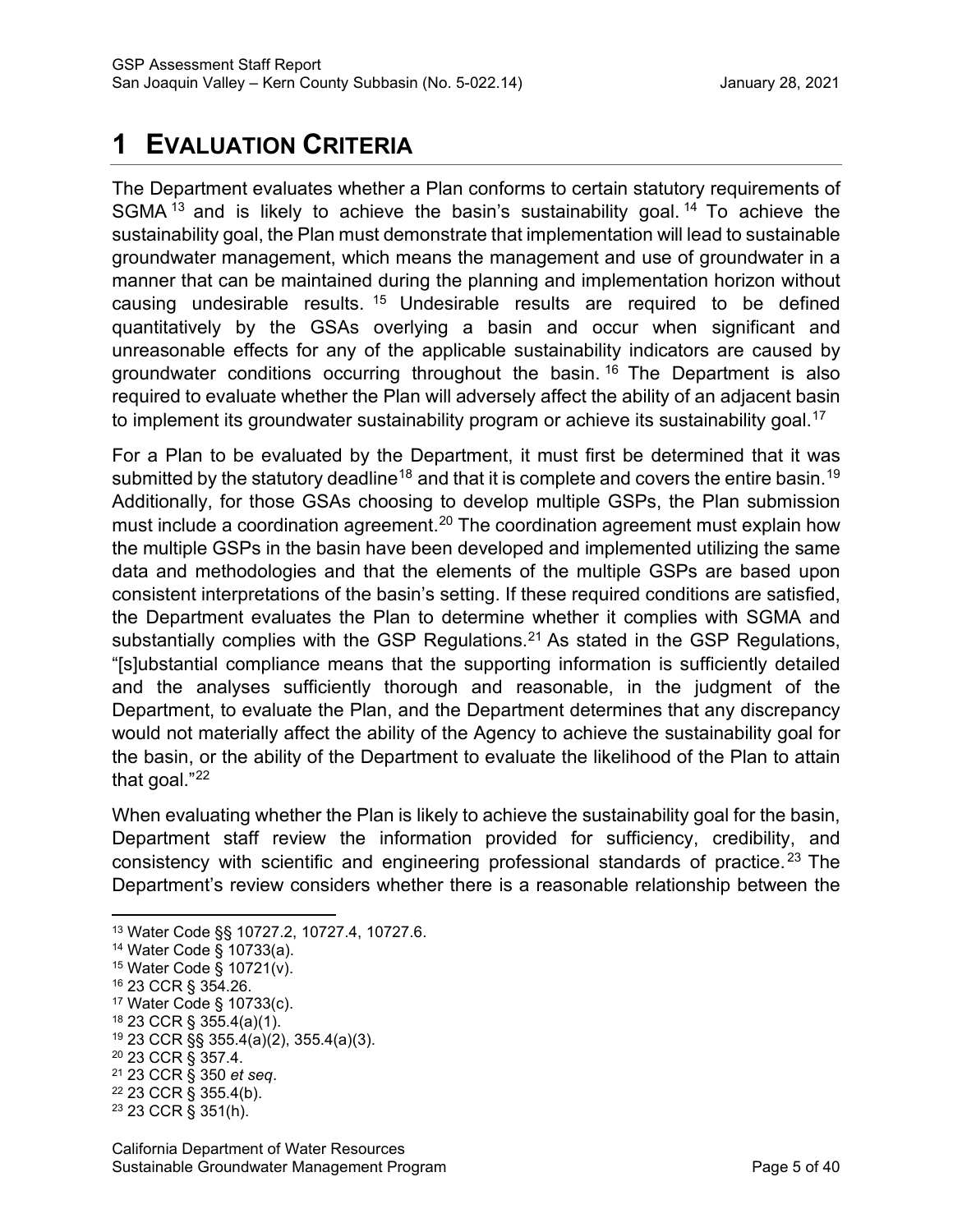information provided by the GSAs and the assumptions and conclusions presented in the Plan, including whether the interests of the beneficial uses and users of groundwater in the basin have been considered; whether sustainable management criteria and projects and management actions described in the Plan are commensurate with the level of understanding of the basin setting; and whether those projects and management actions are feasible and likely to prevent undesirable results.<sup>24</sup> The Department also considers whether the GSAs have the legal authority and financial resources necessary to implement the Plan.<sup>[25](#page-10-1)</sup>

To the extent overdraft is present in a basin, the Department evaluates whether the Plan provides a reasonable assessment of the overdraft and includes reasonable means to mitigate it.<sup>[26](#page-10-2)</sup> When applicable, the Department will assess whether coordination agreements have been adopted by all relevant parties and satisfy the requirements of SGMA and the GSP Regulations.<sup>[27](#page-10-3)</sup> The Department also considers whether the Plan provides reasonable measures and schedules to eliminate identified data gaps.  $^{28}$  $^{28}$  $^{28}$  Lastly, the Department's review considers the comments submitted on the Plan and evaluates whether the GSAs have adequately responded to the comments that raise credible technical or policy issues with the Plan.<sup>[29](#page-10-5)</sup>

The Department is required to evaluate the Plan within two years of its submittal date and issue a written assessment.<sup>[30](#page-10-6)</sup> The assessment is required to include a determination of the Plan's status. $31$  The GSP Regulations provide three options for determining the status of a Plan: approved,  $32$  incomplete,  $33$  or inadequate.  $34$ 

After review of the Plan, Department staff may conclude that the information provided is not sufficiently detailed, or the analyses not sufficiently thorough and reasonable, to evaluate whether it is likely to achieve the sustainability goal for the basin. If the Department determines the deficiencies precluding approval may be capable of being corrected by the GSAs in a timely manner,<sup>[35](#page-10-11)</sup> the Department will determine the status of the Plan to be incomplete. A formerly deemed incomplete Plan may be resubmitted to the Department for reevaluation after all deficiencies have been addressed and incorporated into the Plan within 180 days after the Department makes its incomplete determination. The Department will review the revised Plan to evaluate whether the identified deficiencies were sufficiently addressed. Depending on the outcome of that evaluation,

- <span id="page-10-5"></span> $29$  23 CCR § 355.4(b)(10).
- <span id="page-10-6"></span><sup>30</sup> Water Code § 10733.4(d); 23 CCR § 355.2(e).

<span id="page-10-8"></span><sup>32</sup> 23 CCR § 355.2(e)(1).

<span id="page-10-10"></span><sup>34</sup> 23 CCR § 355.2(e)(3).

<span id="page-10-0"></span><sup>24</sup> 23 CCR §§ 355.4(b)(1), (3), (4) and (5).

<span id="page-10-1"></span><sup>25</sup> 23 CCR § 355.4(b)(9).

<span id="page-10-2"></span> $26$  23 CCR § 355.4(b)(6).

<span id="page-10-3"></span> $27$  23 CCR § 355.4(b)(8).

<span id="page-10-4"></span><sup>28</sup> 23 CCR § 355.4(b)(2).

<span id="page-10-7"></span><sup>31</sup> Water Code § 10733.4(d); 23 CCR § 355.2(e).

<span id="page-10-9"></span><sup>33</sup> 23 CCR § 355.2(e)(2).

<span id="page-10-11"></span> $35$  23 CCR § 355.2(e)(2)(B)(i).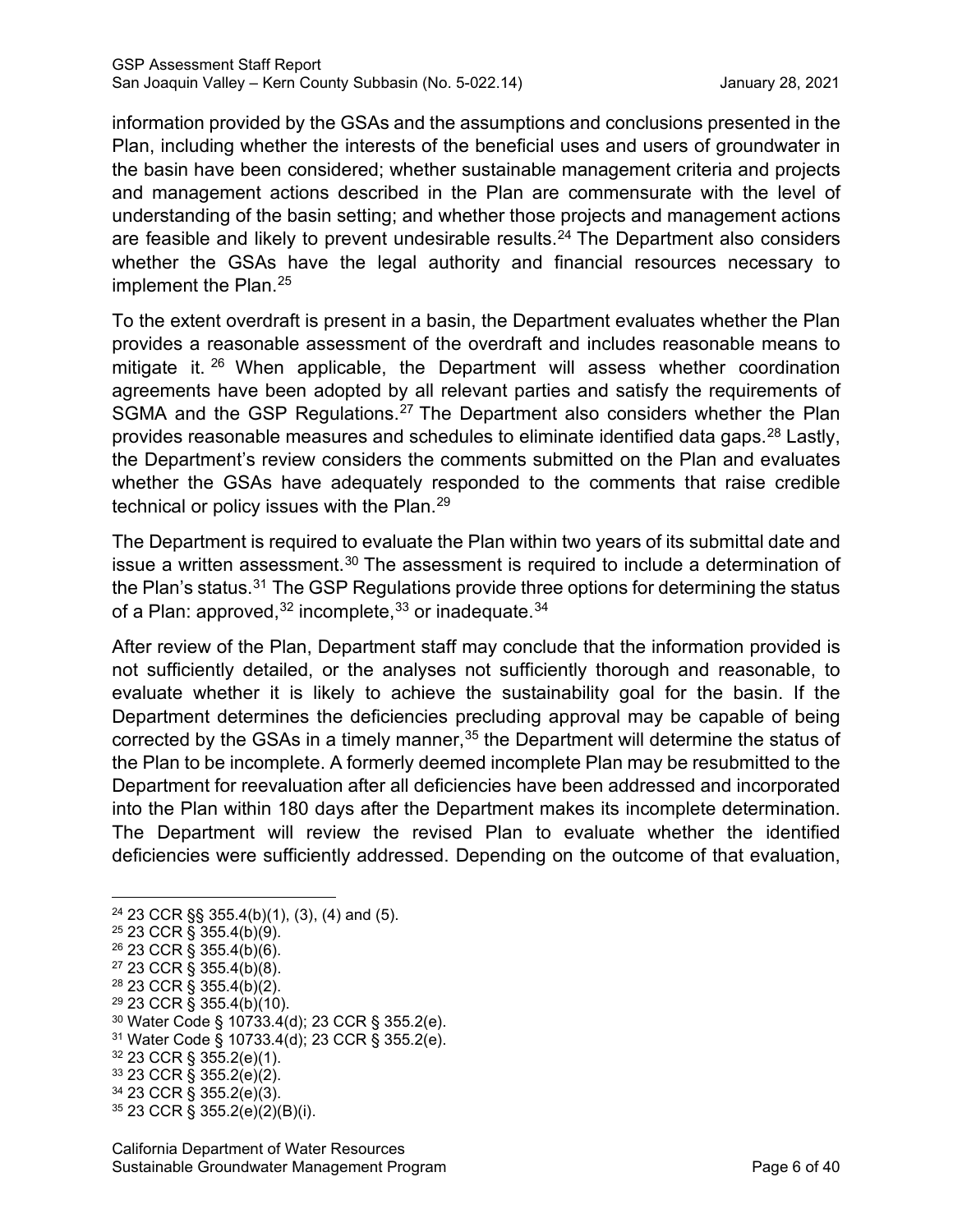the Department may determine the resubmitted Plan is approved. Alternatively, the Department may find a formerly deemed incomplete GSP is inadequate if, after consultation with the State Water Resources Control Board, it determines that the GSAs have not taken sufficient actions to correct any identified deficiencies.<sup>[36](#page-11-0)</sup>

The staff assessment of the Plan involves the review of information presented by the GSAs, including models and assumptions, and an evaluation of that information based on scientific reasonableness. In conducting its assessment, the Department does not recalculate or reevaluate technical information provided in the Plan or perform its own geologic or engineering analysis of that information. The recommendation to approve a Plan does not signify that Department staff, were they to exercise the professional judgment required to develop a Plan for the basin, would make the same assumptions and interpretations as those contained in the Plan, but simply that Department staff have determined that the assumptions and interpretations relied upon by the submitting GSAs are supported by adequate, credible evidence, and are scientifically reasonable.

Lastly, the Department's review and assessment of an approved Plan is a continual process. Both SGMA and the GSP Regulations provide the Department with the ongoing authority and duty to review the implementation of the Plan. [37](#page-11-1) Also, GSAs have an ongoing duty to reassess their GSPs, provide annual reports to the Department, and, when necessary, update or amend their GSPs.<sup>[38](#page-11-2)</sup> The passage of time or new information may make what is reasonable and feasible at the time of this review to not be so in the future. The emphasis of the Department's periodic reviews will be to assess the GSA's progress toward achieving the basin's sustainability goal and whether implementation of the Plan adversely affects the ability of GSAs in adjacent basins to achieve their sustainability goals.

<span id="page-11-0"></span><sup>36</sup> 23 CCR § 355.2(e)(3)(C).

<span id="page-11-1"></span><sup>37</sup> Water Code § 10733.8; 23 CCR § 355.6 *et seq*.

<span id="page-11-2"></span><sup>38</sup> Water Code §§ 10728 *et seq.*, 10728.2.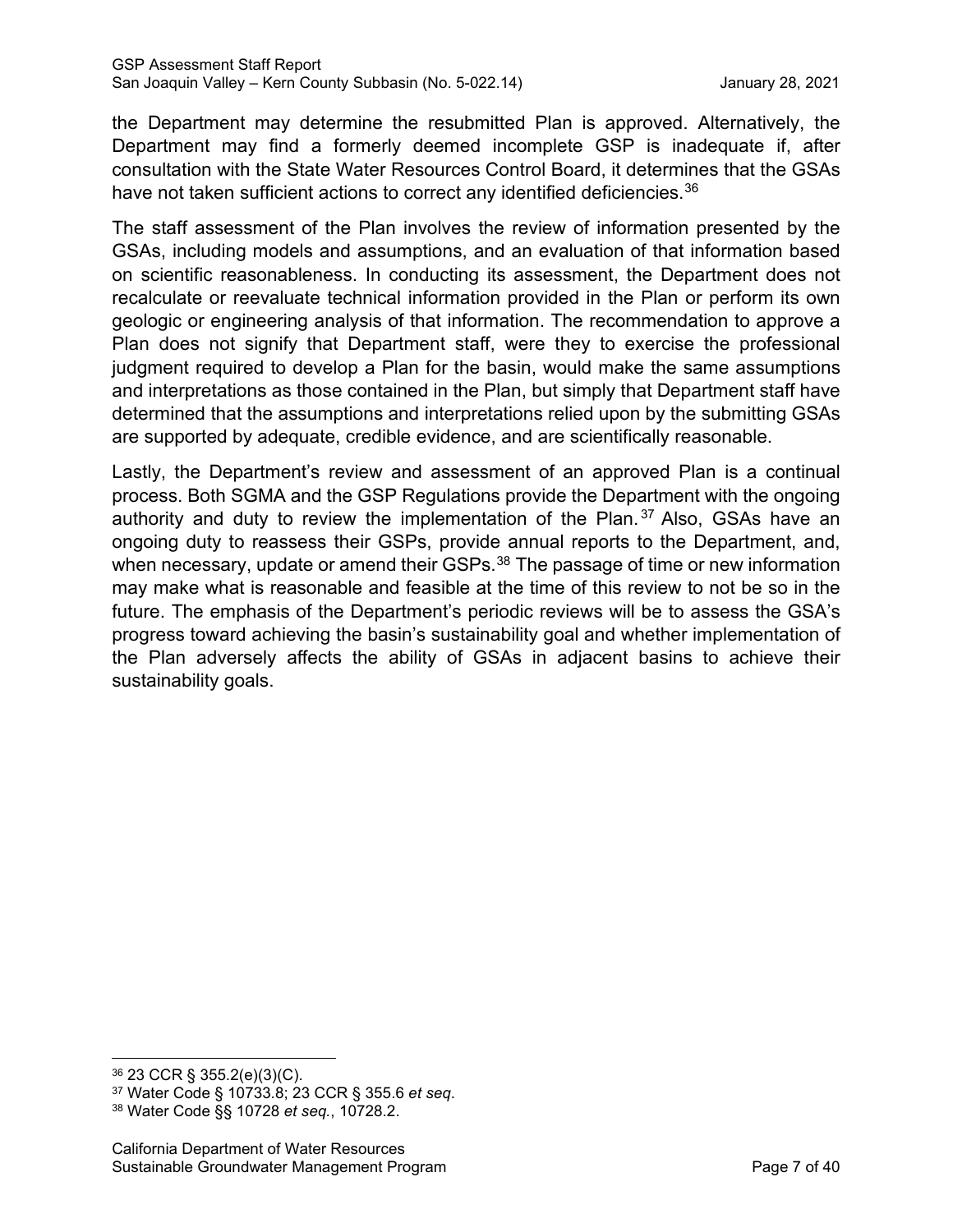# <span id="page-12-0"></span>**2 REQUIRED CONDITIONS**

A GSP, to be evaluated by the Department, must be submitted within the applicable statutory deadline.<sup>[39](#page-12-1)</sup> The GSP must also be complete and must, either on its own or in coordination with other GSPs, cover the entire basin.[40](#page-12-2) Additionally, when multiple GSPs are developed in a basin, the submission of all GSPs must include a coordination agreement.[41](#page-12-3) The coordination agreement must explain how the multiple GSPs in the basin have been developed and implemented utilizing the same data and methodologies and that the elements of the multiple GSPs are based upon consistent interpretations of the basin's setting. If a Plan is determined to be incomplete, Department staff may require corrective actions that address minor or potentially significant deficiencies identified in the Plan. The GSAs in a basin, whether developing a single GSP covering the basin or multiple GSPs, must sufficiently address those required corrective actions within the time provided, not to exceed 180 days, for the Plan to be reevaluated by the Department and potentially approved.

# **2.1 SUBMISSION DEADLINE**

SGMA required basins categorized as high- or medium-priority as of January 1, 2017 and that were subject to critical conditions of overdraft to submit a GSP no later than January 31, 2020.[42](#page-12-4)

The Point of Contact representing 11 GSAs submitted the Subbasin's Plan on January 30, 2020, in compliance with the statutory deadline. The Plan consists of five GSPs and the required coordination agreement.

# **2.2 COMPLETENESS**

GSP Regulations specify that the Department shall evaluate a Plan if that Plan is complete and includes the information required by SGMA and the GSP Regulations.<sup>[43](#page-12-5)</sup> For those basins choosing to submit multiple GSPs, a coordination agreement is required.

The 11 GSAs submitted five adopted GSPs that cover the Subbasin. Department staff found the GSPs, and the collective Plan, to be complete and include the required information, sufficient to warrant an evaluation by the Department. The Department posted the Subbasin's five GSPs and coordination agreement to its website on February 19, 2020.

<span id="page-12-1"></span><sup>39</sup> Water Code § 10720.7.

<span id="page-12-2"></span><sup>40</sup> 23 CCR § 355.4(a)(3).

<span id="page-12-3"></span><sup>41</sup> Water Code § 10733.4(b); 23 CCR § 357.4.

<span id="page-12-4"></span><sup>42</sup> Water Code § 10720.7(a)(1).

<span id="page-12-5"></span><sup>43</sup> 23 CCR § 355.4(a)(2).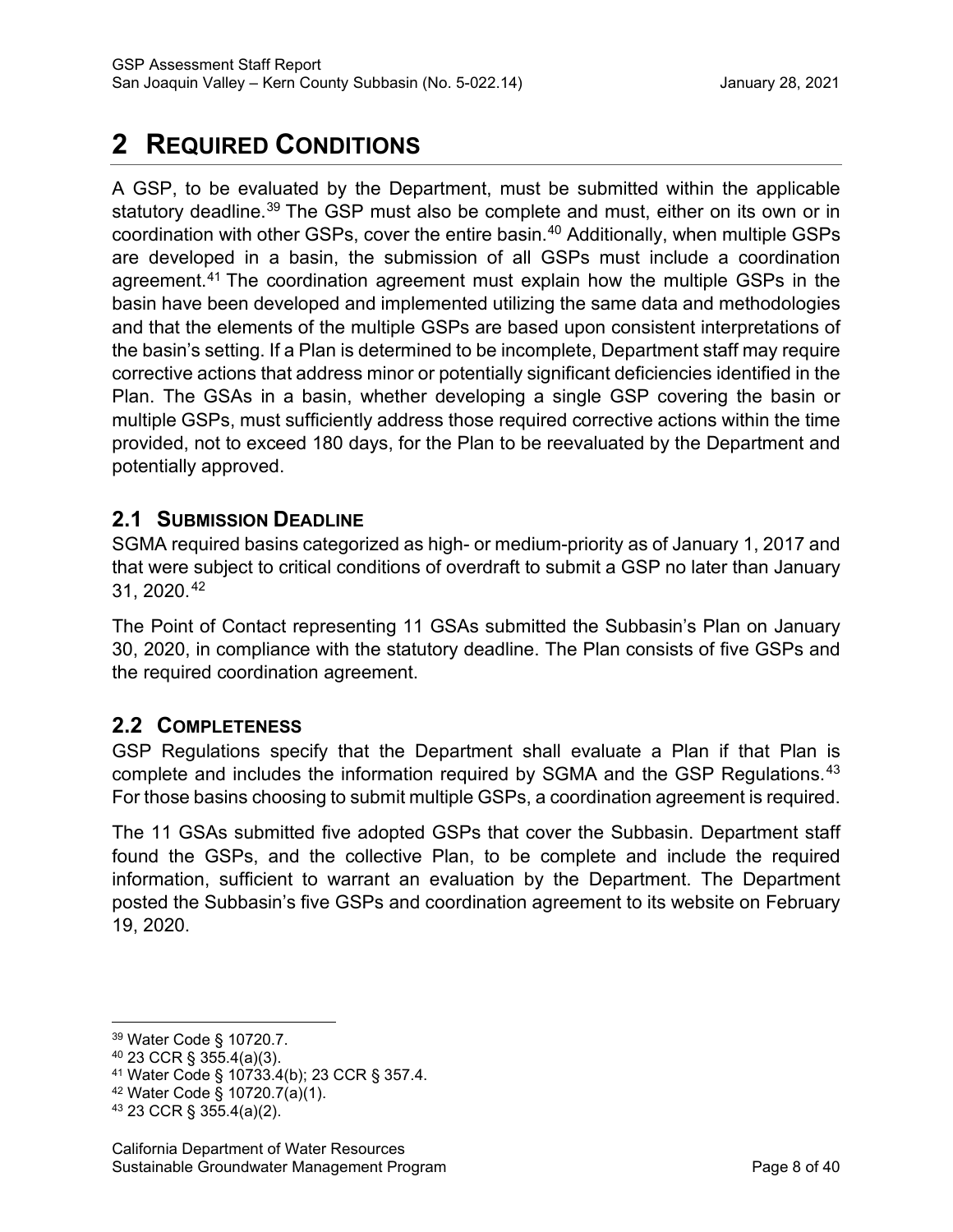# **2.3 BASIN COVERAGE**

A GSP, either on its own or in coordination with other GSPs, must cover the entire basin.<sup>[44](#page-13-0)</sup> A Plan that intends to cover the entire basin may be presumed to do so if the basin is fully contained within the jurisdictional boundaries of the submitting GSAs.

The Plan intends to manage the entire Kern County Subbasin and the jurisdictional boundaries of the submitting GSAs cover the entire Subbasin.

<span id="page-13-0"></span><sup>44</sup> Water Code § 10727(b); 23 CCR § 355.4(a)(3).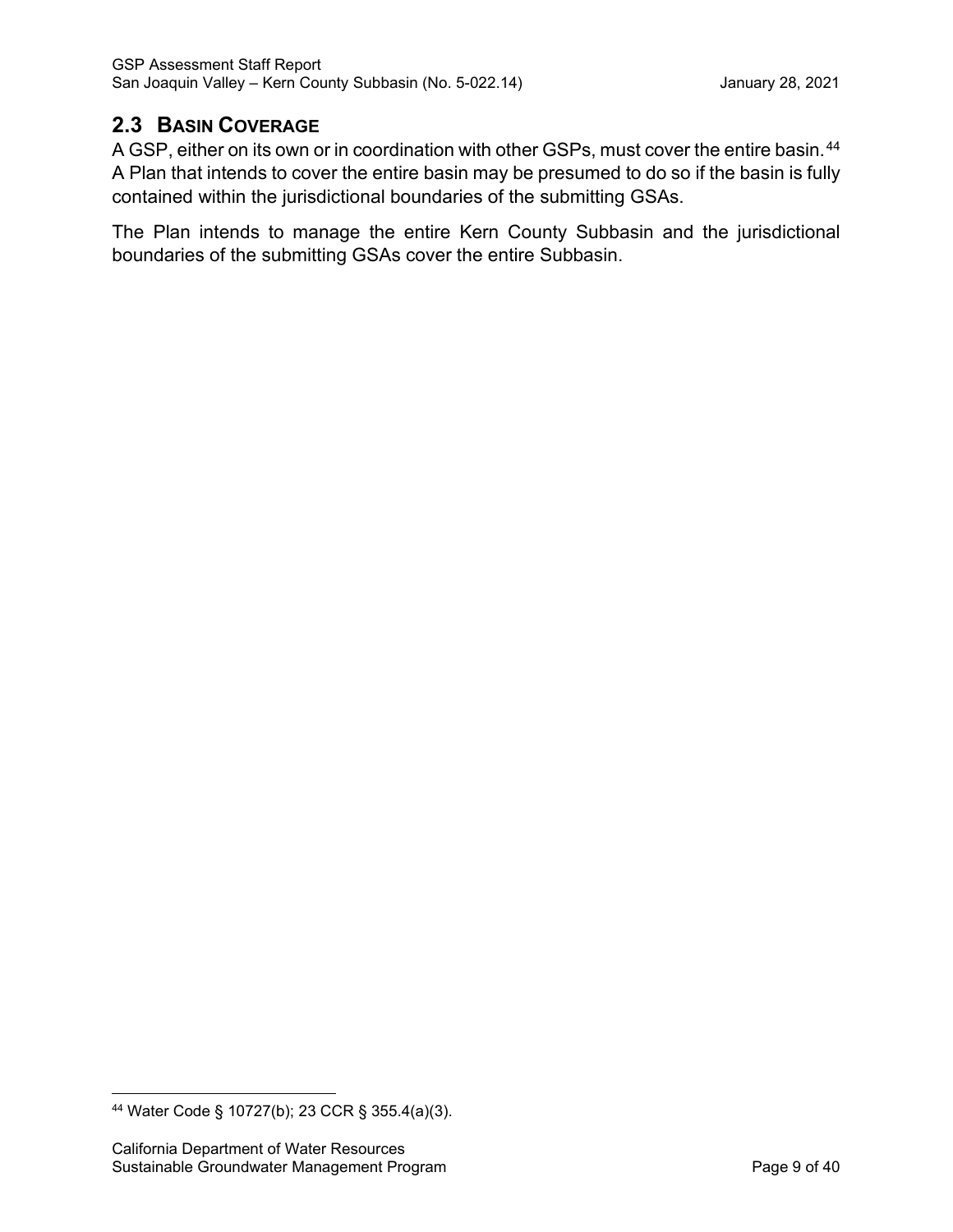# <span id="page-14-0"></span>**3 PLAN EVALUATION**

As stated in Section 355.4 of the GSP Regulations, a basin "shall be sustainably managed within 20 years of the applicable statutory deadline consistent with the objectives of the Act." The Department's assessment is based on a number of related factors<sup>45</sup> including whether the elements of a GSP were developed in the manner required by the GSP Regulations, [46](#page-14-2) whether the GSP was developed using appropriate data and methodologies and whether its conclusions are scientifically reasonable,  $47$  and whether the GSP, through the implementation of clearly defined and technically feasible projects and management actions, is likely to achieve a tenable sustainability goal for the basin.<sup>[48](#page-14-4)</sup>

Department staff have identified deficiencies in the GSPs, the most serious of which preclude staff from recommending approval of the Plan at this time. Department staff believe the GSAs may be able to correct the identified deficiencies within 180 days. Consistent with the GSP Regulations, Department staff are providing corrective actions related to the deficiencies, detailed below, including the general regulatory background, the specific deficiency identified in the Plan, and the specific actions to address the deficiency.

# **GENERAL BACKGROUND**

SGMA allows for multiple GSPs to be implemented by multiple GSAs and coordinated pursuant to a single coordination agreement that covers an entire basin.<sup>[49](#page-14-5)</sup> The GSP Regulations and SGMA detail the requirements for a coordination agreement and the elements of the GSPs necessary to be coordinated to achieve the basin's sustainability goal.<sup>[50](#page-14-6)</sup> The coordination agreement must provide both administrative and technical coordination and consistency between all the GSPs. The collective submittals for the basin are to be based upon consistent interpretations of the basin setting and utilize the same data and methodologies.  $51$  In the context of utilizing the same data and methodologies, the coordination agreement must provide the following:<sup>[52](#page-14-8)</sup>

- a coordinated water budget for the basin, including groundwater extraction data, surface water supply, total water use, and change in groundwater in storage;
- a sustainable yield for the basin, supported by a description of the undesirable results for the basin, and an explanation of how the minimum thresholds and

<span id="page-14-1"></span><sup>45</sup> 23 CCR § 355.4.

<span id="page-14-2"></span><sup>46</sup> 23 CCR § 355.4(a)(1).

<span id="page-14-3"></span><sup>47</sup> 23 CCR § 355.4(b)(1).

<span id="page-14-4"></span><sup>48</sup> 23 CCR §§ 355.4(b)(5), 355.4(b)(6).

<span id="page-14-5"></span><sup>49</sup> Water Code § 10727(b)(3).

<span id="page-14-6"></span><sup>50</sup> Water Code §§ 10727.6, 10733.4(b)(2); 23 CCR § 357.4.

<span id="page-14-7"></span><sup>51</sup> 23 CCR § 357.4(a).

<span id="page-14-8"></span><sup>52</sup> Water Code § 10727.6 *et al;* 23 CCR §§ 357.4(b)(3)(B), 357.4(b)(3)(C), 357.4(c)*.*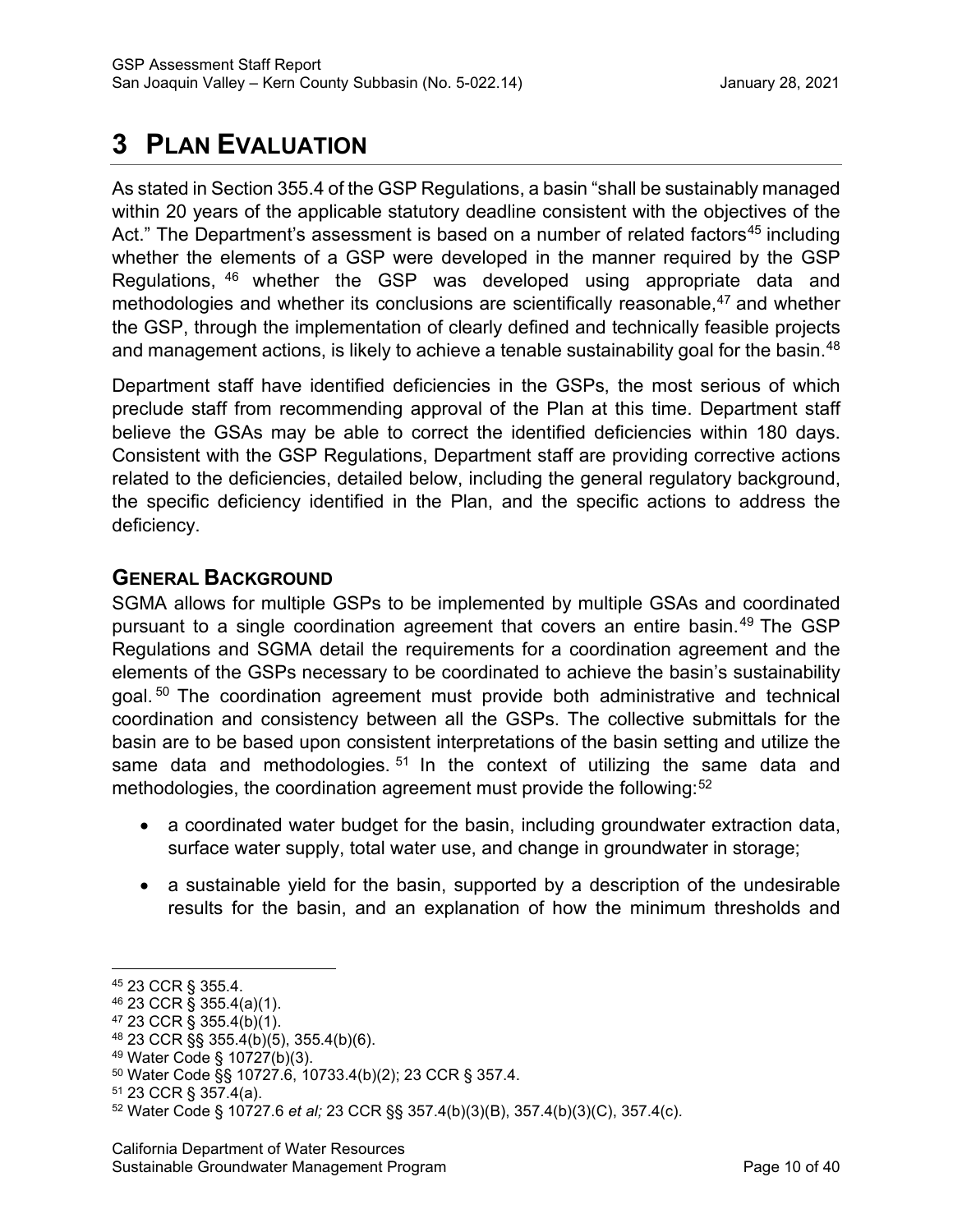measurable objectives defined by each GSP relate to those undesirable results, based on information described in the basin setting; and

• an explanation of how the GSPs implemented together satisfy the requirements of SGMA and are in substantial compliance with the GSP Regulations.

The Department is tasked with evaluating whether the GSPs, in coordination with one another, conform with the required regulatory contents and are likely to achieve the sustainability goal for the basin. $53$ 

With regard to management areas, the GSP Regulations require specific information and rationale, including the reason for creating management areas and how those management areas would operate (i.e., sustainable management criteria, projects and management actions, etc.) without causing undesirable results outside of the management area itself (i.e., cause undesirable results for the Subbasin at large).<sup>54</sup>

# **EVALUATION SUMMARY**

The Kern Subbasin is the largest and arguably most complicated Subbasin in terms of entities involved and demands placed on the Subbasin. To comply with SGMA and achieve sustainable groundwater management in the Kern Subbasin, a well-explained and coordinated approach is fundamental. Unfortunately, the Plan (i.e., the GSPs implemented together) that was developed for the Subbasin is, for key elements of the Plan, byzantine and fragmented. As such, Department staff have had a difficult time evaluating whether the Plan is likely to achieve the sustainability goal for the Subbasin.

Our general understanding of the Plan's approach is that individual water districts and water management entities in the Subbasin are proposing more than 180 projects and management actions that are intended to address the currently agreed upon overdraft identified in the Todd Groundwater Memorandum.<sup>[55](#page-15-2)</sup> If implemented, the projects and management actions will address the overdraft and, as currently modeled, will keep groundwater levels above the various minimum thresholds set across the Subbasin.

To support the Plan's approach and demonstrate coordination, the GSAs worked together to develop a Subbasin-wide water budget and definitions of undesirable results. The coordinated water budget appears to set the "target" amount of overdraft that needs to be addressed through projects and management actions. The Subbasin undesirable results definitions appear to be an attempt to coordinate the individual GSPs and management areas definitions by determining an undesirable result occurs when a certain percentage of the Subbasin is exceeding the various, GSP and management area specific minimum thresholds. Thus, at a high level, the Plan appears to be coordinated.

<span id="page-15-0"></span><sup>53</sup> Water Code § 10733(b); 23 CCR § 355.4(b).

<span id="page-15-1"></span><sup>54</sup> 23 CCR § 354.20 *et seq*.

<span id="page-15-2"></span><sup>55</sup> Kern County Subbasin Coordination Agreement, pp. 15-296.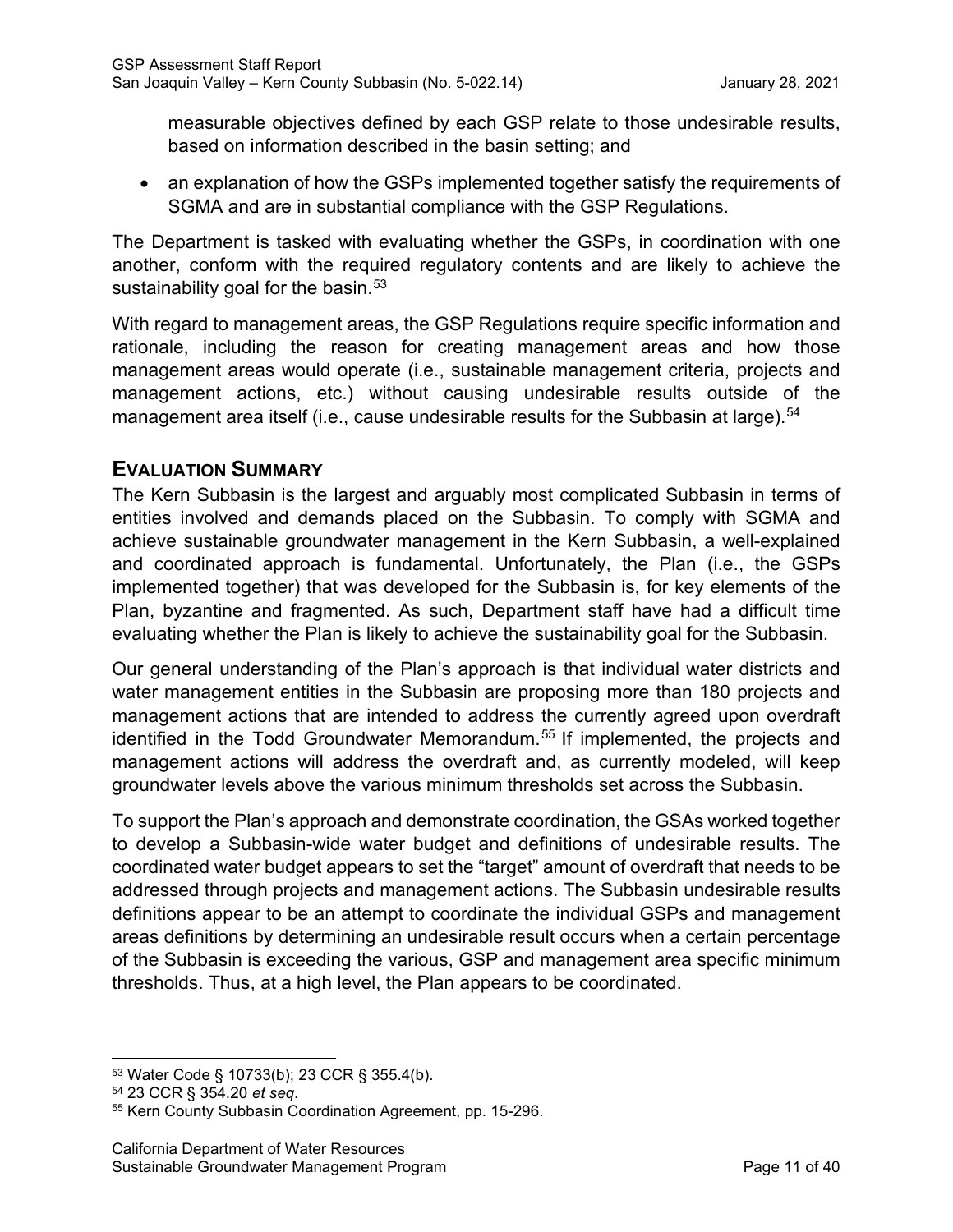However, in looking closer at the individual GSPs and management area plans, and in many cases sub-management areas, the purported coordination becomes tenuous as the plans put forward individualized water budgets, sustainable yields, undesirable results, and sustainable management criteria that are based on different data and methodologies and are not easily comparable between plans. The primary issue with the byzantine and fragmented approach to the Plan is that Department staff, and other stakeholders including the general public, cannot effectively or clearly understand when and how the groundwater conditions become unreasonable causing undesirable results to occur throughout the Subbasin. In concert with that lack of clarity, the Plan does not provide readily available or comparable data and information to evaluate potential impacts, comprehensively and quantitatively, to Subbasin-wide beneficial uses and users that may occur during the implementation of the various plans.

Department staff understand that if the projects and management actions are being implemented and the water supply augmentation is being realized, there is arguably a coordinated plan to address the initial estimate of overdraft and avoid undesirable results at a Subbasin-wide level. However, the estimated 324,326 acre-feet per year of overdraft, [56](#page-16-0) from the Todd Groundwater Memorandum, is a significant amount, and that number may even increase as the water budget data is developed and the numerical model is refined. A pragmatic outlook is that a significant amount of the 324,326 acre-feet per year will not be realized through supply augmentation only. Without the "new" water and without additional demand management, significant overdraft may continue in the Subbasin. With that, Department staff are concerned that the varied and fragmented approaches to establish individual water budgets and sustainable management criteria might allow for groundwater conditions to worsen at a greater rate or extent than otherwise would have occurred with a more coordinated Plan.

For example, there is a possibility that the Subbasin's groundwater conditions will demonstrate the Subbasin is in overdraft, but the GSP and management area specific water budgets will not clearly show where the overdraft is occurring, thus leaving open the questions of how the overdraft will be addressed and who is responsible for it. In addition, GSPs and management area plans put forward a variety of criteria for when undesirable results are present in the individual plans. For groundwater levels, some GSPs and management areas require that minimum thresholds must be exceeded not just at a certain percentage of wells but also over a course of multiple monitoring times, seasons, or years to cause a localized undesirable result. Thus, while the GSPs often state that the minimum thresholds were coordinated and compared, there appears to be no real analysis or understanding of the effects of the groundwater conditions if the minimum thresholds are exceeded and groundwater levels continue to decline for years before an undesirable result is declared. Moreover, the way the Subbasin-wide undesirable results are structured (30 percent of the Subbasin area or 15 percent of

<span id="page-16-0"></span><sup>56</sup> Kern County Subbasin Coordination Agreement, p. 344.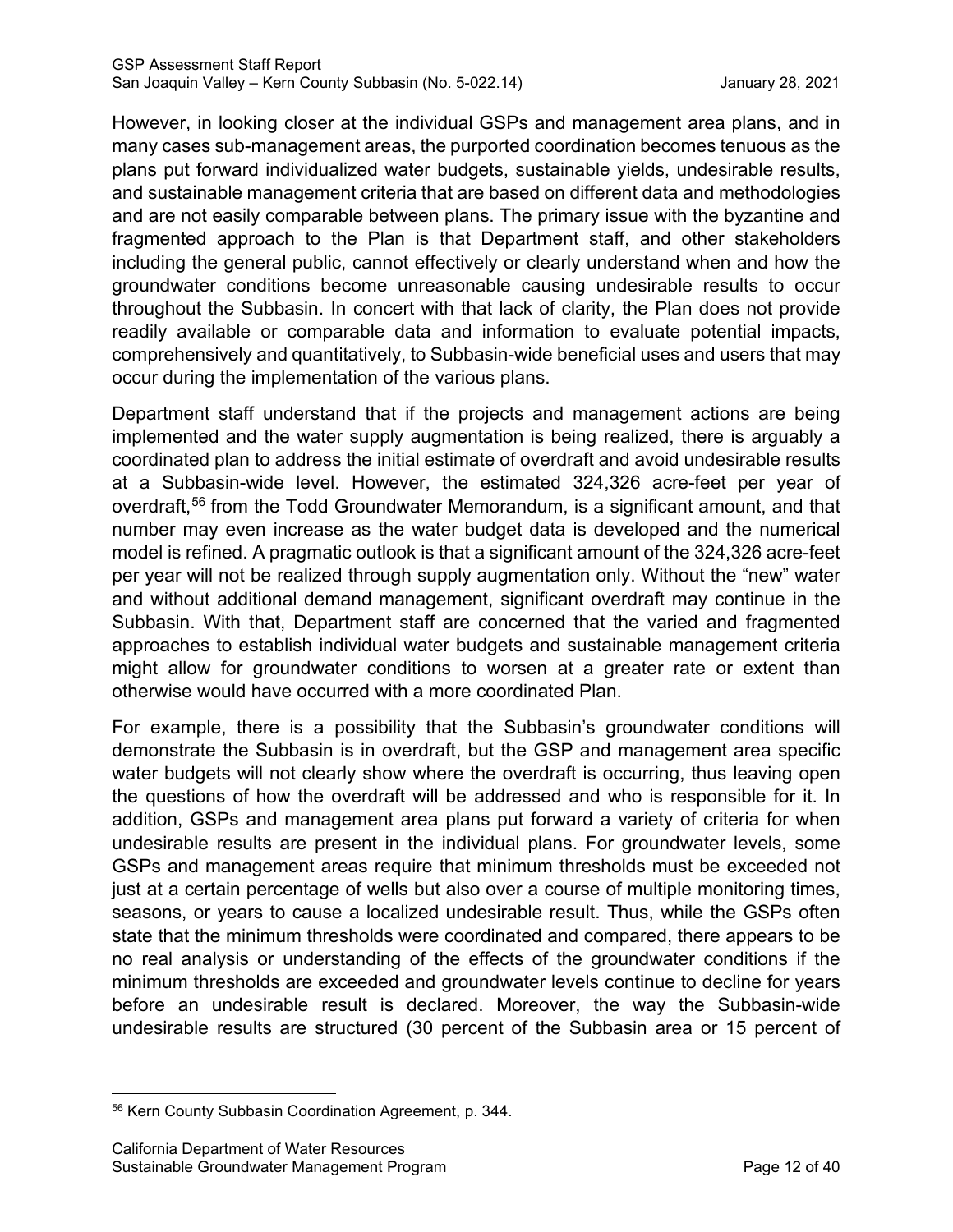adjacent areas experiencing undesirable results), [57](#page-17-0) significant depletions of groundwater could occur before an undesirable result is considered to have occurred in the Subbasin.

The concern of the Department staff is that the way the undesirable results and sustainable management criteria are defined and set in the individual plans, and then defined at the Subbasin level, is that there is a real possibility of groundwater conditions being significantly worse than the established minimum thresholds in various portions of the Subbasin before the GSAs determine the Subbasin as a whole has experienced an undesirable result.

The deficiencies and corrective actions below identify issues with the Plan that, in the Department staff's opinion, should preclude approval. They are intended to address, in part, the overarching question of what groundwater conditions actually represent an undesirable result in the Kern Subbasin if the projects and management actions are not implemented or if only partly implemented. However, the key for the Kern Subbasin is for the projects and management actions to be implemented and for the water augmentation and savings to be realized. As such, Department staff considers the implementation of projects and management actions to be absolutely critical to assessing the progress toward sustainable groundwater management in the Kern Subbasin. To the extent projects and management actions are not diligently pursued, are significantly delayed, or are not likely to be implemented, Department staff do not believe the Kern Subbasin GSAs have the luxury of putting off finding another approach and still demonstrate adequate progress toward sustainability.

# **3.1 DEFICIENCY 1. THE GSPS DO NOT ESTABLISH UNDESIRABLE RESULTS THAT ARE CONSISTENT FOR THE ENTIRE SUBBASIN.**

# **3.1.1 Background**

The GSP Regulations state an undesirable result occurs when "significant and unreasonable effects for any of the sustainability indicators are caused by groundwater conditions occurring throughout the basin."[58](#page-17-1) GSAs are required to describe the process and criteria relied upon to define undesirable results including describing the cause of groundwater conditions occurring throughout the basin that would lead to an undesirable result, the quantitative combination of minimum threshold exceedances that cause significant and unreasonable effects, and the potential effects on beneficial uses and users of groundwater.<sup>[59](#page-17-2)</sup> It is therefore incumbent on the GSAs to sufficiently understand the conditions throughout the entire Subbasin so that the Subbasin's undesirable results represent conditions that are significant and unreasonable. Additionally, the Plans are

<span id="page-17-0"></span><sup>57</sup> Kern County Subbasin Coordination Agreement, pp. 299-300.

<span id="page-17-1"></span><sup>58</sup> 23 CCR § 354.26(a).

<span id="page-17-2"></span><sup>59</sup> 23 CCR § 354.26(b).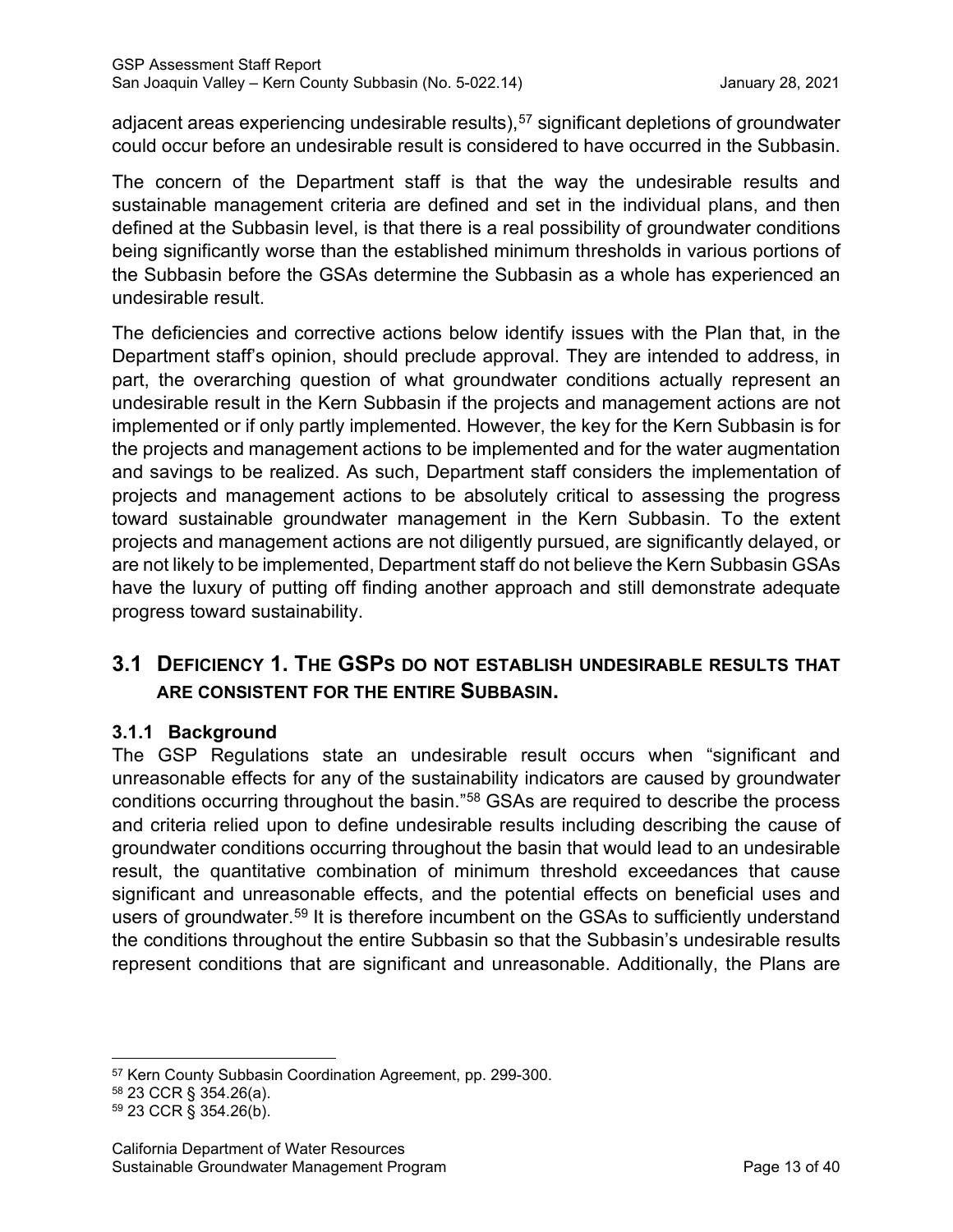required to explain how the GSAs determined each minimum threshold will avoid Subbasin-wide conditions that would result in undesirable results.<sup>60</sup>

The GSP Regulations also require basins that prepare and implement multiple plans to describe, in the basin's coordination agreement, the undesirable results for the basin and provide "an explanation of how the minimum thresholds and measurable objectives defined by each Plan relate to those undesirable results based on information described in the basin setting."[61](#page-18-1) For basins that establish management areas, the GSP Regulations state that management areas may establish "different minimum thresholds and be operated to different measurable objectives than the basin at large, provided that undesirable results are defined consistently throughout the basin."[62](#page-18-2)

# **3.1.2 Deficiency Details**

The first component of this deficiency relates to the Plan's lack of an explanation of the specific effects, occurring *throughout the Subbasin*, that, when significant and unreasonable, would be undesirable results. As described below, the Coordination Agreement includes a calculation framework for determining when a certain portion of the Subbasin experiences negative effects, which have been defined in isolation by a multitude of individual management areas. However, this calculation framework is not accompanied by any cogent description of *Subbasin-wide* effects caused by groundwater management that the entire Subbasin is attempting to avoid by implementing the Plan. For chronic lowering of groundwater levels, as an example, the Coordination Agreement's discussion of the Subbasin-wide effects is limited to the statement that it is "the point at which significant and unreasonable impacts over the planning and implementation horizon, as determined by depth/elevation of water, affect the reasonable and beneficial use of, and access to, groundwater by overlying users." The Plan provides no specific information on the Subbasin-wide effects of groundwater lowering related to accessing groundwater by beneficial uses and users. (See Corrective Action 1a.)

Notwithstanding the first component of this deficiency and taking the Subbasin's area-based approach at face value, the second component of this deficiency relates to the individual GSPs' and Management Area Plan's widely varying approaches to define the management-area-specific undesirable results. Again, using groundwater levels as an example, the Coordination Agreement states that an undesirable result occurs "when the minimum threshold for groundwater levels are exceeded in at least three (3) adjacent management areas that represent at least 15% of the Subbasin or greater than 30% of the Subbasin (as measured by each management area). Minimum thresholds shall be set by each of the management areas through their respective management area plans or Groundwater Sustainability Plans."

<span id="page-18-0"></span><sup>60</sup> 23 CCR § 354.28(b)(2).

<span id="page-18-1"></span><sup>61</sup> 23 CCR § 357.4(b)(3)(C).

<span id="page-18-2"></span><sup>62</sup> 23 CCR § 354.20(a).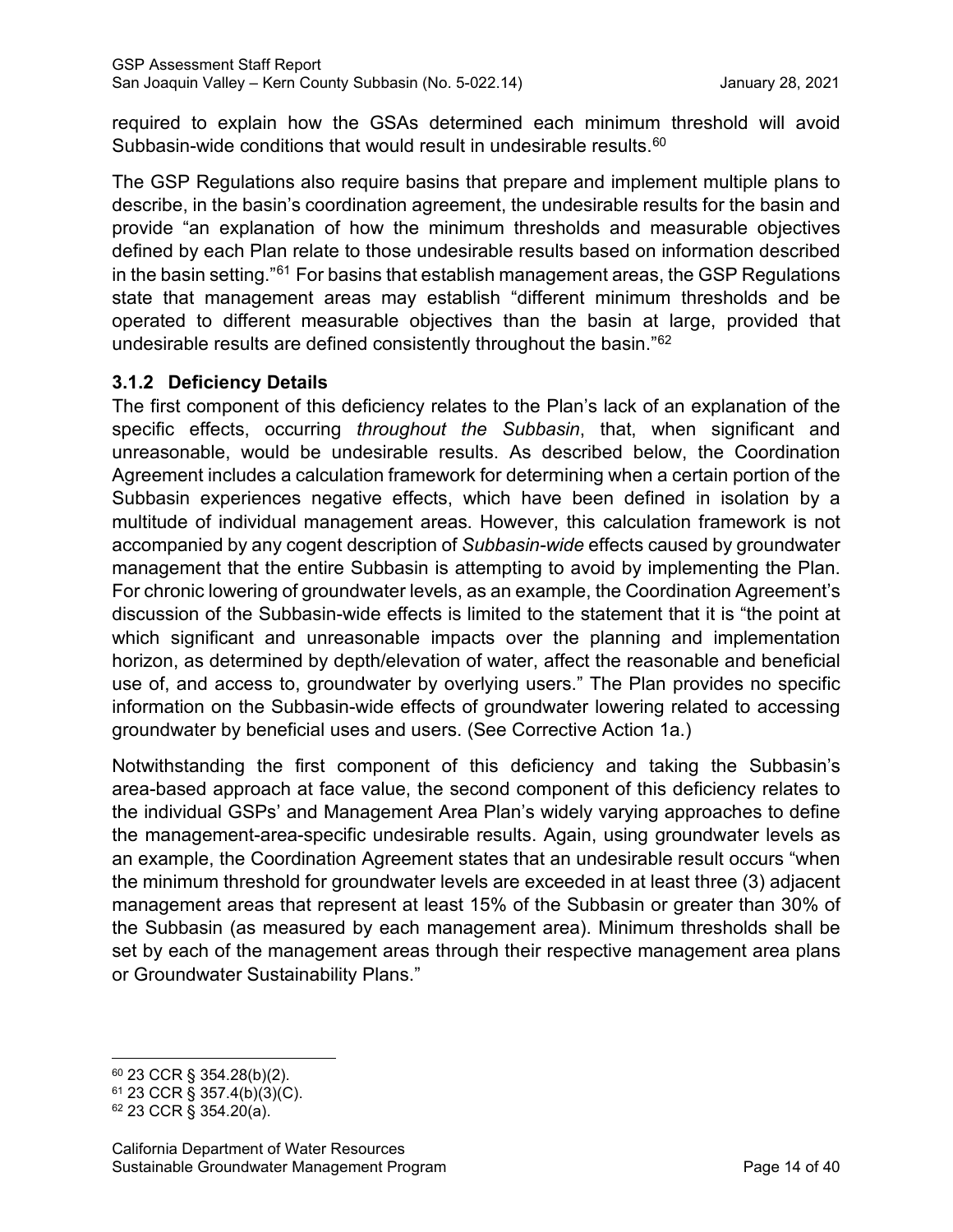It is apparent to Department staff that the Coordination Agreement's use of the term "minimum thresholds" in the definition above does not refer to minimum thresholds as defined in the GSP Regulations. Instead, it refers to some, often byzantine, combination of several minimum threshold exceedances, at times coupled with a temporal constraint. For example, in the KGA GSP Cawelo Water District Management Area, Cawelo decided that its area would only contribute to the Coordination Agreement's 30 or 15 percent of land area undesirable result definition if 30 percent of their representative monitoring wells were below the minimum threshold for three successive spring measurements. <sup>[63](#page-19-0)</sup> In another area, the KGA GSP Rosedale-Rio Bravo Management Area subdivides its management area into five zones and states that its land area would only contribute to the Coordination Agreement's undesirable result definition if, at any time, the average groundwater level in one of two zones exceeds the minimum thresholds or, for the three remaining zones, if the average groundwater level in two of those three were below the minimum threshold.<sup>[64](#page-19-1)</sup>

In some areas, those conditions could be met in near-real time and would fluctuate as groundwater conditions change. Other areas, particularly those with multi-year temporal constraints, could tangibly be experiencing minimum threshold exceedances at a large number of sites for a sustained period without being observed by the Subbasin's management as being undesirable. This complexity is problematic because it allows for situations where groundwater conditions could degrade for potentially sustained periods of time in potentially significant portions of the Subbasin without triggering the Subbasin's definition of an undesirable result. Department staff do not consider this combination of disparate management area definitions a reasonable approach to achieving sustainable management and avoiding undesirable results in the Subbasin without a commitment to documenting and evaluating whether any minimum threshold exceedance, for any amount of time and in any area, is causing effects that could be significant and unreasonable. (See Corrective Action 1b.)

The final component of this deficiency is related to the Plan's incomplete descriptions of the conditions under which an undesirable result would occur, according to the Coordination Agreement's land area calculation framework and the various GSPs and Management Area Plans. By the Subbasin's definition of an undesirable result, as stated above, tracking which management area(s) have been triggered as "undesirable" (note that some GSPs or Management Area Plans refer to these management areas with "undesirable" local conditions as "watch areas" but the terminology used in the plans is inconsistent and should be standardized) is paramount to determining when an undesirable result occurs. However, as shown by the following example, the GSPs do not contain sufficient and consistent information for interested parties to track when the groundwater conditions in the management areas are "undesirable" or become "watch areas".

<span id="page-19-0"></span><sup>63</sup> KGA GSP, Cawelo WD MAP, p. 169.

<span id="page-19-1"></span><sup>64</sup> KGA GSP, Rosedale-Rio Bravo WSD MAP, p. 69.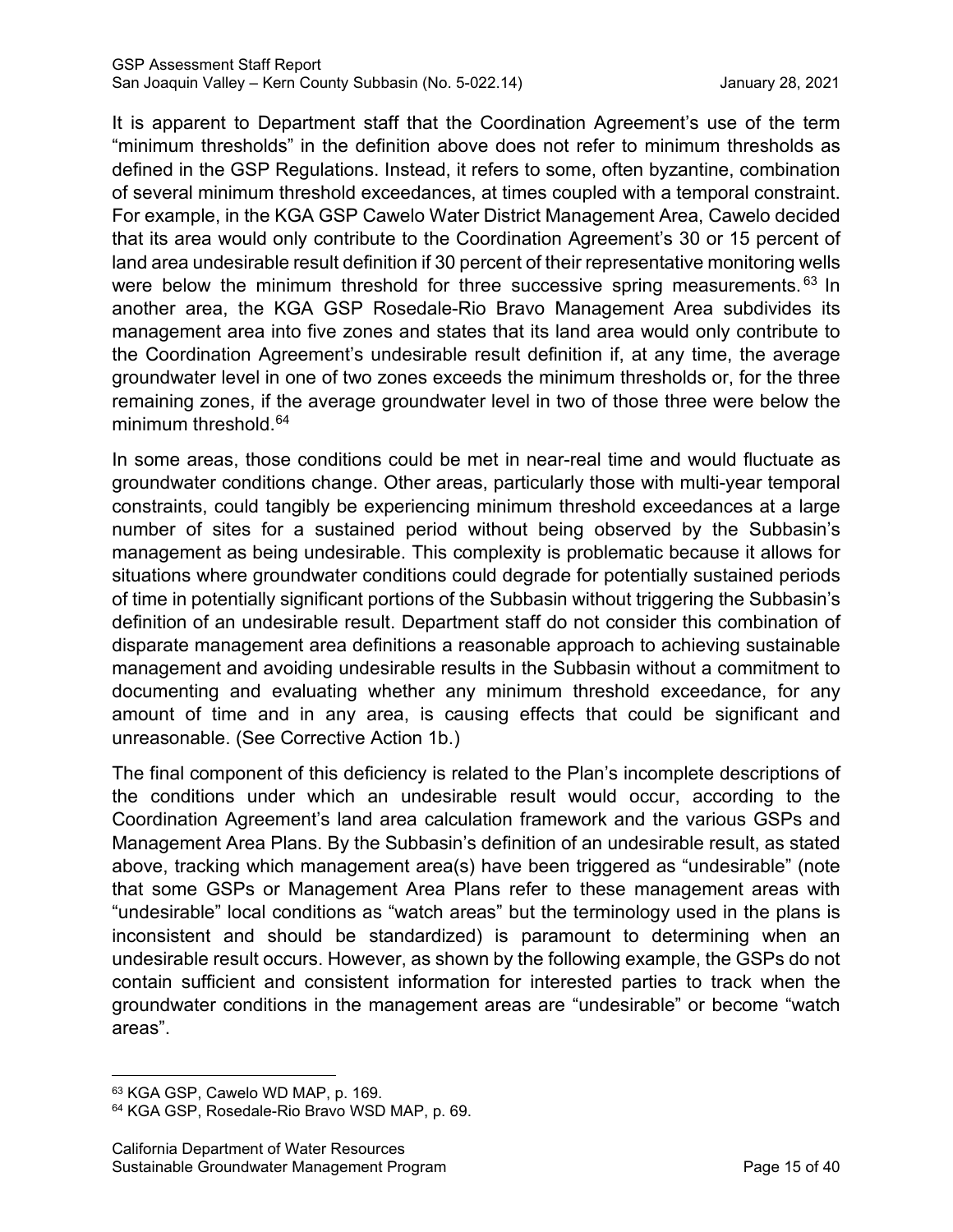The KGA GSP Semitropic management area, KGA GSP Rosedale-Rio Bravo management area, and the Buena Vista GSP Buttonwillow management area are adjacent and represent slightly more than 15 percent of the Subbasin area. Each of these agencies have identified different conditions representing when a localized undesirable result for chronic lowering of groundwater levels occurs, as briefly explained below:

- The KGA GSP Semitropic management area, which is further divided into three management areas, <sup>[65](#page-20-0)</sup> describes "a management area will be considered an undesirable result watch area when 51% of the representative monitoring sites in a management area (i.e., sub-management area) violate their minimum threshold for groundwater levels."[66](#page-20-1)
- The KGA GSP Rosedale-Rio Bravo management area plan establishes minimum thresholds for five monitoring zones and states that if the average water level in a zone exceeds the minimum threshold "it will be considered an undesirable result."<sup>[67](#page-20-2)</sup> However, the plan further states that if either (1) two or more of the North, Central, or South of the River monitoring zones or (2) any one of either South or East monitoring zones meets the aforementioned criterion of the average level exceeding the minimum threshold then *that* would be considered an undesirable result. [68](#page-20-3)
- The Buena Vista GSP defines minimum thresholds for its Buttonwillow Management Area but does not define the combination of minimum threshold exceedances that would cause this management area to become "undesirable". [69](#page-20-4)

As demonstrated by the above example, the Plan, while purporting to be coordinated, presents a disparate range of definitions for what conditions in each area would be "undesirable" and could, therefore, contribute to the Coordination Agreement's defined undesirable result. Department staff found this to be true for all applicable sustainability indicators. The Plan's fragmented approach makes tracking Subbasin-wide SGMA implementation and the achievement of sustainability challenging for Department staff, interested parties, and the Subbasin's beneficial uses and users of groundwater. (See Corrective Action 1c.)

# **3.1.3 Corrective Action 1**

a. The Plan's Coordination Agreement should be revised to explain how the undesirable results definitions are consistent with the requirements of SGMA and the GSP Regulations, which specify that undesirable results represent effects caused by groundwater conditions occurring throughout the Subbasin.<sup>[70](#page-20-5)</sup> The

<span id="page-20-0"></span><sup>&</sup>lt;sup>65</sup> KGA GSP Semitropic WSD MAP, p. 153.

<span id="page-20-1"></span><sup>66</sup> KGA GSP Semitropic WSD MAP, p. 162.

<span id="page-20-2"></span><sup>67</sup> KGA GSP Rosedale-Rio Bravo WSD MAP, p. 69.

<span id="page-20-3"></span><sup>68</sup> KGA GSP Rosedale-Rio Bravo WSD MAP, p. 69.

<span id="page-20-4"></span><sup>69</sup> Buena Vista WSD GSP, pp. 93-94, 126-128.

<span id="page-20-5"></span><sup>70</sup> 23 CCR §354.26(a).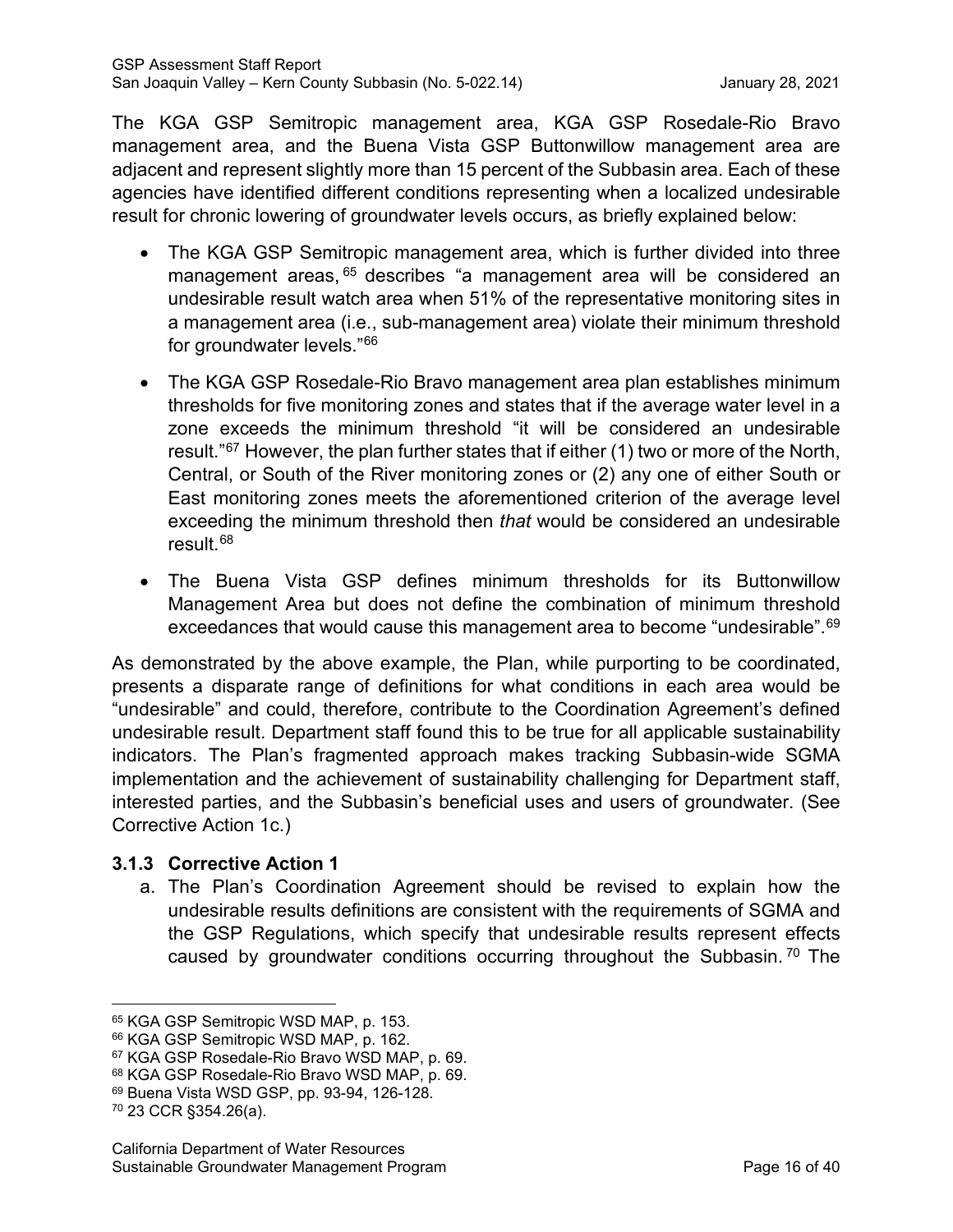discussion should include descriptions of how the Plans have utilized the same data and methodologies to define the Subbasin-wide undesirable results and how the Plan has considered the interests of beneficial uses and users of groundwater.

- b. Because of the fragmented approach used in the Subbasin that could allow for substantial exceedances of locally defined minimum thresholds over sustained periods of time, the GSAs must commit to comprehensively reporting on the status of minimum threshold exceedances by area in the annual reports and describe how groundwater conditions at or below the minimum thresholds may impact beneficial uses and users prior to the occurrence of a formal undesirable result.
- c. The GSAs must adopt clear and consistent terminology to ensure the various plans are comparable and reviewable by the GSAs, interested parties, and Department staff. This terminology should also adhere to the definitions of various terms in SGMA and the GSP Regulations including the understanding that undesirable results are conditions occurring throughout the Subbasin.<sup>[71](#page-21-0)</sup> The Plan and associated coordination materials must also be revised to clearly document how all of the various undesirable results definitions and methodologies achieve the same common sustainability goal.<sup>[72](#page-21-1)</sup> Department staff recommend the revisions should include, at minimum:
	- A map of the entire Subbasin showing each of the GSP areas, including management areas and the management areas within the management area plans, associated monitoring zones, etc. that have a locally defined "undesirable result" that can contribute to the Subbasin's undesirable result area-based definitions described in the Coordination Agreement
	- A comprehensive table or another organized form of identifying each of the areas, the land coverage – both absolutely and as a percentage – of each of those listed areas in comparison to the Subbasin in total, and a clear and concise description of the conditions that would cause that area to trigger a localized undesirable result (i.e., a watch area, etc.). These materials should demonstrate that 100 percent of the Subbasin area is being managed under the various GSPs with reasonable definitions for undesirable results.

In addition to the graphical and tabular representation of the definition of the Subbasin-wide undesirable results, and if the GSAs elect to maintain the percentage of land area definition for undesirable results, the GSAs need to provide a comprehensive description of the groundwater conditions that would lead to localized undesirable results in the GSAs and other management areas which ultimately contribute to the 15 percent or 30 percent of land area criteria.

<span id="page-21-0"></span><sup>71</sup> 23 CCR § 354.26(a).

<span id="page-21-1"></span><sup>72</sup> 23 CCR § 357.4(a).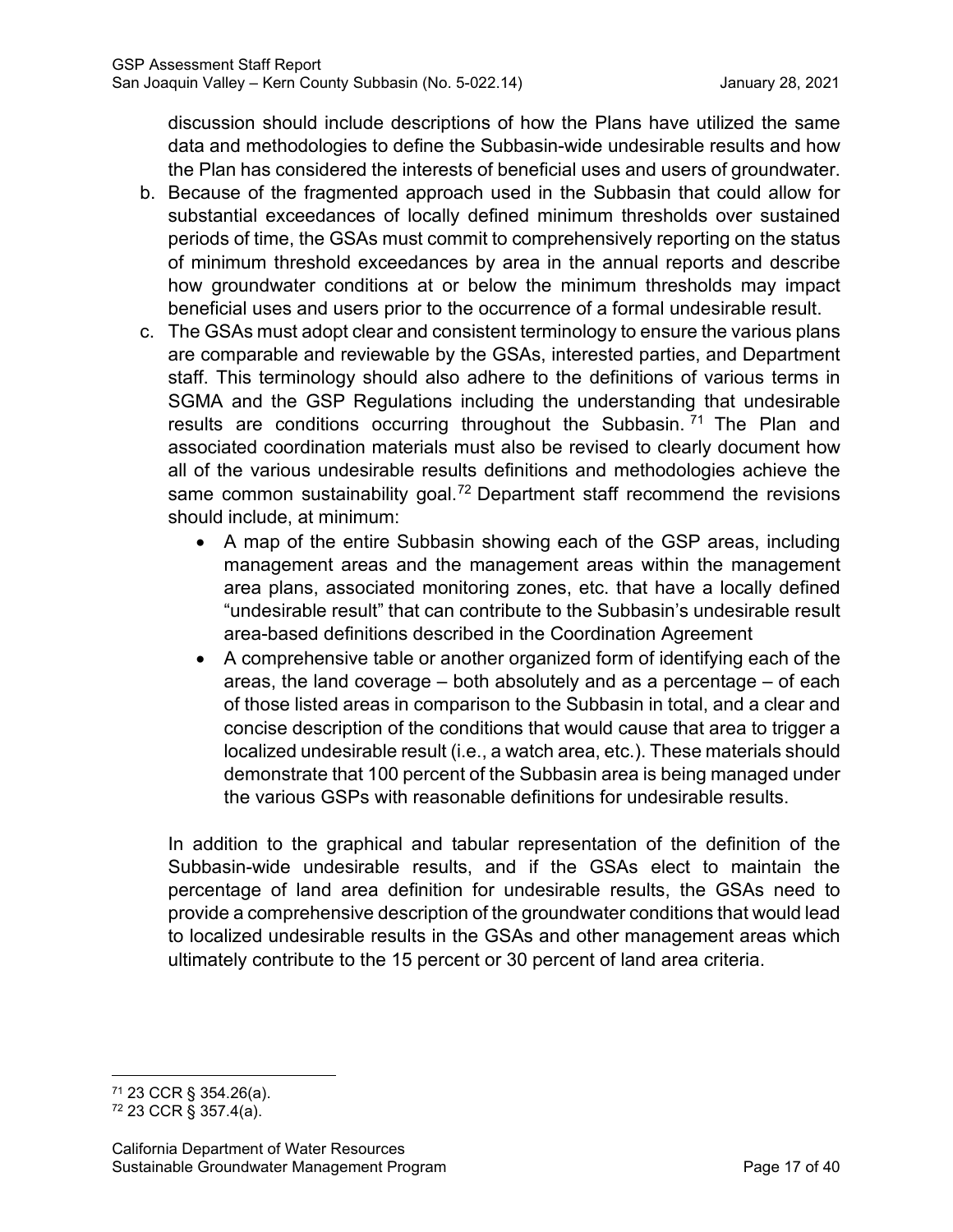# **3.2 DEFICIENCY 2. THE PLAN DOES NOT SET MINIMUM THRESHOLDS FOR CHRONIC LOWERING OF GROUNDWATER LEVELS IN A MANNER CONSISTENT WITH THE REQUIREMENTS OF SGMA AND THE GSP REGULATIONS**

# **3.2.1 Background**

The GSP Regulations state the description of minimum thresholds must include the following, among other items:

- Information and criteria relied upon to establish and justify the minimum thresholds for each sustainability indicator. The information and criteria relied upon to establish minimum thresholds for chronic lowering of groundwater levels, supported by information from the basin setting, and other data or models as appropriate.[73](#page-22-0)
- The relationship between the minimum thresholds for each sustainability indicator, including an explanation of how the GSA has determined that basin conditions at each minimum threshold will avoid undesirable results for each of the sustainability indicators.[74](#page-22-1)
- A discussion of the potential effects on the beneficial uses and users of groundwater, on land uses and property interests, and other potential effects that may occur or are occurring in the Subbasin.<sup>[75](#page-22-2)</sup>

The GSP Regulations also state that minimum thresholds for chronic lowering of groundwater levels shall be the groundwater elevation indicating a depletion of supply at a given location that may lead to undesirable results.<sup>[76](#page-22-3)</sup> These quantitative values should be supported by:

- The rate of groundwater elevation decline based on historical trends, water year type, and projected water use in the basin; $77$  and
- Potential effects on other sustainability indicators.<sup>[78](#page-22-5)</sup>

Additionally, the Department must consider "whether the assumptions, criteria, findings, and objectives, including the sustainability goal, undesirable results, minimum thresholds, measurable objectives, and interim milestones are reasonable and supported by the best available information and best available science."[79](#page-22-6)

<span id="page-22-3"></span><sup>76</sup> 23 CCR § 354.28(c)(1).

<span id="page-22-0"></span><sup>73</sup> 23 CCR § 354.28(b)(1).

<span id="page-22-1"></span><sup>74</sup> 23 CCR § 354.28(b)(2).

<span id="page-22-2"></span><sup>75</sup> 23 CCR §§ 354.26(b)(3), 354.28(b)(4).

<span id="page-22-4"></span> $77$  23 CCR § 354.28(c)(1)(A).

<span id="page-22-5"></span><sup>78</sup> 23 CCR § 354.28(c)(1)(B).

<span id="page-22-6"></span><sup>79</sup> 23 CCR § 355.4(b)(1).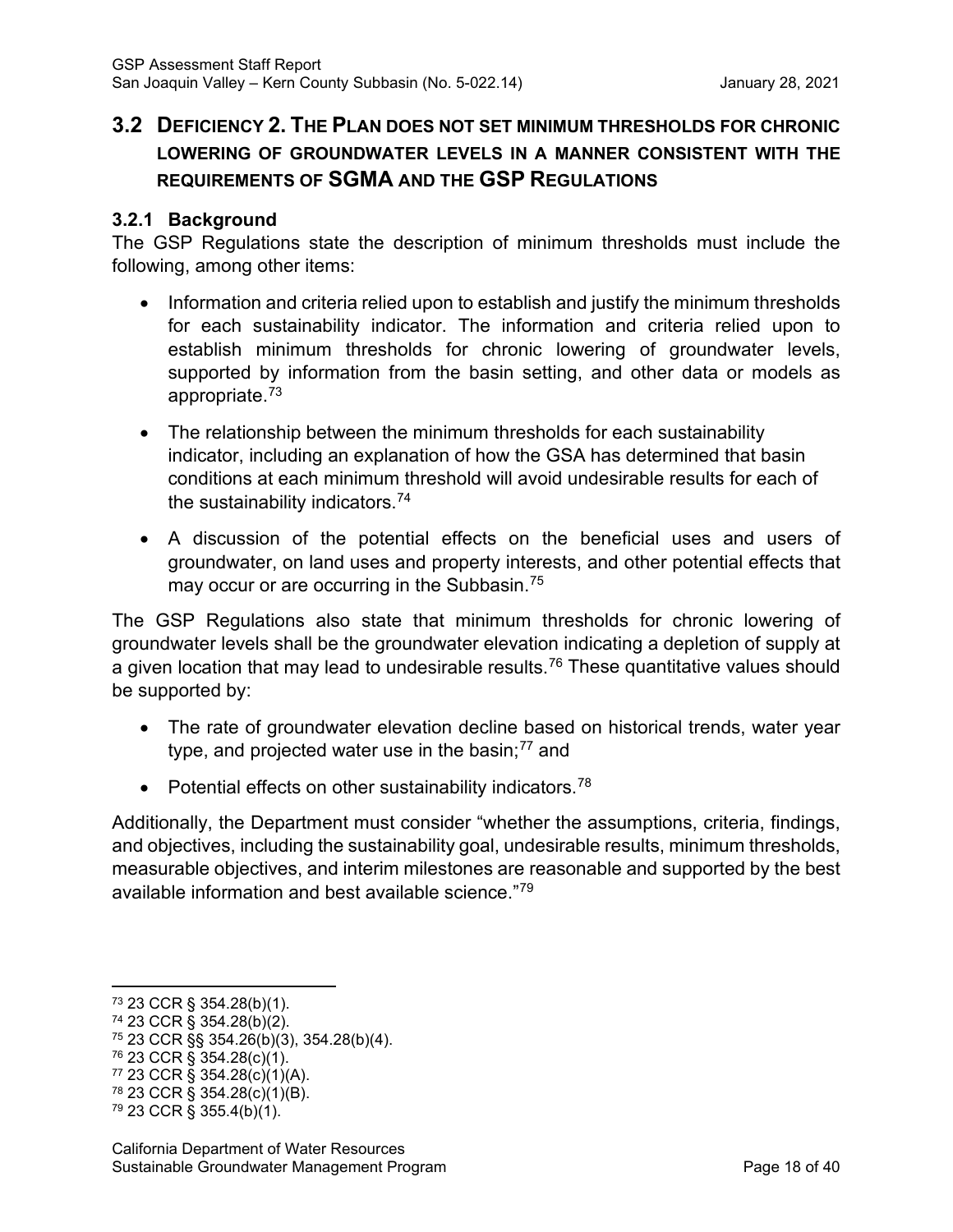# **3.2.2 Deficiency Details and Corrective Action 2**

As noted above, the GSP Regulations state minimum thresholds for groundwater levels are the site-specific levels that represent a depletion of supply that could cause undesirable results. Department staff have assessed the various minimum thresholds to evaluate whether they are reasonable, supported by best available science, and whether they have reasonably considered the interests of beneficial uses and users of groundwater.

[Table 2](#page-24-0) presents a brief summary, based on Department staff's review, of the variety of methods used to develop groundwater level minimum thresholds across the numerous GSPs. As documented in [Table 2,](#page-24-0) the approaches used and the level of analysis to support those approaches, is disparate across the various plans. Some take an approach of limiting declines to no worse than were observed during recent 2013-2016 drought. Others allow for additional lowering of groundwater levels but include adequate explanation of the beneficial uses and users in their areas to support why that is a reasonable approach, or they propose to mitigate for impacts (e.g., to domestic well users) that may occur due to the planned lowering. Other plans offer less rigorous approaches, with some simply projecting a future rate of decline based on pre-SGMA rates of decline, with limited to no analysis of the effects of that lowering on beneficial uses and users. Department staff have included corrective actions in [Table 2](#page-24-0) where the approaches in the individual management areas are deficient. Department staff believe that addressing the following corrective actions will align the minimum thresholds for chronic lowering of groundwater levels with the requirements of SGMA and the GSP Regulations.

The GSPs also do not consistently explain how the lowering of groundwater levels minimum thresholds and measurable objectives that are set below historical lows will impact other applicable sustainability indicators specifically water quality, land subsidence, and reduction of groundwater storage. Based on the groundwater level declines allowed for by many of the minimum thresholds, the GSPs need to explain how those groundwater level declines relate to the degradation of groundwater quality sustainability indicator. The GSPs must describe, among other items, the relationship between minimum thresholds for a given sustainability indicator (in this case, chronic lowering of groundwater levels) and the other sustainability indicators, degradation of water quality in particular.<sup>[80](#page-23-0)</sup> The GSPs generally commit to monitoring a wide range of water quality constituents, but they do not establish a consistent definition of undesirable results. Additionally, the GSPs use differing constituents and methods to establish minimum thresholds including some GSPs using groundwater levels as a proxy for degradation of water quality. Department staff recognize that a subbasin the size of the Kern County Subbasin will have a wide variety of water quality concerns requiring different management strategies; however, at this time, it is clear that the GSPs do not consider, or at least do not document, the potential for degradation to occur due to further

<span id="page-23-0"></span><sup>80</sup> 23 CCR § 354.28(b)(2).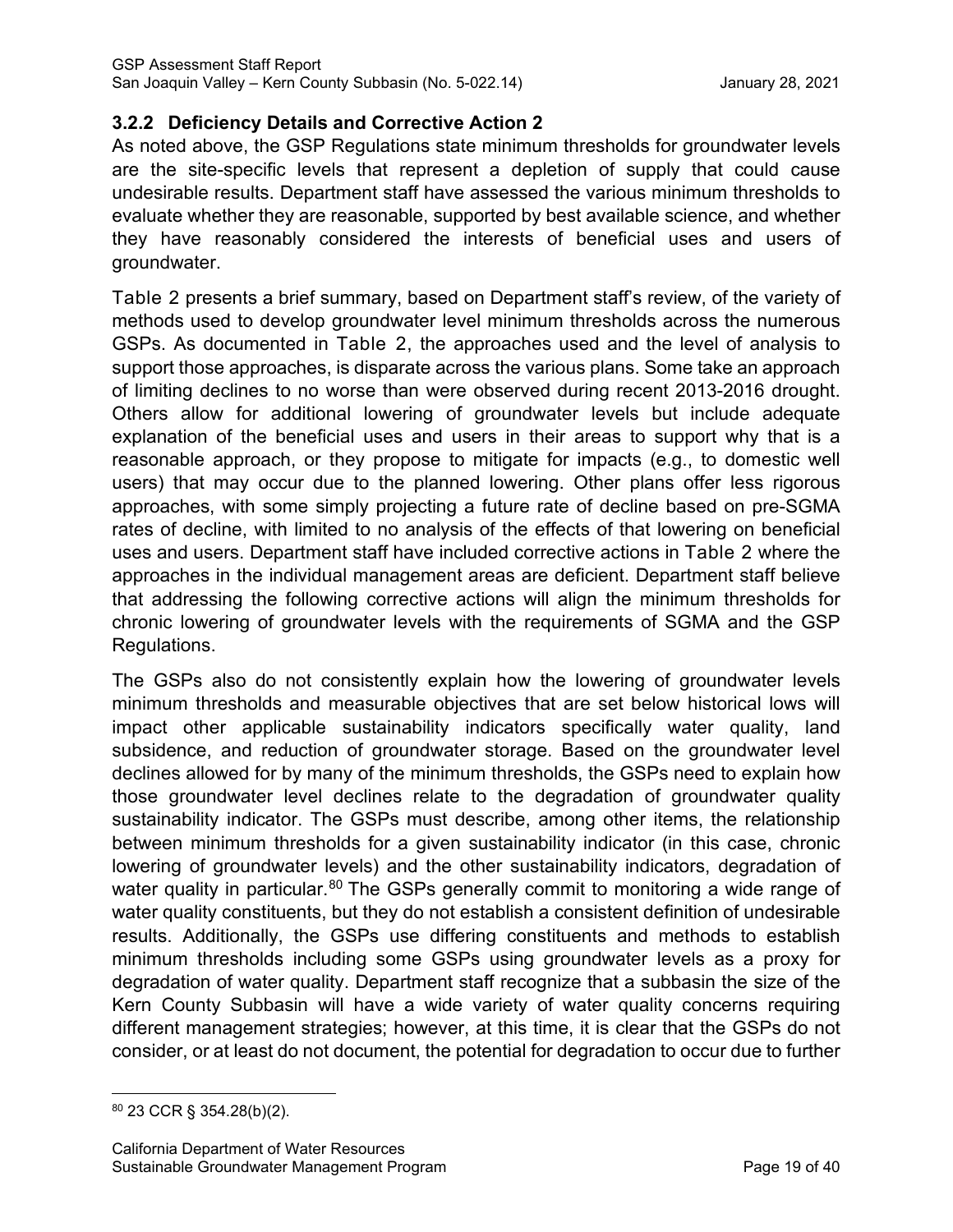lowering of groundwater levels beyond the historic lows. The GSPs should also consider and discuss the opportunities to coordinate and leverage existing programs and agencies to help understand whether implementation of the GSPs is resulting in degradation of water quality.

# <span id="page-24-0"></span>**Table 2. Kern Subbasin groundwater level threshold summaries and corrective actions**

# **Kern Groundwater Authority GSP**

*Areas Outside of Management Areas (Umbrella Document)*

The KGA GSP is predominantly subdivided into management areas, each of which has its own management area plan, which are discussed below. However, a portion of the KGA area lies outside of any of the defined management areas. The KGA GSP provides little information on the characteristics of these non-management-area portions of its GSP area and does not appear to set any sustainable management criteria for these areas. The table on page 297 of the Coordination Agreement indicates that nondistricted lands account for 18,013 acre-feet per year of total demand, which Department staff note is a larger volume than occurs in many of the areas covered by the management area plans.

#### Corrective Action

a. Provide a comprehensive discussion of areas covered by the KGA GSP, but that are not contained within the various management area plans. Among other items, provide maps of these areas, describe the uses and users of groundwater in these areas, and either set sustainable management criteria for these areas or include robust discussions justifying why sustainable management criteria are not required.

# *Arvin-Edison Water Storage District Management Area*

The KGA GSP Arvin-Edison management area set groundwater level thresholds based on a multi-step process that first assigned an initial threshold to each groundwater level monitoring site based on the minimum of either the historical low minus a "variability correction factor" or the recent low minus a correction factor that accounted for variability and continuation of recent trends. Arvin-Edison then adjusted thresholds for sites within 1-mile of critical infrastructure to be no lower than the historical low to prevent additional subsidence. Finally, Arvin-Edison generalized the site-specific thresholds into four zones of similarity to account for the fact that wells with historical data upon which the analysis was based may not be available for future long-term monitoring. Thus, they could select another existing or new well in a particular zone to use for monitoring during implementation.

Arvin- Edison examined the potential for dewatering of wells if groundwater levels declined to the minimum threshold values for domestic, production (which Department staff assume to be for agricultural production), and public supply wells. In the context of the groundwater level minimum thresholds, Arvin-Edison includes brief description of an Impacted Well Mitigation Program to remedy well impacts through actions such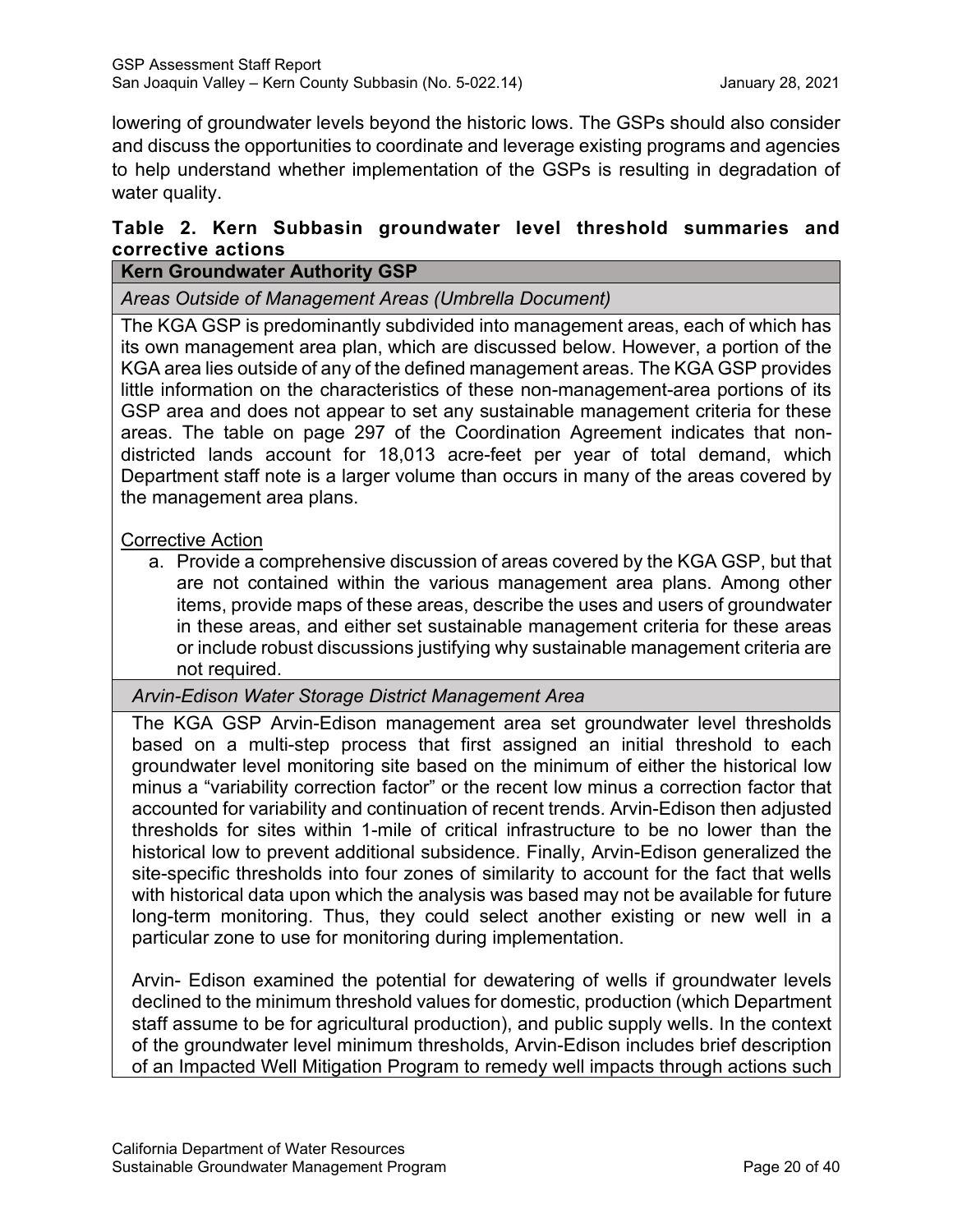as pump lowering, well deepening, well replacement, or alternative water sources, but does not set a schedule for when this program would be implemented.<sup>[81](#page-25-0)</sup>

Corrective Action

b. As the Arvin Edison management area plan appears to rely, at least to some extent, on the Impacted Well Mitigation Program to justify its minimum thresholds, which allow for continued lowering of groundwater levels in some areas, the KGA GSP must provide specific details, including timeline for implementation, of the program. Describe the scope of the program and how users impacted by continued groundwater level decline, particularly early in implementation of the Plan, will be addressed.

#### *Cawelo Water District Management Area*

The KGA GSP Cawelo management area established minimum thresholds for chronic lowering of groundwater levels based on the conditions experienced over the past 10 years. Because groundwater levels declined 80 feet between 2007 through 2016, the minimum threshold is set to 80 feet below the low groundwater level that was experienced during that period and allowing for operational flexibility in the event that another similar extended drought period occurs during the GSP implementation. Cawelo states that most wells have been drilled deeper and undesirable results associated with drought are unlikely.

While it appears that during a meeting held in 2019 Cawelo received a presentation on the impacts to wells given various scenarios of minimum thresholds, a discussion of impacts to beneficial uses and users of the adopted minimum thresholds is not provided. [82](#page-25-1)

Corrective Action

c. The KGA GSP must describe how the minimum thresholds in the Cawelo management area may affect the interests of beneficial uses and users of groundwater or land uses and property interests.

*Eastside* Water Management Area

Due to the lack of historical well data, the KGA GSP Eastside management area has established minimum thresholds at each individual well site based on the allowance of drawdown to 20% of the saturated water column height above the bottom of the well, as measured in 2015 or closest measurement to that time frame. This resulting value, the corresponding 80% of the water column, was then increased on a well-bywell basis if the water level did not provide at least 30 feet of head above the existing pump intake.

While it appears that Eastside is protective of dewatering wells, all the minimum thresholds are below historical lows and the impacts of the established minimum thresholds for chronic lowering of groundwater levels on beneficial uses and users are not discussed. Eastside is aware that there are domestic wells within the management

<span id="page-25-0"></span><sup>81</sup> KGA GSP Arvin Edison MAP, pp. 216-220, 234-238, 286.

<span id="page-25-1"></span><sup>82</sup> KGA GSP Cawelo MAP, pp. 165-169, 402-407.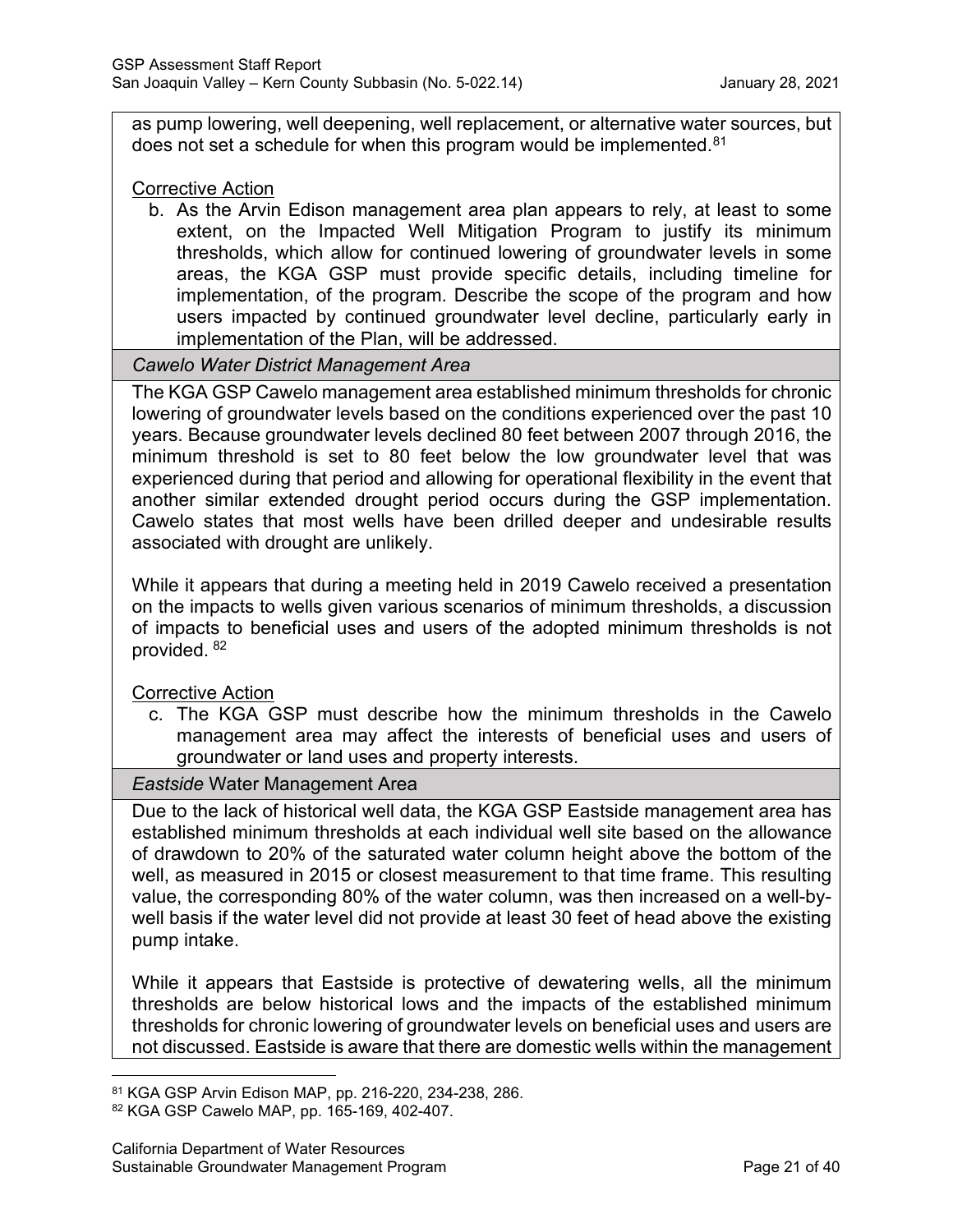area; however, "the full extent and distribution of active domestic wells within the Management Area is currently unknown."<sup>[83](#page-26-0)</sup>

#### Corrective Action

d. The KGA GSP must describe how the minimum thresholds in the Eastside management area may affect the interests of beneficial uses and users of groundwater or land uses and property interests.

#### *Kern Water Bank Management Area*

The KGA GSP Kern Water Bank management area can only recover groundwater that has previously been stored minus losses that have been applied. The Kern Water Bank states that "[a]n extensive Mitigation Monitoring and Reporting Program (MMRP) has been developed by DWR for the KWB Storage Project that reduces impacts from operations to less‐than‐significant, and undesirable results are not present or are not likely to occur." It is acknowledged that pumping operations can cause lowering of groundwater levels in adjacent areas and threshold water levels have been established in the Joint Operation Plan. The threshold water levels in the Joint Operation Plan are based on the DWR KWB Model and a model developed by Rosedale-Rio Bravo Water Storage District. "When the With‐Project conditions are fifteen (15) or forty-five (45) feet deeper than the Without-Project conditions at any operative domestic or agricultural well, respectively, and mechanical failure or other operational problems have occurred or are reasonably likely to occur due to declining water levels, mitigation will be provided ..." The 15-foot threshold is essentially the point when the projects have had a discernable influence on a domestic well. The 45‐ foot threshold for agricultural wells recognizes the significant economic benefits resulting from higher groundwater elevations provided by the projects through time, and that agricultural wells in the area are completed to greater depths.<sup>84</sup>

#### Corrective Action

- e. While the Department understands the unique circumstances with the Kern Water Bank, compliance with SGMA and the GSP Regulations is still a requirement and while the thresholds established in the Joint Operation Plan are being utilized to meet these requirements, all parts of the GSP Regulations related to the sustainable management criteria must be addressed. The KGA GSP must provide an explanation of how the Joint Operation Plan meets the requirements of SGMA and the GSP Regulations.
- f. It is also noted that the Joint Operation Plan expired on January 31, 2019. Provide an updated explanation if these thresholds have changed and the latest Joint Operation Plan if applicable.

#### *Kern-Tulare Water District Management Area*

The KGA GSP Kern-Tulare Water District management area spans both the Kern Subbasin and the Tule Subbasin. The management area plan states that chronic lowering of groundwater levels is the major cause of undesirable results for reduction in groundwater storage and land subsidence. Kern-Tulare management area plan

<span id="page-26-0"></span><sup>83</sup> KGS GSP Eastside MAP, pp. 94-95, 208.

<span id="page-26-1"></span><sup>84</sup> KGA Kern Water Bank MAP, pp. 38, 39, 175-180.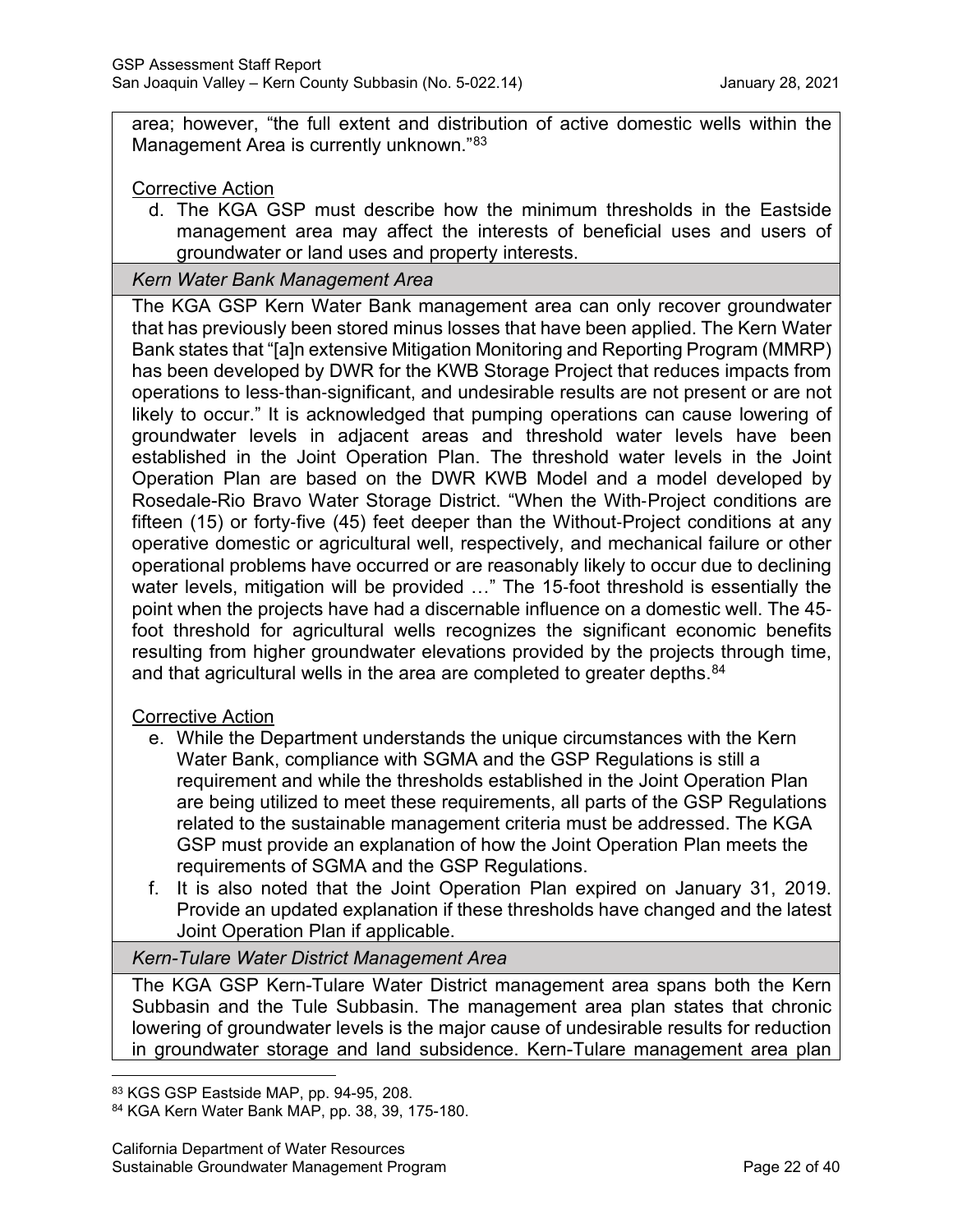utilized historical groundwater level data from 2006 to 2018 for wells perforated in the Santa Margarita Formation and projected out the trendline to 2040. These values ranged from -120 feet to -190 feet mean sea level. The District then selected -150 feet mean sea level as the minimum threshold for each of the well sites. The lowest groundwater level the management area has experienced is -51.8 feet.

The Kern-Tulare management area plan states that "water users within the District are the predominant users of the Santa Margarita Formation" and that minimum thresholds may impact groundwater users within the management area by requiring an overall reduction in groundwater pumping to ensure the minimum threshold is met; however, no discussion is provided describing the impacts to beneficial uses and users. $85$ 

# Corrective Action

- g. The KGA GSP must provide and explanation of how minimum thresholds within the Kern-Tulare management area at the monitoring sites are consistent with the requirement to be based on a groundwater elevation indicating a significant and unreasonable depletion of supply at a given location. If the minimum thresholds were not set consistent with levels indicating an undesirable depletion of supply, the thresholds should be revised accordingly.
- h. Provide a discussion identifying how the minimum thresholds may affect the interests of beneficial uses and users of groundwater or land uses and property interests.

*North Kern Water Storage District/Shafter-Wasco Irrigation District Management Area*

The KGA GSP North Kern/Shafter-Wasco management area plan identifies three management areas, two managed by North Kern Water Storage District and the third managed by Shafter-Wasco Irrigation District. In establishing minimum thresholds for chronic lowering of groundwater levels, the area covered by these management areas was divided into hydrogeologic zones (HZ). The management area then looked at the 2006-2016 spring water levels for each HZ, identified a trend, and projected the trend out to 2040. The result of each 2040 projection is the minimum threshold for each HZ and the monitoring sites in those HZs are assigned the correlating minimum threshold. This is to establish the worst-case scenario for the management areas. The minimum thresholds for two wells closest the Kern River GSP area within the SWID-MA-1 were raised from 20 feet above the 2040 projection at the request of Kern River so as not to cause undesirable results within the Kern River GSP area. In looking at Figure 3-2, management area NKWSD-MA-2 does not have minimum thresholds established.

A well impact analysis of the equivalent minimum threshold average values (represented as depth to water values) for each HZ was used to determine that a portion of the existing wells are impacted to varying extents. A subset of the total wells within the three management areas and the average 2040 minimum thresholds were used in the analysis. Based on results of the well impact analysis, the management area plan states that it can be assumed many wells will remain operational and that

<span id="page-27-0"></span><sup>85</sup> KGA GSP Kern-Tulare Water District MAP, pp. 16, 69, 70.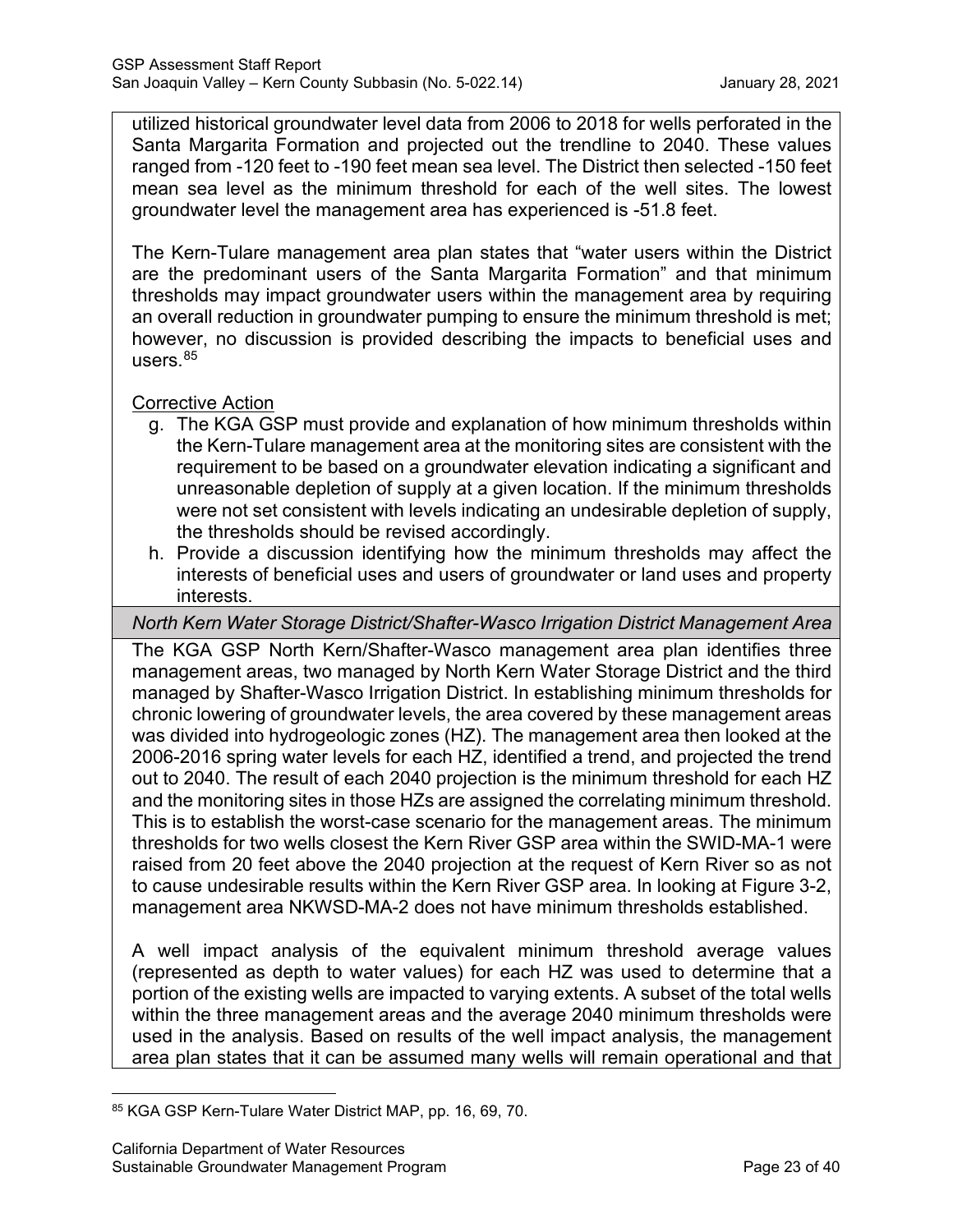the water levels can drop without causing undesirable results which cannot be mitigated. It was stated that agricultural wells would be mitigated by landowners to the extent that declining groundwater levels was created by localized actions by those landowners. While the management area plan states that mitigation to domestic wells would be necessary, there is no mention of who would implement the mitigation effort. [86](#page-28-0)

Corrective Actions

- i. The KGA GSP must establish sustainable management criteria for management area NKWSD-MA-2.
- j. The KGA GSP must be revised to explain how minimum thresholds within the North Kern Water Storage District/Shafter-Wasco Irrigation District management area at the monitoring sites are consistent with the requirement to be based on a groundwater elevation indicating a significant and unreasonable depletion of supply at a given location. If the minimum thresholds were not set consistent with levels indicating an undesirable depletion of supply, the thresholds should be revised accordingly.
- k. Verify how the subset of wells used in the well impact analysis is representative of the wells in the management area. Provide an explanation of the mitigation plan for domestic wells.

# *Kern County Water Agency Pioneer GSA Management Area*

The Pioneer management area minimum thresholds are "calculated for each representative well by using the difference between the historical maximum and minimum values, calculating 20 percent of that range and subtracting the 20 percent value from the historical minimum value." However, the management area provides no further information or description (e.g., details of the well and pump information) for beneficial uses and users. Based on Table 7-1, it appears the minimum threshold represents a substantial reduction in groundwater levels relative to recent (i.e., 2011- 2019) levels, which, at their lowest point, appear to be just over 250 feet below ground surface. Without any further description provided in the management area plan, Department staff cannot assess whether these minimum thresholds are reasonable and substantially comply with the GSP Regulations.<sup>[87](#page-28-1)</sup>

#### Corrective Action

l. The KGA GSP must explain the selection of groundwater level minimum thresholds for the Pioneer management area, including how they represent sitespecific levels of depletion that could cause undesirable results, how they may affect the interests of beneficial uses and users of groundwater, and the relationship between this sustainability indicator and other sustainability indicators such as degradation of groundwater quality and subsidence, both of which can be exacerbated by lowering groundwater levels.

<span id="page-28-1"></span><span id="page-28-0"></span><sup>86</sup> KGA GSP North Kern Water Storage District/Shafter-Wasco Irrigation District MAP, pp. 209-225. 87 KGA GSP Pioneer MAP, pp. 146-148.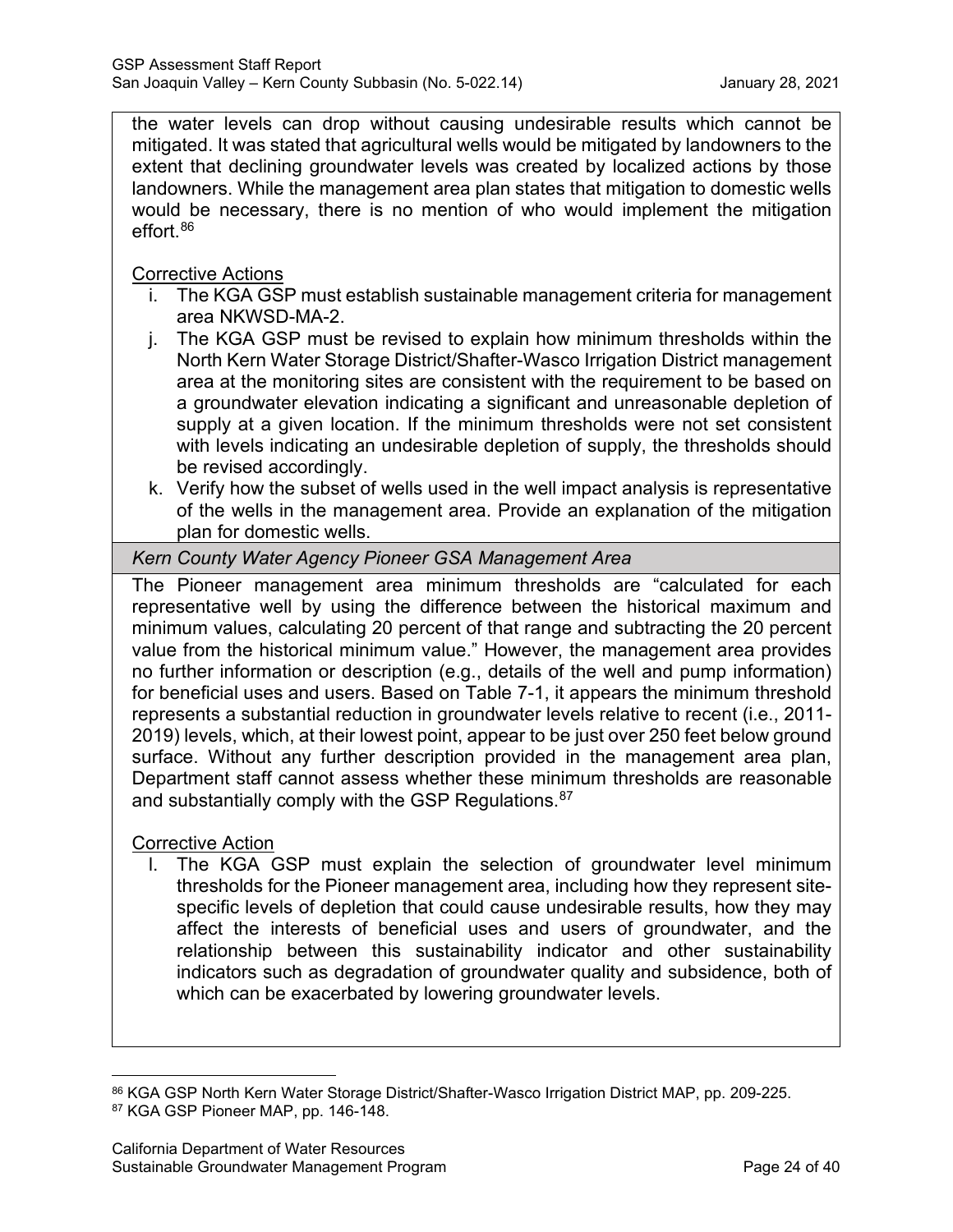#### *Rosedale Rio Bravo Management Area*

The Rosedale Rio Bravo management area plan explains that groundwater level decline during the 2012-2016 drought resulted in significant expense to landowners in their management area due to pump lowering, well replacement, well‐head treatment, and increased energy costs. Rosedale Rio Bravo conducted an analysis of the economic impacts of continued groundwater lowering, examining the costs for each 25-foot increment of lowering (e.g., lowering an initial 25 feet would lead to \$371 million in impacts across the domestic, agricultural, and municipal/public categories of wells), and concluded that any "additional reinvestment in groundwater facilities [beyond those already experienced] ... would be deemed an undesirable result." Therefore, groundwater level thresholds are set at the low point of the last drought. Rosedale Rio Bravo divided its area into five monitoring zones and grouped monitoring wells in each zone to determine a zone-specific minimum threshold. The management area plan states that they will attempt to maintain at least two wells per zone and will compute the average groundwater level for each well in a zone to determine if the threshold has been exceeded during a given monitoring event. The management area plan states that they would consider an undesirable result to occur if two of either the North, Central, or South of the River zones exceed their thresholds, or if the threshold was exceeded in any one of the South or East zones. Why thresholds are allowed to be exceeded in one of the North, Central, or South of the River zones without the agency considering that to trigger an undesirable result was not adequately explained. Adequate explanation is also lacking regarding whether the triggering of an undesirable result in any one of these zones triggers the entire Rosedale Rio Bravo management area to become an undesirable result watch area, or if only the area of the triggering monitoring zone(s) would contribute to the Subbasin-wide tracking of undesirable results.<sup>[88](#page-29-0)</sup>

#### Corrective Action

m. The KGA GSP must provide clarification regarding why minimum threshold exceedances are allowed to occur in one of the North, Central, or South of the River zones for this management area (i.e., why it takes two of those zones to exceed their threshold before the management area plan considers an undesirable result to have occurred). Describe any projects or management actions that may be implemented if the minimum threshold is exceeded in one of those areas and users are impacted but an undesirable result is not triggered.

*Semitropic Water Storage District Management Area*

The KGA GSP Semitropic Water Storage District management area plan further divides the management area into three management areas. In establishing minimum thresholds for chronic lowering of groundwater levels, the area covered by these management areas was divided into hydrogeologic zones (HZ). The management area then evaluated the 2006-2016 spring water levels for each HZ, identified a trend, and projected the trend out to 2040. The result of each 2040 projection is the minimum threshold for each HZ and the monitoring sites in those HZs are assigned the corresponding minimum threshold. This is to establish the worst-case scenario for the

<span id="page-29-0"></span><sup>88</sup> Rosedale Rio Bravo MAP, pp. 68-75.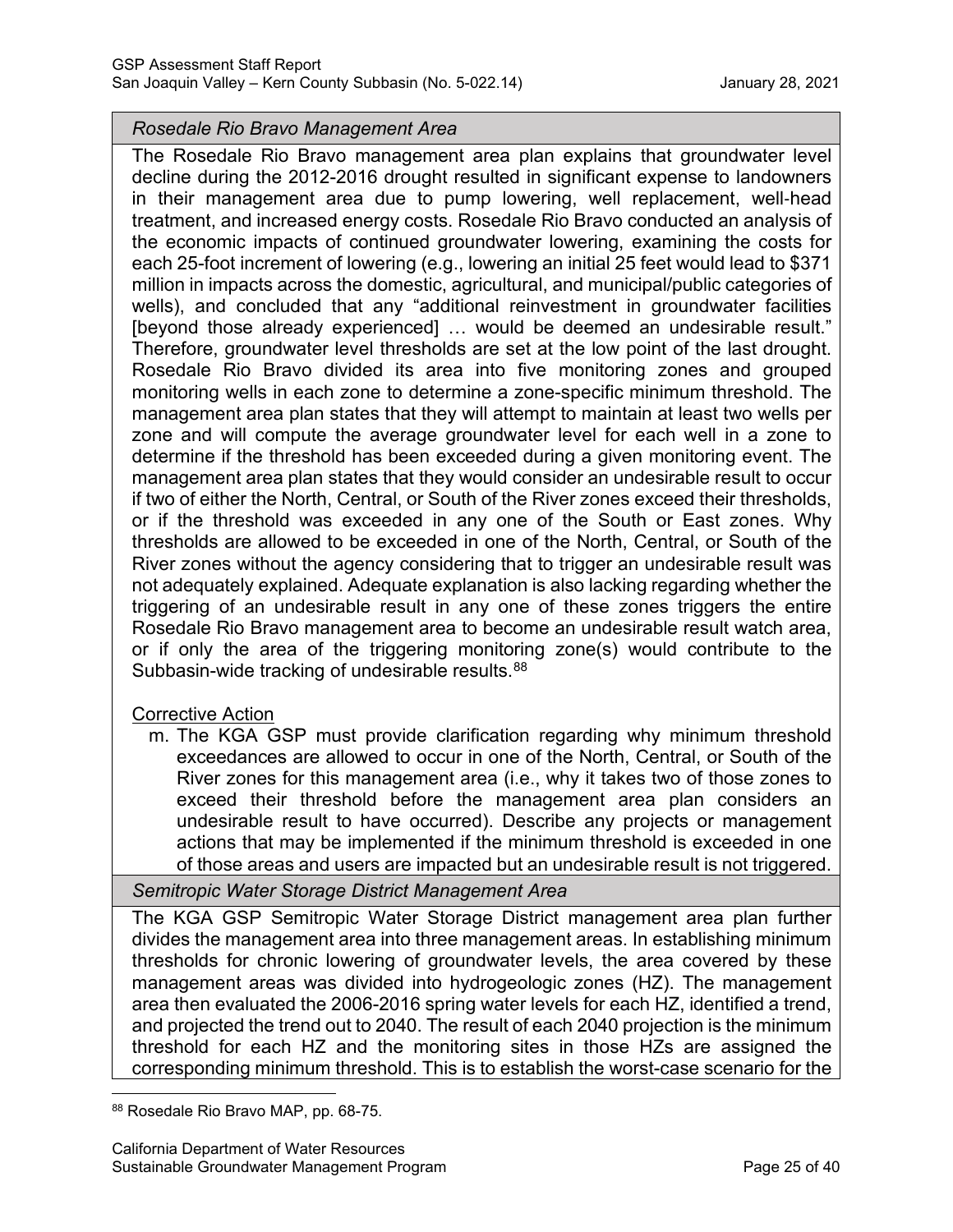management areas. In comparing the map of the monitoring well sites (Figure 3-1) and Table 3-1 which summarizes the minimum thresholds, Department staff were unable to correlate the two.

The management area plan states that there are thresholds for the upper zone wells in Appendix B-3; however, Department staff could not locate this appendix and it is not clear how these thresholds were established and the location of the monitoring sites assigned these minimum thresholds.

A well impact analysis of the equivalent minimum threshold average values (represented as depth to water values) for each HZ was used to determine that a portion of the existing wells are impacted to varying degrees. A subset of the total wells within the three management areas and the average 2040 minimum threshold values were used in the analysis. Based on results of the well impact analysis, the management area plan states that it can be assumed many wells will remain operational and that the water levels can drop without causing undesirable results which cannot be mitigated. The management area plan states that impacts to agricultural wells would be mitigated by landowners. While the management area plan states that mitigation to domestic wells would be necessary, there is no mention of who would implement the mitigation effort. [89](#page-30-0)

#### Corrective Action

- n. The KGA GSP must explain the selection of groundwater level minimum thresholds for the Semitropic Water Storage District management area, including how they represent site-specific levels of depletion that could cause undesirable results and the relationship between this sustainability indicator and other sustainability indicators such as degradation of groundwater quality and subsidence, both of which can be exacerbated by lowering groundwater levels. If minimum thresholds were not set consistent with levels indicating a depletion of supply, the minimum thresholds should be revised accordingly.
- o. Reconcile Figure 3-1 and Table 3-1 to utilize the same well naming convention so that Department staff and other interested parties may correlate the two.
- p. Verify how the subset of wells used in the well impact analysis is representative of the wells in the management area. Provide an explanation of the mitigation plan for domestic wells.

#### *Shafter-Wasco Irrigation District (7th Standard Rd.) Management Area*

The KGA GSP Shafter-Wasco Irrigation District management area calculates the minimum thresholds for chronic lowering of groundwater levels by "projecting a theoretical future water groundwater elevation based on the assumption that the conditions experienced over the ten-year period 2006-2016 (Spring measurements) continue from 2016 through 2040" at each of the three well sites. The management area plan claims this was done to be consistent with what is being used by surrounding management areas.

<span id="page-30-0"></span><sup>89</sup> KGA GSP Semitropic Water Storage District Management Area, pp. 166-173, 187, 188, 329-353.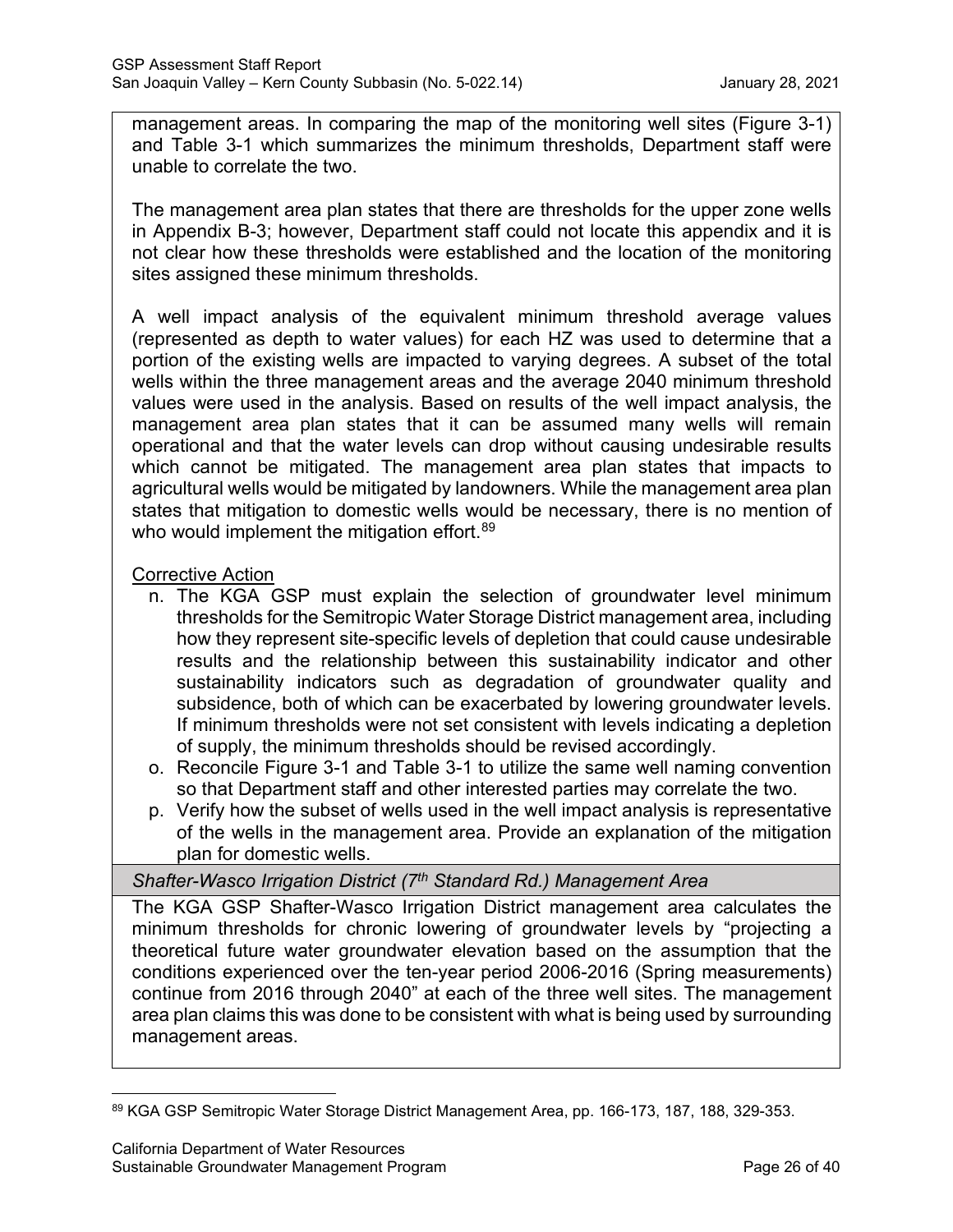The management area plan examined the impacts of the minimum thresholds and measurable objectives on wells within the area and determined that there they would potentially experience "excessive dewatering, [but] the impacts would not be unreasonable and would be mitigated through an Impacted Well Mitigation Program." It's unclear if all the wells in the management area were included in this impact analysis.[90](#page-31-0)

Corrective Actions

q. The KGA GSP must explain the selection of groundwater level minimum thresholds for the Shafter-Wasco Irrigation District management area, including how they represent site-specific levels of depletion that could cause undesirable results and the relationship between this sustainability indicator and other sustainability indicators such as degradation of groundwater quality and subsidence, both of which can be exacerbated by lowering groundwater levels. If minimum thresholds were not set consistent with levels indicating a depletion of supply, the minimum thresholds should be revised accordingly.

*Southern San Joaquin Municipal Utility District Management Area*

In the KGA GSP Southern San Joaquin Municipal Utilities District management area, in establishing minimum thresholds for chronic lowering of groundwater levels, the management area was divided into hydrogeologic zones (HZ). The management area then looked at the 2006-2016 spring water levels for each HZ, identified a trend, and projected the trend out to 2040. The result of each 2040 projection is the minimum threshold for each HZ and the monitoring sites in those HZs are assigned the correlating minimum threshold. This is to establish the worst-case scenario for the management area. The minimum thresholds for two wells closest the Kern River GSP area within the SWID-MA-1 were raised from 20 feet above the 2040 projection at the request of Kern River so as not to cause undesirable results within the Kern River GSP area. In looking at Figure 3-2, management area NKWSD-MA-2 does not have minimum thresholds established.

A well impact analysis of the equivalent minimum threshold average values (represented as depth to water values) for each HZ was used to determine that a portion of the existing wells are impacted to varying extents. A subset of the total wells within management area and average 2040 minimum thresholds values were used in the analysis. Based on results of the well impact analysis, the management area plan states that it can be assumed most wells will remain operational and that the water levels can drop without causing undesirable results which cannot be mitigated. It was stated that agricultural wells would be mitigated by landowners to the extent that declining groundwater levels was created by localized actions by those landowners. While the management area plan states that mitigation to domestic wells would be necessary, there is no mention of who would implement the mitigation effort.<sup>[91](#page-31-1)</sup>

<span id="page-31-0"></span><sup>90</sup> KGA GSP Shafter-Wasco Irrigation District (7th Standard Rd.) MAP, pp. 149,150,164,165.

<span id="page-31-1"></span><sup>91</sup> KGA GSP Southern San Joaquin Municipal Utility District MAP, pp. 163-173.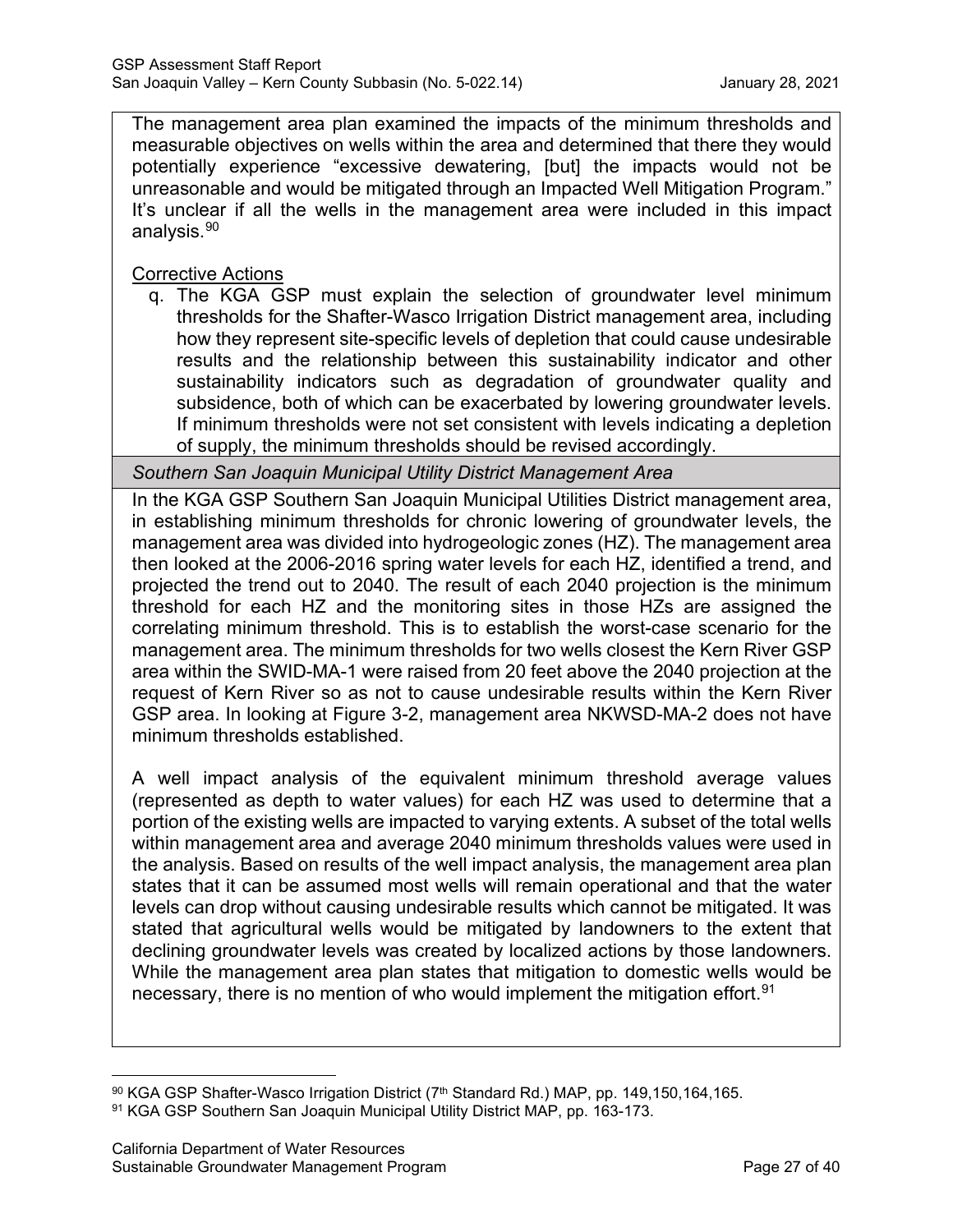#### Corrective Actions

- r. The KGA GSP must explain the selection of groundwater level minimum thresholds for the Southern San Joaquin Municipal Utilities District management area, including how they represent site-specific levels of depletion that could cause undesirable results, how they may affect the interests of beneficial uses and users of groundwater, and the relationship between this sustainability indicator and other sustainability indicators such as degradation of groundwater quality and subsidence, both of which can be exacerbated by lowering groundwater levels. If minimum thresholds were not set consistent with levels indicating a depletion of supply, the minimum thresholds should be revised accordingly.
- s. Verify how the subset of wells used in the well impact analysis is representative of the wells in the management area. Provide an explanation of the mitigation plan for domestic wells.

# *Tejon-Castac Water District Management Area*

The minimum threshold for the KGA GSP Tejon-Castac management area is set to 50 feet above mean sea level at one well site and is based on the approximate average historical low value for wells in the neighboring Arvin-Edison Water Storage District due to the lack of historical data within the Tejon-Castac management area. The management area believes this use of the available historical low is appropriate because at such lows there have been no known problems and land subsidence typically doesn't happen unless groundwater levels fall below historical lows for a sufficient period of time. Therefore, the management area assumes this is protective of beneficial uses and users. See the summary for Arvin-Edison above regarding how their minimum thresholds were established.

The management area plan provides no further information or description (e.g., details of the well and pump information) for beneficial uses and users or evidence that groundwater level declines allowed by the threshold will not cause impacts to other sustainability indicators. It's unclear why the management area has no historical information for the management area. Without any further description provided for this management area, Department staff cannot evaluate whether the minimum threshold is reasonable and substantially compliant with the GSP Regulations.  $92$ 

# Corrective Action

t. The KGA GSP must explain the selection of groundwater level minimum thresholds for the Tejon-Castac management area, including how they represent site-specific levels of depletion that could cause undesirable results, how they may affect the interests of beneficial uses and users of groundwater, and the relationship between this sustainability indicator and other sustainability indicators such as degradation of groundwater quality and subsidence, both of which can be exacerbated by lowering groundwater levels. If minimum thresholds were not set consistent with levels indicating a depletion of supply, the minimum thresholds should be revised accordingly.

<span id="page-32-0"></span><sup>92</sup> KGA GSP Tejon-Castac Water District MAP, p. 102.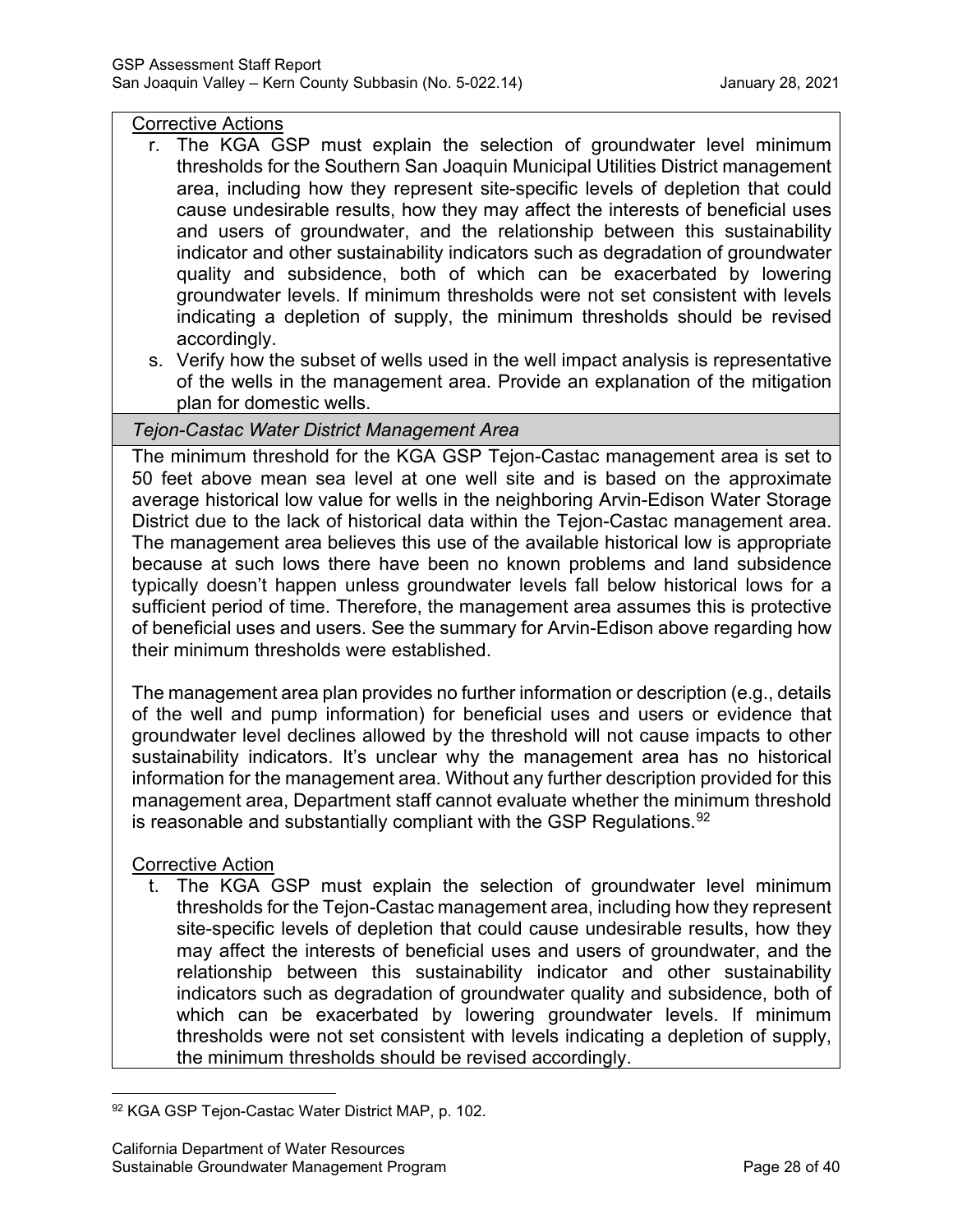#### *West Kern Water District Management Area*

The KGA GSP West Kern Water District management area plan describes it being divided into four management areas (Lake, North Project, South Project, and Western). Department staff note that Figure 1-2 shows an additional management area (Little Santa Maria Valley) and Appendix H consists of a draft GSP for this additional management area. Minimum thresholds for the North Project management area "were calculated by finding the maximum and minimum historical values for each well; 20 percent of the difference between these elevations was calculated, and then subtracted from the minimum historical value to obtain the numerical MT value." Because the South Project management area groundwater conditions and well use are like those in the North Project, the same calculations were used to determine MT values. No sustainable management criteria were determined for the Lake management area because the District was unable to procure the groundwater level data for the production wells in area. No sustainable management criteria were established for the Western management area because there is no groundwater usage in the area; however, earlier parts of the management area plan describe groundwater usage in this area as de minimis without further explanation of the type of de minimis users within the area. Due to the draft nature of the material provided for Little Santa Maria Valley, Department staff is unable to review the sustainable management criteria for that portion of the KGA GSP.<sup>[93](#page-33-0)</sup>

#### Corrective Action

- u. The KGA GSP must provide sustainable management criteria for all identified management areas.
- v. The minimum thresholds must include a description of the selection of groundwater level minimum thresholds, including how they represent sitespecific levels of significant and unreasonable depletion of supply that could cause undesirable results, how they may affect the interests of beneficial uses and users of groundwater, and the relationship between this sustainability indicator and other sustainability indicators such as degradation of groundwater quality and subsidence, both of which can be exacerbated by lowering groundwater levels.

# *Westside District Authority Management Area*

The KGA GSP Westside management area states that total groundwater demand is about 3,000 acre-feet per year due to water quality; therefore, the potential for significant lowering of groundwater levels due to pumping is believed to be minimal. In establishing the minimum thresholds, the management area first divided the area into two sentry coordination zones along the north and east boundaries of the management area (shown in Figure 30a and Figure 30b). There is one minimum threshold established for Sentry Zone #1 and three for Sentry Zone #2. These minimum thresholds values are not explained or justified. The established minimum thresholds do not apply for the majority of the management area and the rest of the management area is not being monitored for water levels. The management area plan states that minimal pumping takes place within the management area due to water

<span id="page-33-0"></span><sup>93</sup> KGA GSP West Kern Water District MAP, pp. 26, 27, 178-183, 353-442.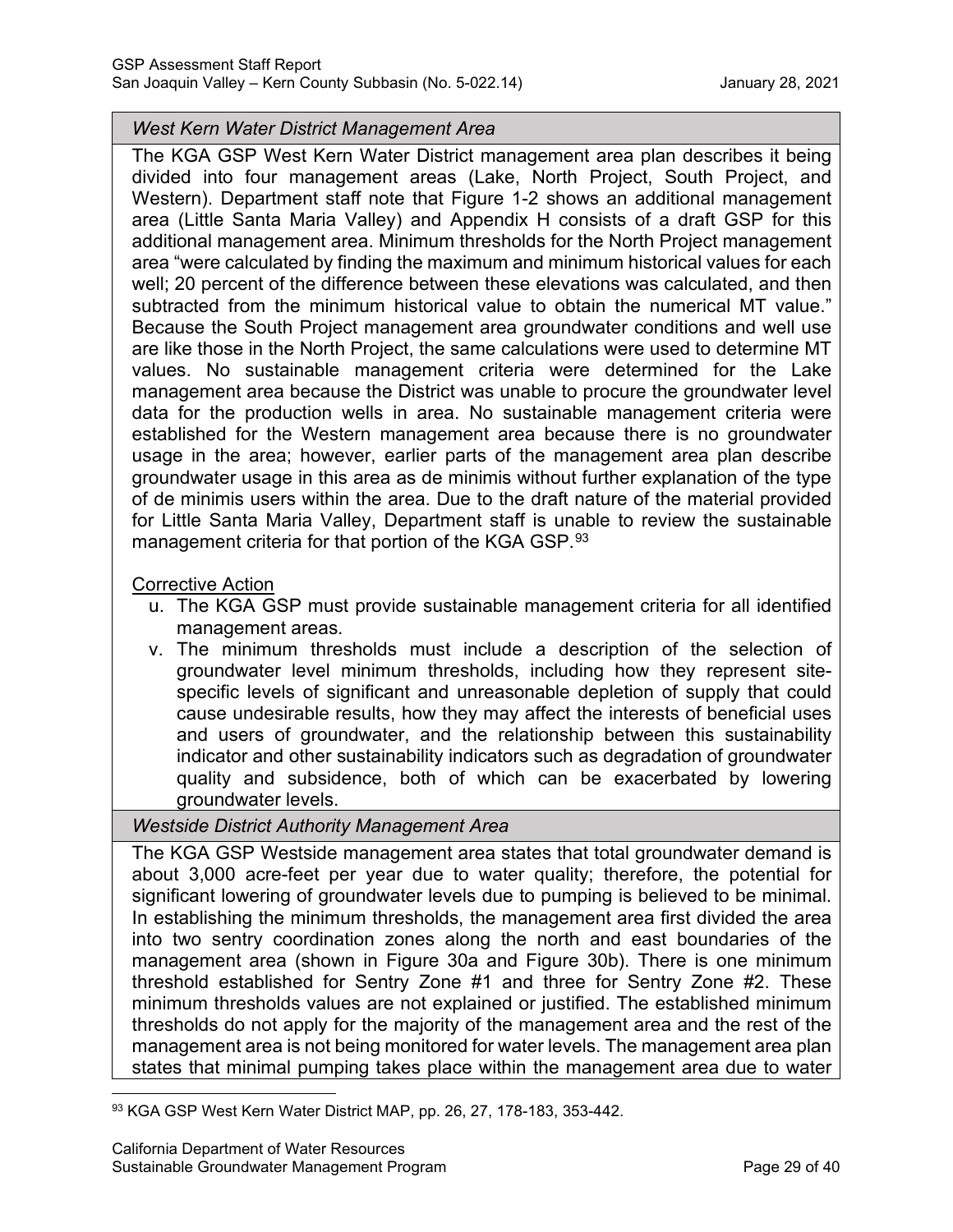quality; however, based on Figure 28a and Figure 28b, there is subsidence appears to be occurring within the middle of the management area. For this reason, sustainable management criteria must be applied to the entirety of the management area, including the establishment of thresholds and monitoring. $^{94}$  $^{94}$  $^{94}$ 

Corrective Action

- w. The KGA GSP must explain the selection of groundwater level minimum thresholds for the Westside management area, including how they represent site-specific levels of depletion that could cause undesirable results, how they may affect the interests of beneficial uses and users of groundwater, and the relationship between this sustainability indicator and other sustainability indicators such as degradation of groundwater quality and subsidence, both of which can be exacerbated by lowering groundwater levels. If minimum thresholds were not set consistent with levels indicating a depletion of supply, the minimum thresholds should be revised accordingly.
- x. The larger portion of the management area must establish sustainable management criteria, including the establishment of minimum thresholds and monitoring; otherwise, further evaluation and justification is needed to negate management criteria in this portion of the management area.

*Wheeler Ridge-Maricopa Water Storage District Management Area*

The KGA GSP Wheeler Ridge-Maricopa management area set groundwater level thresholds based on a multi-step process that first assigned an initial threshold to each groundwater level monitoring site based on the minimum of either the historical low minus a "variability correction factor" or the recent low minus a correction factor that accounted for variability and continuation of recent trends. The management area then adjusted thresholds for sites within 1-mile of critical infrastructure to be no lower than the historical low to prevent additional subsidence. Finally, the management area generalized the site-specific thresholds into three zones of similarity to account for the fact that wells with historical data upon which the analysis was based may not be available for future long-term monitoring. Thus, they could select another existing or new well in a particular zone to use for monitoring during implementation.

The management area plan examined the potential for dewatering of wells if groundwater levels declined to the minimum threshold values for domestic, production (which Department staff assume to be for agricultural production), and public supply wells. In total, the minimum thresholds will dewater 1 well in the Western Zone. In the context of the groundwater level minimum thresholds, the management area plan includes a brief description of an Impacted Well Mitigation Program to remedy well impacts through actions such as pump lowering, well deepening, well replacement, or alternative water sources but does not set a schedule for when this program would be implemented.[95](#page-34-1)

<span id="page-34-0"></span><sup>94</sup> KGA GSP Westside District Authority MAP, p.141, 142, 221, 222, 226-231.

<span id="page-34-1"></span><sup>95</sup> KGA GSP Wheeler Ridge-Maricopa Water Storage District MAP, pp. 189-194, 207-209.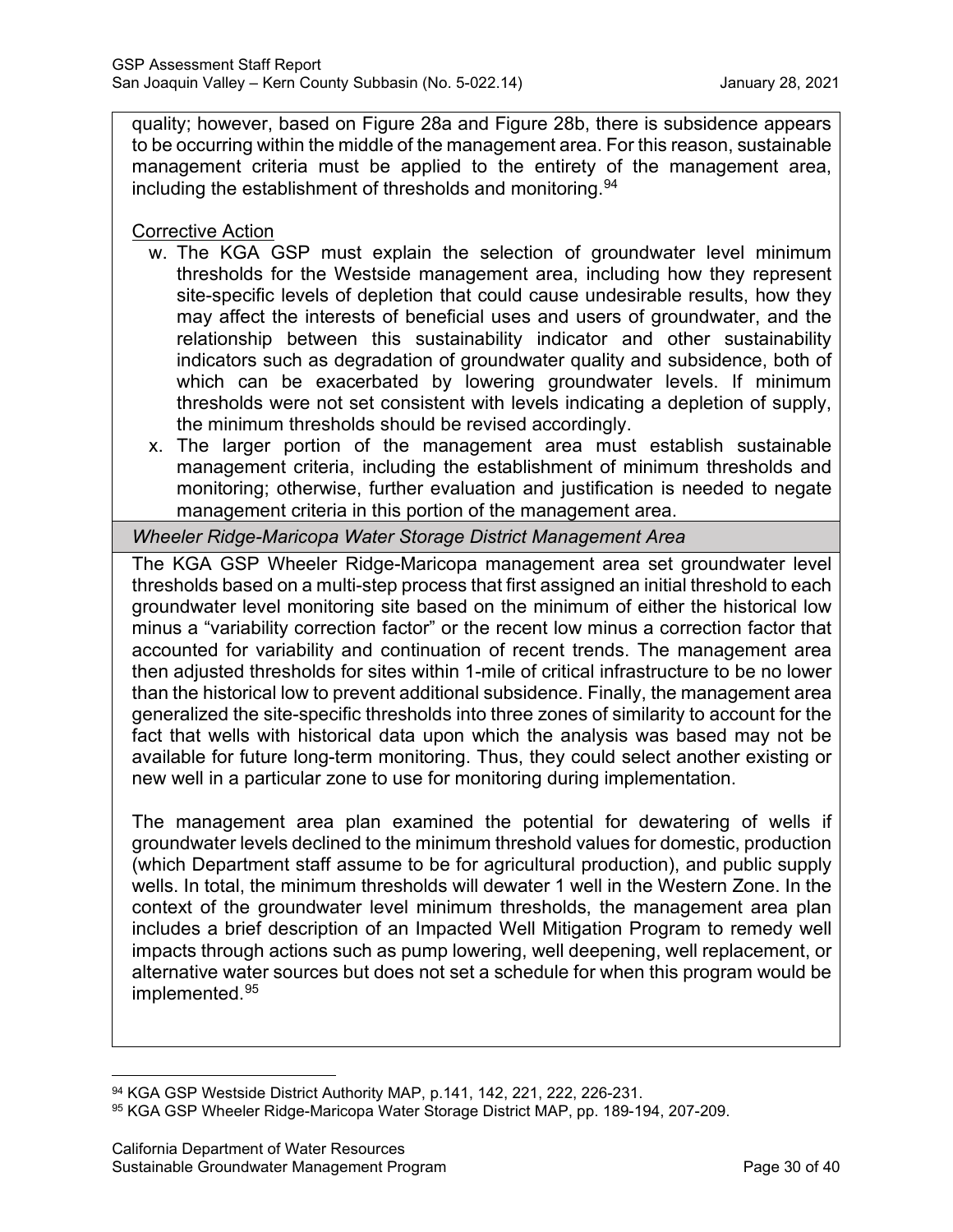#### Corrective Action

y. As the KGA GSP Wheeler Ridge-Maricopa management area appears to rely, at least to some extent, on the Impacted Well Mitigation Program to justify its minimum thresholds, which allow for continued lowering of groundwater levels in some areas, provide specific details, including timeline for implementation, of the program. Describe the scope of the program and how users impacted by continued groundwater level decline, particularly early in implementation of the Plan, will be addressed.

#### **KERN RIVER GSP**

# *KRGSA Urban Management Area*

The Kern River GSA subdivides the Urban Management Area into three subareas for the purposes of defining minimum thresholds and measurable objectives.

- For the "municipal wellfields" subarea, the GSP describes that groundwater providers, including the City of Bakersfield and California American Water (Cal Am) were significantly impacted by conditions in the 2015-2016 drought. The GSP states that, "given the economic impact, large number of municipal wells, and future risk to additional wells, the City has determined that the historic low water levels during Fall 2015 represent an undesirable result for the chronic lowering of water levels in the KRGSA Urban [management area municipal wellfields subarea]."
- For the "Northeast ENCSD Wellfield Subarea", the GSP states that the East Niles Community Services District (ENCSD) was, at the time of GSP preparation, working to consolidate several small water systems into its current system and therefore, anticipated increased pumping would be required. Thus, ENCSD requested the GSA set the minimum threshold 50 feet lower than historical lows observed in the 2013-2016 drought to account for the need to increase pumping.
- For the final area, the "Northwest Agricultural Wells", the GSA set the minimum threshold 20 feet below the historical lows observed in the 2013-2016 drought to account for the GSA's observation that wells in this area outside the municipal well fields were less sensitive to factors such as short-term lowering of water levels and increase well inefficiency.[96](#page-35-0)

Department staff do not recommend any specific corrective actions at this time related to the KRGSA Urban Management Area definition of groundwater level minimum thresholds; however, see the corrective action for All GSPs below.

#### *KRGSA Agricultural Management Area*

The Kern River GSA subdivides the Agricultural Management Area into subareas for the purposes of defining minimum thresholds and measurable objectives.<sup>[97](#page-35-1)</sup>

• For the "Urban Wells along the southern Urban MA Boundary" subarea, which includes portions of the management area with drinking water users near the Urban Management Area as well as the Greenfield CWD, the GSA set the

<span id="page-35-0"></span><sup>96</sup> Kern River GSP, pp. 276-279.

<span id="page-35-1"></span><sup>97</sup> Kern River GSP, pp. 279-282.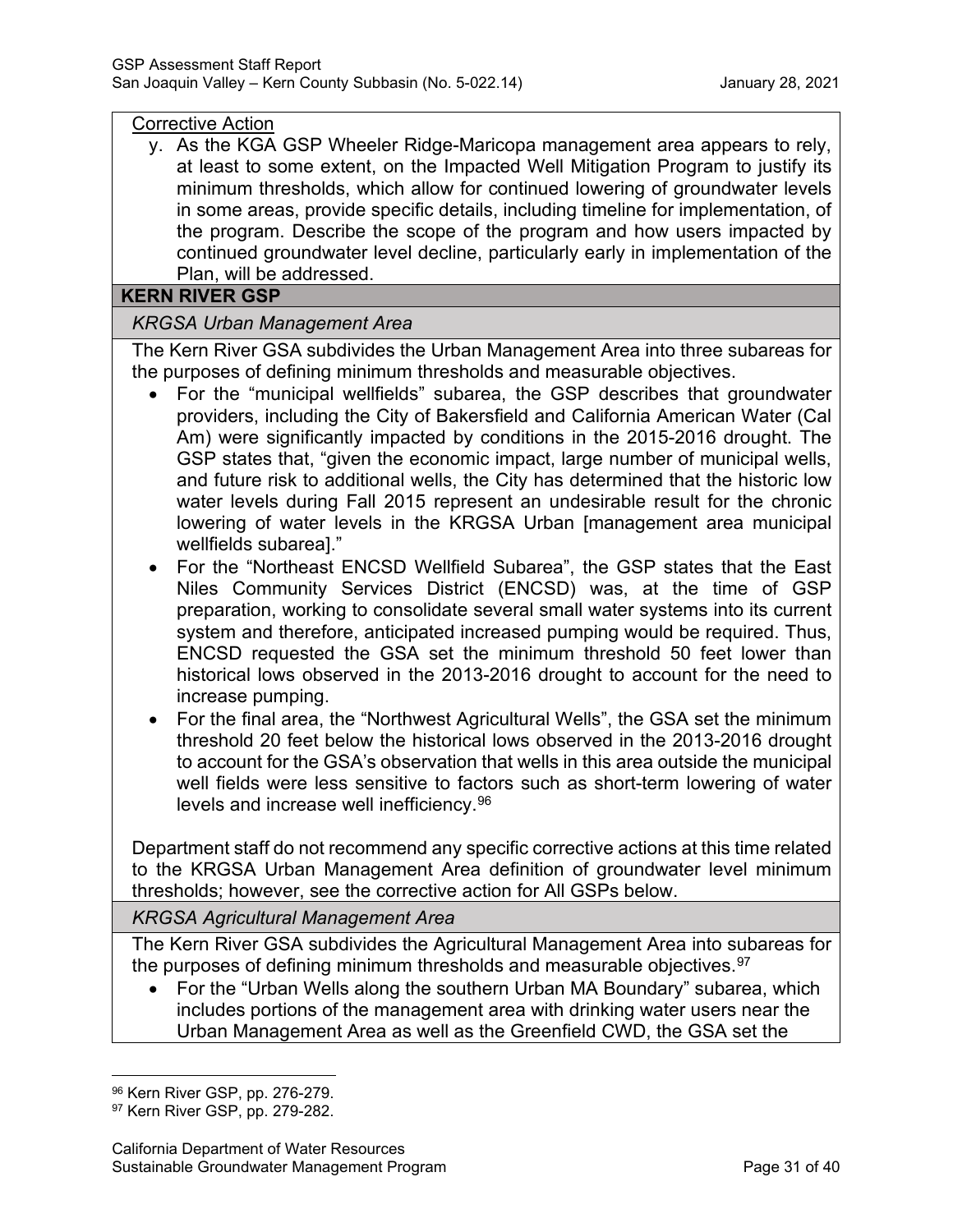minimum threshold at the historical low water level from the 2013-2016 drought (the same approach used for municipal well areas in the KRGSA Urban Management Area).

- Similarly, for the "Small Water Systems in the Eastern Agricultural MA" subarea, which includes the Lamont PUD and Fuller Acres Mutual Water Company, the GSA also set the minimum threshold at the 2013-2016 low water level.
- Other portions of the Agricultural Management Area are predominantly used for agriculture or groundwater banking purposes, and the GSP provides reasonable descriptions for why those users require greater fluctuation in groundwater levels. The GSA sets the minimum threshold at 50 feet below the 2013-2016 low water level (Department staff note that, for some portions of this subarea, the GSA set groundwater-level-based proxies for land subsidence that were set at 20 feet below the historical low; the GSP states that the shallower groundwater levels used for subsidence will be the controlling level). The GSA also describes efforts to characterize, identify, and engage shallow well users in the agricultural subareas, and acknowledges the presence of some small water systems and domestic wells that could be impacted by groundwater management to the minimum threshold. Therefore, the GSA states that they include a management action related to identification and documentation of active wells in the management area. However, Department staff were unable to ascertain which of the management actions listed in the GSP specifically addressed this item.

# Corrective Action

z. The Kern River GSP must provide clarification regarding the management action mentioned in the sustainable management criteria section of the GSP related to identification of well users, including domestic users and small water systems, in the agricultural subareas of the Agricultural Management Area.

# *KRGSA Banking Management Area*

Kern River GSA describes that the Banking Management Area contains both groundwater banking recovery wells and municipal wells, and that the needs of both, which are at times opposed, were considered when setting the minimum thresholds. Subareas of the management area near sensitive municipal wells were assigned minimum thresholds of the low water level from the 2013-2016 drought, similar to other subareas in the GSP's management areas with municipal wells. In one area where the GSAs foresee that projects to recharge groundwater will likely protect municipal wells, the GSAs set the minimum threshold at 20 feet below the low water level from the 2013-2016 drought.

Department staff do not recommend any specific corrective actions at this time related to the KRGSA Banking Management Area definition of groundwater level minimum thresholds; however, see the corrective action for All GSPs below.<sup>[98](#page-36-0)</sup>

<span id="page-36-0"></span><sup>98</sup> Kern River GSP, pp. 282-284.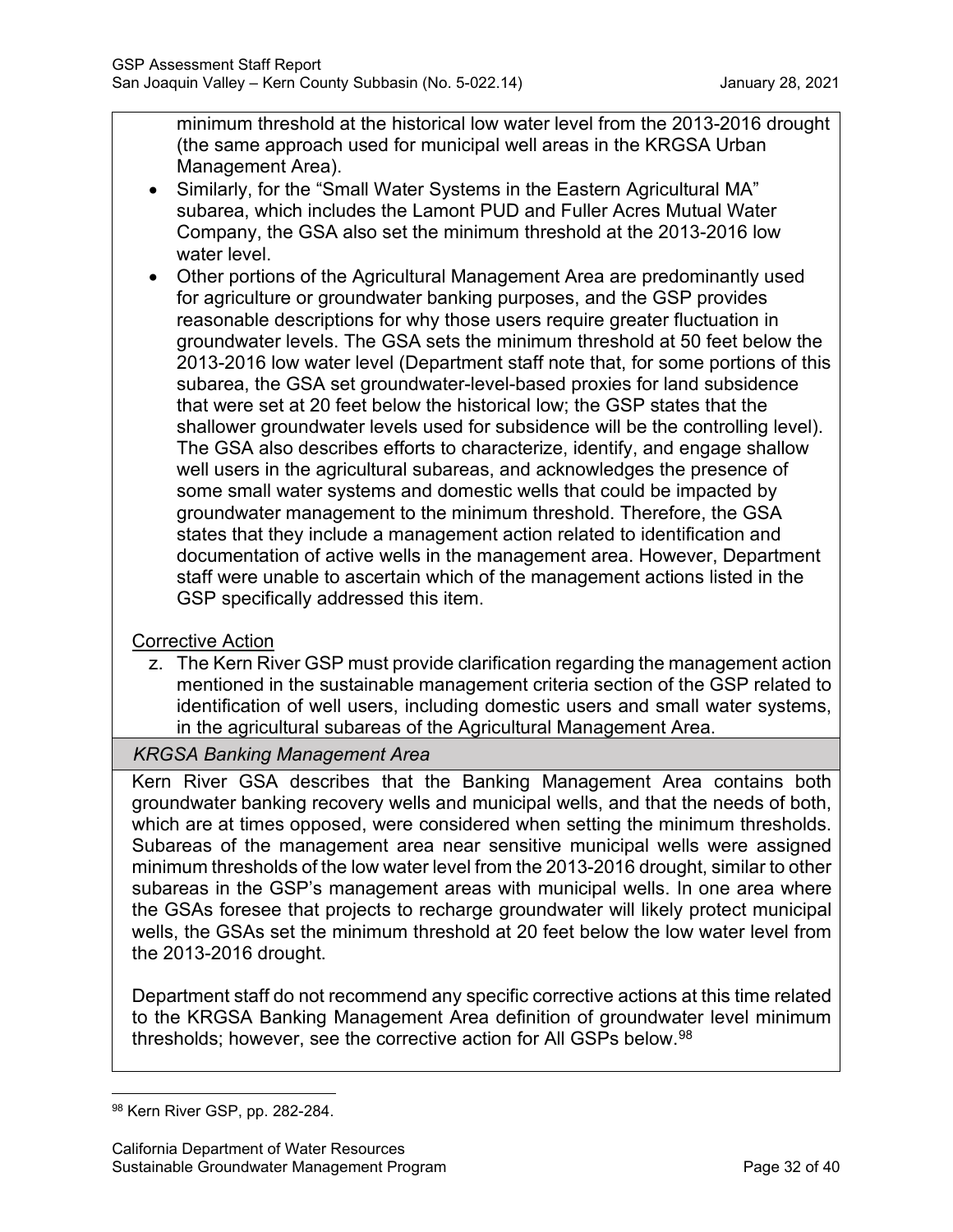#### **BUENA VISTA GSP**

#### *Buttonwillow Management Area*

The GSA started with a "worst case" (i.e., 'do nothing' or continue pre-SGMA operations) set of water levels based on an extrapolation of 2011-2018 groundwater level trends out to 2040 at each of its nine representative monitoring wells. These extrapolations resulted in water levels that ranged from 20 feet of decline, relative to 2016, to more than 350 feet of decline relative to 2016. The GSA established operational minimum thresholds by adjusting the "worst case" water levels relative to production well screen intervals (i.e., domestic, agricultural, and municipal wells), geologic conditions (i.e., confining layers and water quality), and recognition that the steeply declining "worst case" water level gradient represents conditions influenced by groundwater banking projects outside of the GSAs control. The GSA displayed each final minimum threshold on figures showing the depths of clay layers and nearby domestic well screens (as applicable), and the depth of the original "worst case" threshold. The figures indicate when specific domestic wells would be impacted if groundwater levels were to decline to the threshold level. Department staff note that, for one of the threshold wells (DMW 12b), the figures show that all three nearby domestic wells could be impacted if groundwater levels fall to the minimum threshold. The GSA acknowledges that, while the thresholds were developed to minimize loss of production from domestic and supply wells, they will also develop a mitigation plan that they state will be modeled on mitigation plans that have been approved by DWR for mitigating effects of groundwater substitution transfer pumping. The GSP further describes this Well Rehabilitation project, outlining the process by which owners of wells with diminished capacity can report a claim and, if the capacity reduction is verified to be due to groundwater level decline, measures can be enacted to rectify the situation.

Department staff do not recommend any corrective actions at this time related to the Buena Vista GSP Buttonwillow Management Area definition of groundwater level minimum thresholds; however, see the corrective action for All GSPs below. [99](#page-37-0)

#### *Maples Management Area*

The Buena Vista GSP states that the Maples Management Area is an isolated area (relative to the rest of the Buena Vista GSP area) located within the Kern River GSA's GSP area. The Buena Vista GSP further states that the Maples Management Area "will follow the guidelines established by [the Kern River GSA] for setting [minimum thresholds] and [measurable objectives]." However, it does not appear that the Buena Vista GSP has actually set any minimum thresholds or measurable objectives for this area. The Buena Vista GSP does note that at least two wells have been routinely monitored and reported to the DWR CASGEM database, but Department staff did not find any evidence that sustainable management criteria had been developed for these wells, or any other wells in the Maples Management Area. The Kern River GSP acknowledges the "arrangement" regarding use of similar methodology with Maples Management Area but also does not contain minimum thresholds or other criteria for the Maples Management Area. This lack of any sustainable management criteria is

<span id="page-37-0"></span><sup>99</sup> Buena Vista GSP, pp. 126-151, 255.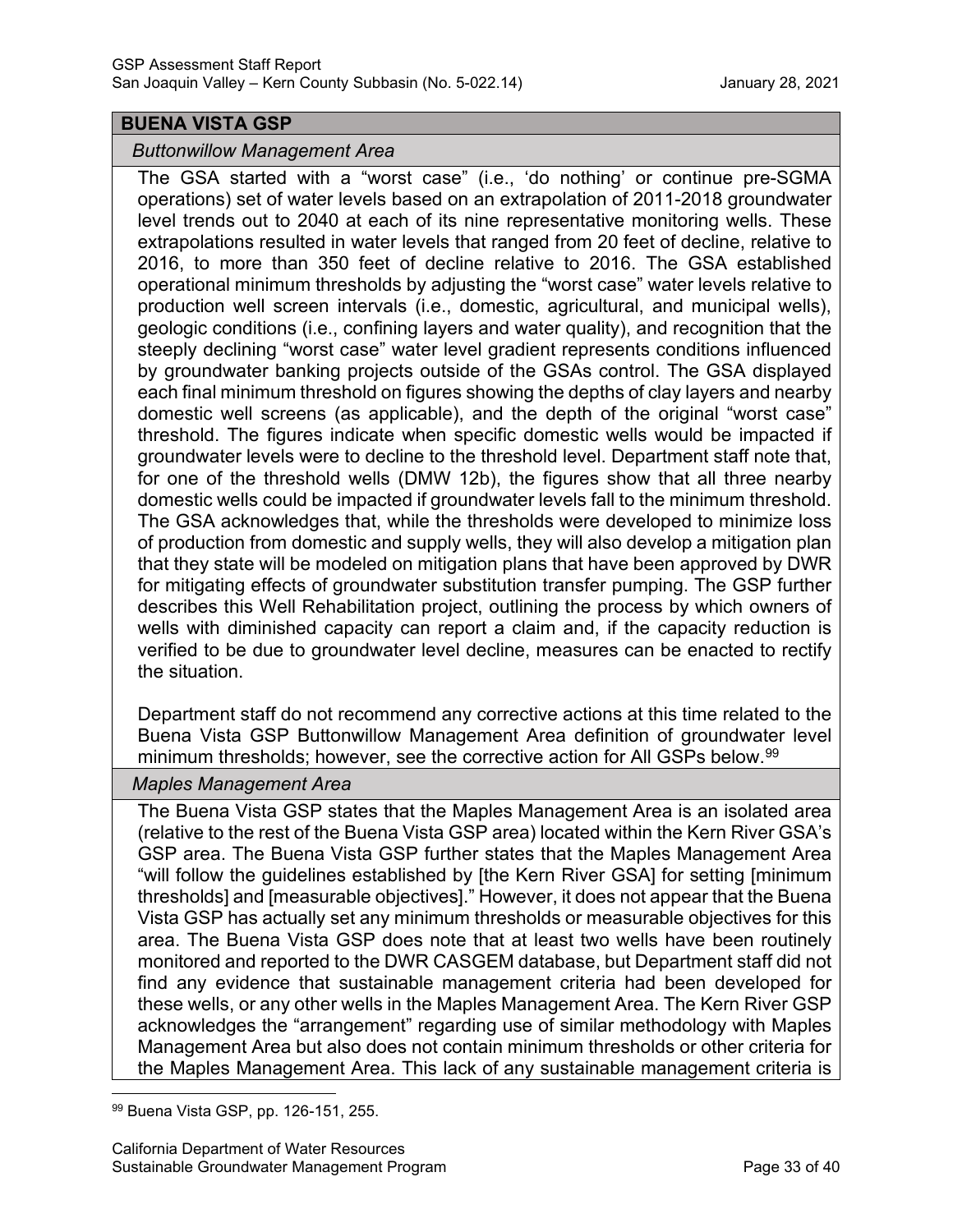problematic not only because it does not comply with the GSP Regulations, but also because the conditions under which an individual management area becomes a localized undesirable result are fundamental to the Subbasin's definition of an undesirable result occurring throughout the Subbasin. Without sustainable management criteria, it is not clear how an undesirable result could occur in the Maples Management Area.<sup>[100](#page-38-0)</sup>

#### Corrective Action

aa.The Buena Vista GSP must be revised to include sustainable management criteria, including groundwater level minimum thresholds, for the Maples Management Area. Reference the specific methodologies from the Kern River GSP (of which there are several, depending on nearby beneficial uses and users, as noted herein) that guide development of the Maples Management Area's criteria and describe how those criteria are consistent with the requirements of the GSP Regulations. Department staff recommend providing similar detail regarding the hydrogeologic and beneficial user considerations as were provided for the Buttonwillow Management Area sustainable management criteria development.

# **HENRY MILLER GSP**

Henry Miller GSP states that the minimum threshold groundwater level is 350 feet below ground surface. The GSP states "This [minimum threshold] is based on historical groundwater levels, the potential for a future decline in levels due to an extended drought period, and the well and pump information for the production wells. It is expected that if the [minimum threshold] is avoided, issues stemming from pump depth or the compaction of significant clay layers will be avoided preventing effects on other sustainability indicators." However, the GSP provides no further information or description (e.g., details of the well and pump information) for beneficial uses and users or evidence that groundwater level declines allowed by the thresholds would avoid compaction of significant clay layers. Based on figures in the GSP, it appears the minimum threshold represents a substantial reduction in groundwater levels relative to recent (i.e., 2011-2019) levels, which, at their lowest point, appear to be just over 250 feet below ground surface. Without any further description provided in the GSP, Department staff cannot evaluate whether these minimum thresholds are reasonable and substantially compliant with the GSP Regulations.<sup>[101](#page-38-1)</sup>

# Corrective Action

bb.The Henry Miller GSP must provide a sufficient description of the selection of groundwater level minimum thresholds, including how they represent site-specific levels of significant and unreasonable depletion of supply that could cause undesirable results, how they may affect the interests of beneficial uses and users of groundwater, and the relationship between this sustainability indicator and other sustainability indicators such as degradation of groundwater

<span id="page-38-0"></span><sup>100</sup> Buena Vista GSP, pp. 125; Kern River GSP, p. 1173.

<span id="page-38-1"></span><sup>101</sup> Henry Miller GSP, pp. 155, 160.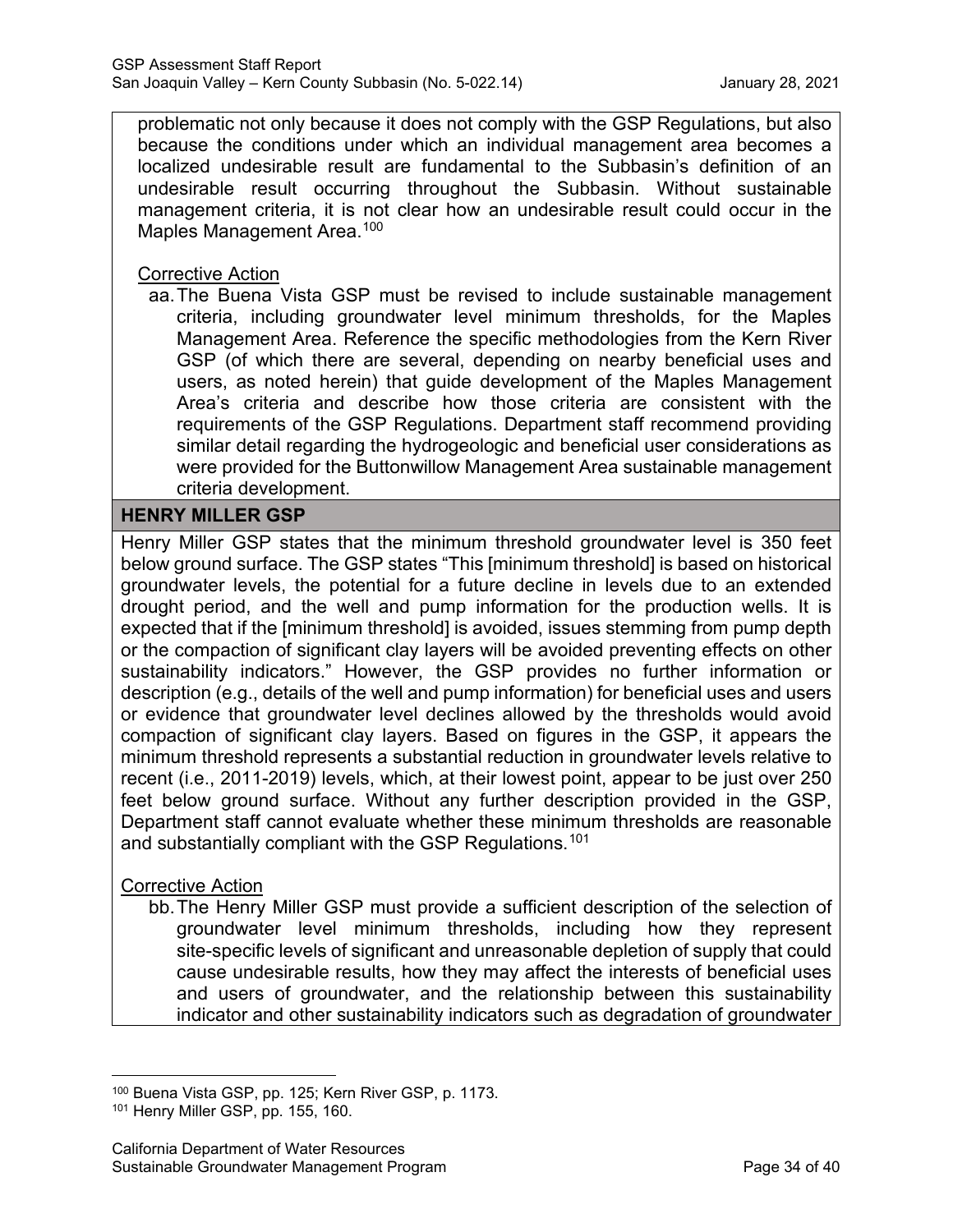quality and subsidence, both of which can be exacerbated by lowering groundwater levels.

#### **OLCESE GSP**

The Olcese GSP, located in the eastern extent of the Subbasin and covering just 0.2 percent of the Subbasin's land area, has identified minimum thresholds at two monitoring sites. Both are based on the elevation of the top of the respective well screens. One well is shallow and is described as the only domestic supply well in the GSP area. The other is described as the shallowest well screen in the principal Olcese Sand Aquifer. Given the size of this GSP area, setting the minimum thresholds in this manner (i.e., to protect saturation of the well screen of the single domestic supply well and the shallowest production well in the principal aquifer) appears to be a reasonable approach.[102](#page-39-0)

Department staff do not recommend any corrective actions at this time related to the Olcese GSP definition of groundwater level minimum thresholds.

### **ALL GSPs**

#### Corrective Action

cc. All the GSPs must demonstrate the relationship between the minimum thresholds for each sustainability indicator, including an explanation of how the GSA has determined that basin conditions at each minimum threshold will avoid undesirable results for each of the sustainability indicators.

The GSAs should address the specific corrective actions identified for the various GSPs and management area plans, as well as the corrective actions that apply to all the GSPs identified in Table 2. Where addressing those corrective actions includes modifications to the respective GSPs minimum thresholds, the GSPs should evaluate whether the Subbasin's 'with-projects' modeling scenarios still indicate that implementation of the projects and management actions would avoid minimum threshold exceedances. If not, the GSAs should modify their projects and management actions accordingly.

# **3.3 DEFICIENCY 3. THE PLAN'S LAND SUBSIDENCE SUSTAINABLE MANAGEMENT CRITERIA DO NOT SATISFY THE REQUIREMENTS OF SGMA AND THE GSP REGULATIONS.**

# **3.3.1 Background**

SGMA defines undesirable results for land subsidence within the basin when significant and unreasonable subsidence is caused by groundwater conditions that substantially interferes with land uses.<sup>[103](#page-39-1)</sup> When describing the sustainable management criteria for land subsidence, a plan must include the cause of the groundwater conditions that would

<span id="page-39-0"></span><sup>102</sup> Olcese GSP, pp. 142, 143.

<span id="page-39-1"></span><sup>103</sup> Water Code § 10721(x)(5); 23 CCR § 354.26(a).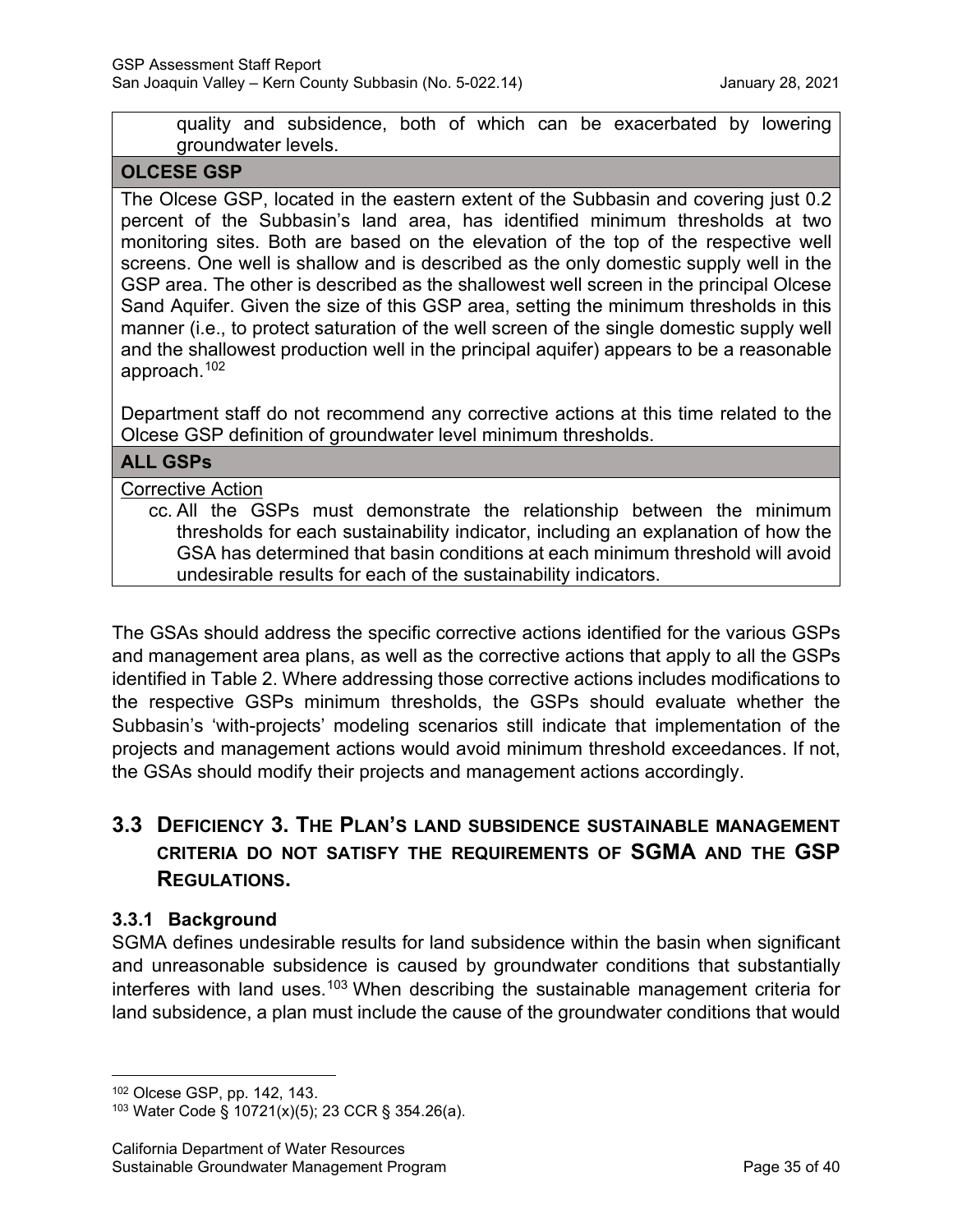lead or has led to the undesirable result;<sup>[104](#page-40-0)</sup> the criteria that was used to define when and where the effects of the groundwater conditions cause undesirable results for subsidence;<sup>[105](#page-40-1)</sup> and potential effects on the beneficial uses and users of groundwater, land uses, property interests that may occur or are occurring from undesirable results.<sup>[106](#page-40-2)</sup>

The GSP Regulations state that minimum thresholds for land subsidence should identify the rate and extent of subsidence that substantially interferes with surface land uses and may lead to undesirable results. These quantitative values should be supported by:

- The identification of land uses or property interests potentially affected by land subsidence;
- An explanation of how impacts to those land uses or property interests were considered when establishing minimum thresholds;
- Maps or graphs showing the rates and extents of land subsidence defined by the minimum thresholds.<sup>[107](#page-40-3)</sup>

The GSP Regulations allow the use of groundwater elevations as a proxy for land subsidence. However, GSAs must demonstrate a significant correlation between groundwater levels and land subsidence and must demonstrate that the groundwater level minimum threshold values represent a reasonable proxy for avoiding land subsidence undesirable results.<sup>[108](#page-40-4)</sup>

Demonstration of applicability (or non-applicability) of sustainability indicators must be supported by best available information and science and should be provided in descriptions throughout the GSP (e.g., information describing basin setting, discussion of the interests of beneficial users and uses of groundwater).<sup>[109](#page-40-5)</sup> For basins that establish management areas, undesirable results are required to be consistently defined throughout the Subbasin.<sup>[110](#page-40-6)</sup>

# **3.3.2 Deficiency Details**

The Coordination Agreement defines the Subbasin-wide undesirable result for land subsidence as:

*The point at which significant and unreasonable impacts, as determined by a subsidence rate and extent in the basin, that affects the surface land uses or critical infrastructure. This is determined when subsidence results in significant and* 

<span id="page-40-5"></span><sup>109</sup> 23 CCR § 354.26(d).

<span id="page-40-0"></span><sup>104</sup> 23 CCR § 354.26(b)(1).

<span id="page-40-1"></span><sup>105</sup> 23 CCR § 354.26(b)(2).

<span id="page-40-2"></span><sup>106</sup> 23 CCR § 354.26(b)(3).

<span id="page-40-3"></span><sup>107</sup> 23 CCR § 354.28(c)(5).

<span id="page-40-4"></span><sup>108</sup> 23 CCR § 354.28(d).

<span id="page-40-6"></span><sup>110</sup> 23 CCR § 354.20(a).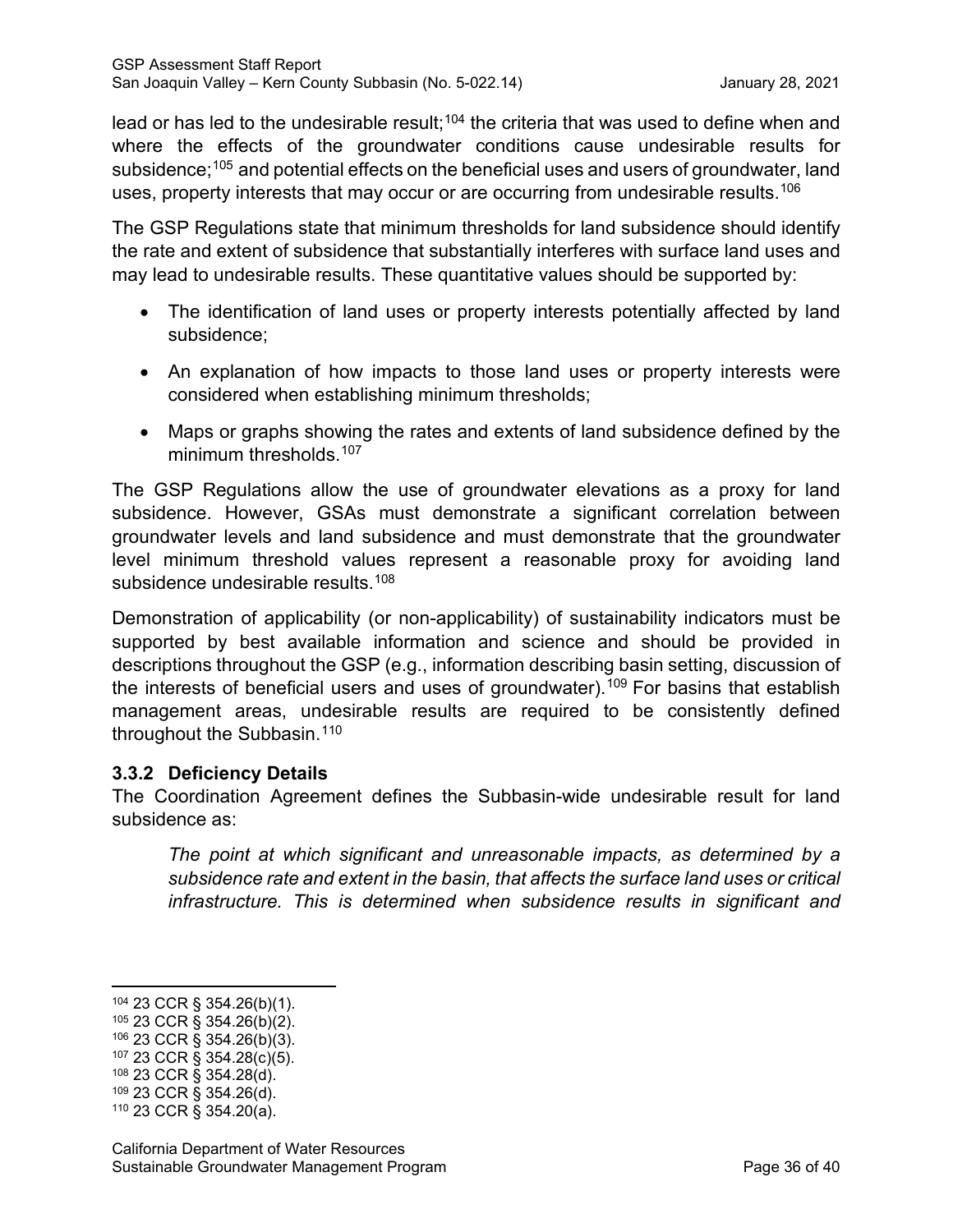# *unreasonable impacts to critical infrastructure as indicated by monitoring points established by a basin wide coordinated GSP subsidence monitoring plan*. [111](#page-41-0)

However, based on Department staff's review of the Plan, it is apparent that the Subbasin does not have a "basin wide coordinated GSP subsidence monitoring plan", nor any coordinated, Subbasin-wide subsidence sustainable management criteria or assessment of critical infrastructure that would be susceptible to substantial interference from future subsidence. While some of the individual GSPs and management area plans include some discussion of subsidence, there does not appear to be a Subbasin-wide approach.

The GSPs provide evidence of subsidence occurring throughout the Subbasin. For example, the KGA GSP highlights that a 2014 study states "[s]ubsidence is on-going and leading to significant impairment of the California Aqueduct and the Friant-Kern Canal."[112](#page-41-1) The results of monitoring studies show that, from March 2015 to June 2016, there was measured subsidence between 4 to 8 inches in the north central and southern parts of the Subbasin, and "up to 12 inches of subsidence along CA [California] Aqueduct" between east of Buena Vista Pumping Plant and Wind Gap Pumping Plant from April 2014 to June 2016. [113](#page-41-2) The KGA GSP does not address these findings within its discussion of undesirable results caused by subsidence, stating that there are "generally no significant impacts to infrastructure within the Subbasin."[114](#page-41-3)

The KGA GSP also states that no minimum thresholds for subsidence have been established, identifying the lack of thresholds as a data gap and stating that their development will be addressed in a 2025 update to the GSP. [115](#page-41-4) In reviewing the KGA GSP management area plans, some management areas did establish thresholds based on a rate or amount of subsidence,<sup>[116](#page-41-5)</sup> others used groundwater levels as a proxy, <sup>[117](#page-41-6)</sup> and some stated that subsidence didn't apply.<sup>[118](#page-41-7)</sup> Of those that set thresholds, few provided sufficient explanation for selection of those thresholds as required by the GSP Regulations.

While Department staff do not dispute that KGA may have identified some monitoring data gaps, Department staff do not believe that it is appropriate to set aside development of sustainable management criteria for an entire sustainability indicator that, by the information presented in the GSP, appears to be applicable (i.e., it is occurring and could

<span id="page-41-0"></span><sup>111</sup> Kern County Subbasin Coordination Agreement, p. 300.

<span id="page-41-1"></span><sup>112</sup> KGA GSP, p. 150.

<span id="page-41-2"></span><sup>113</sup> KGA GSP, p. 150.

<span id="page-41-3"></span><sup>114</sup> KGA GSP, p. 192.

<span id="page-41-4"></span><sup>115</sup> KGA GSP, pp. 192, 196.

<span id="page-41-5"></span><sup>116</sup> KGA GSP Arvin-Edison WSD MAP, p. 224; KGA GSP Kern County Water Agency Pioneer MAP, p. 150; KGA GSP Rosedale-Rio Bravo WSD MAP, p. 78; KGA GSP West Kern WD MAP, p. 185; KGA GSP Wheeler-Ridge Maricopa WSD MAP, p. 201.

<span id="page-41-6"></span><sup>117</sup> KGA GSP Cawelo WD MAP, pp. 172-173; KGA GSP Kern-Tulare WD MAP, p. 71; KGA GSP North Kern WSD and Shafter-Wasco ID MAP, p. 226; KGA GSP Semitropic WSD MAP, pp. 173-174; KGA GSP Southern San Joaquin MUD MAP, p. 175; KGA GSP Tejon-Castac WD MAP, pp. 100, 103.

<span id="page-41-7"></span><sup>118</sup> KGA GSP Eastside WMA MAP, pp. 89-90; KGA GSP Kern Water Bank Authority MAP, p. 40; KGA GSP Shafter-Wasco ID 7<sup>th</sup> Standard MAP, p. 152; KGA GSP Westside District WA, p. 142.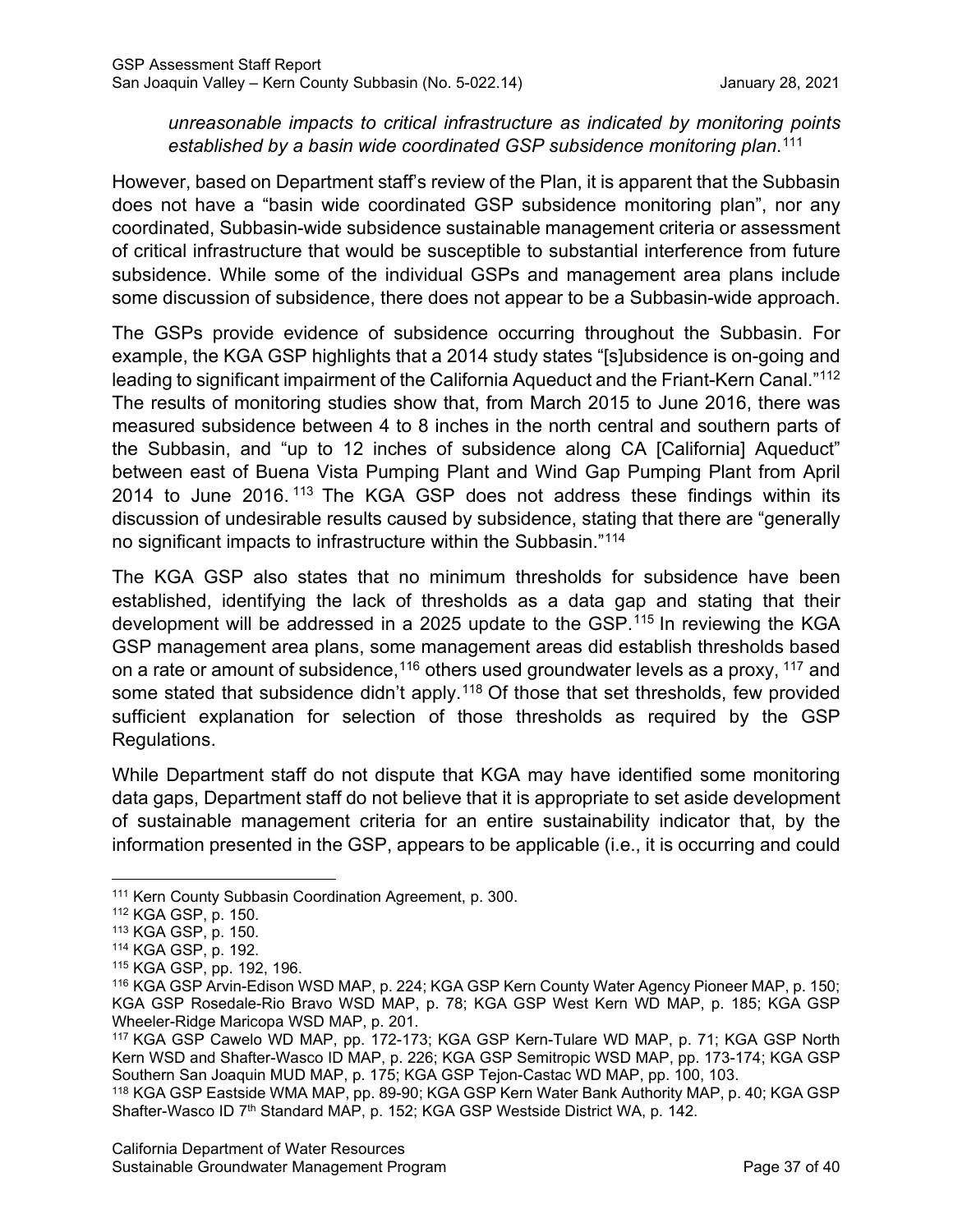substantially interfere with land surface uses). Lack of monitoring in some areas, or lack of identification of the specific parties whose pumping is responsible for subsidence, would not prevent the Subbasin from developing a management strategy for subsidence. For example, the GSAs could have identified that their management strategy was to avoid further land subsidence, consistent with the legislative intent of SGMA,<sup>[119](#page-42-0)</sup> and set their measurable objective to zero additional active subsidence and their minimum thresholds commensurate with the expected residual or delayed subsidence.

In addition, the Olcese GSP does not establish sustainable management criteria for subsidence because they do not consider their conveyance canals as "critical infrastructure" and have not observed subsidence along Highway 178. [120](#page-42-1) A robust discussion justifying the lack of sustainable management criteria is not provided for Olcese GSP.

Department staff conclude that the Plan, including the Coordination Agreement and all GSPs, should be revised to present a Subbasin-wide management approach for subsidence that includes the elements required by SGMA and the GSP Regulations. The Plan should include clearly defined undesirable and appropriate minimum thresholds and measurable objectives. Department staff note that the Department provides aerial, remotely sensed subsidence data that may be used by GSAs in their monitoring and development of sustainable management criteria.

Because the Plan lacks a coordinated, Subbasin-wide management approach for subsidence, Department staff cannot meaningfully and completely review the fragmented approaches to establish sustainable management criteria for subsidence in the various GSPs and management area plans. However, staff do note that some appear to use their minimum thresholds and measurable objectives developed for chronic lowering of groundwater levels as proxy criteria for subsidence, but do not include the required demonstration showing that the values developed for chronic lowering of groundwater levels are reasonable proxies for the amount of land subsidence that would substantially interfere with surface land uses.<sup>[121](#page-42-2)</sup> While that required demonstration may be relatively straight forward for areas that choose to limit groundwater level lowering to no worse than historical levels, thereby limiting the likelihood of future subsidence, areas that propose to allow additional groundwater lowering, below historical lows, should thoroughly show that the allowed lowering of groundwater levels would not lead to land subsidence undesirable results.

# **3.3.3 Corrective Action 3**

The Subbasin's GSAs should coordinate and collectively satisfy the requirements of SGMA and the GSP Regulations to develop the sustainable management criteria for land subsidence. The GSPs should document the conditions for undesirable results for which the GSAs are trying to avoid, supported by their understanding of land uses and critical infrastructure in the Subbasin and the amount of subsidence that would substantially

<span id="page-42-0"></span><sup>119</sup> Water Code § 10720.1(e).

<span id="page-42-2"></span><span id="page-42-1"></span><sup>&</sup>lt;sup>120</sup> Olcese GSP, pp. 139, 145.<br><sup>121</sup> 23 CCR §§ 354.28(d), 354.30(d).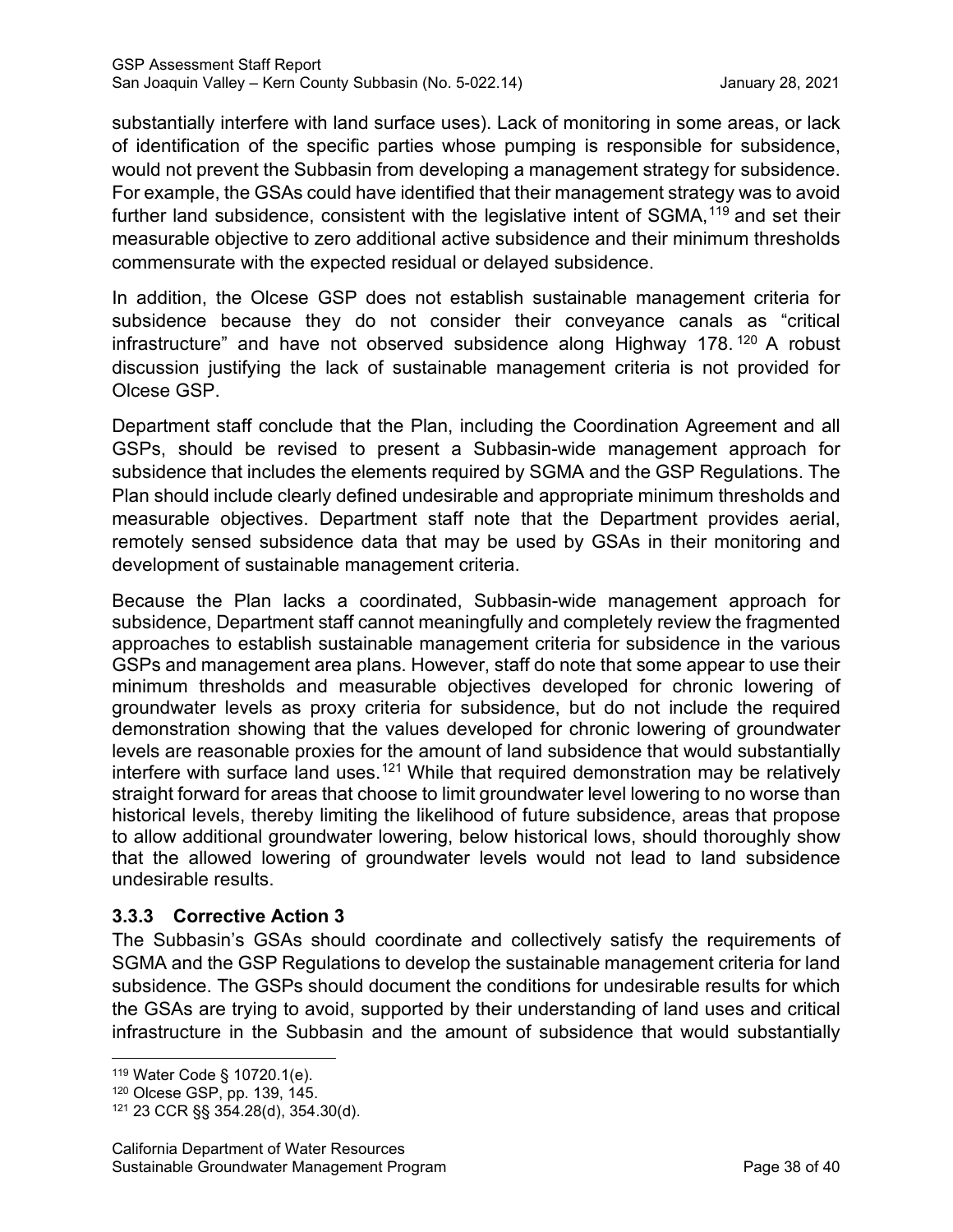interfere with those uses. The revised Plan, and component GSPs and management areas, should identify the rate and extent of subsidence corresponding with substantial interference that will serve as the minimum threshold, or should thoroughly demonstrate that another metric can serve as a proxy for that rate and extent. As described in Deficiency 1, the Coordination Agreement should be revised to clearly identify the undesirable result parameters for each of the GSPs, management areas, and management area plans so it is clear how the various plans work together at the Subbasin level.

The revised Plan should explain how implementing projects and management actions proposed in the various GSPs is consistent with avoiding subsidence minimum thresholds, sufficient to avoid substantial interference, similar to the original Plan's assessment of whether implementation would avoid undesirable results for groundwater levels.

If land subsidence is not applicable to parts of the Subbasin, the GSPs must provide supported justification of such.<sup>[122](#page-43-0)</sup> The supporting information must be sufficiently detailed and the analyses sufficiently thorough and reasonable and must be supported by the best available information and best available science.

<span id="page-43-0"></span><sup>122</sup> 23 CCR §§ 354.28(e), 354.26(d).